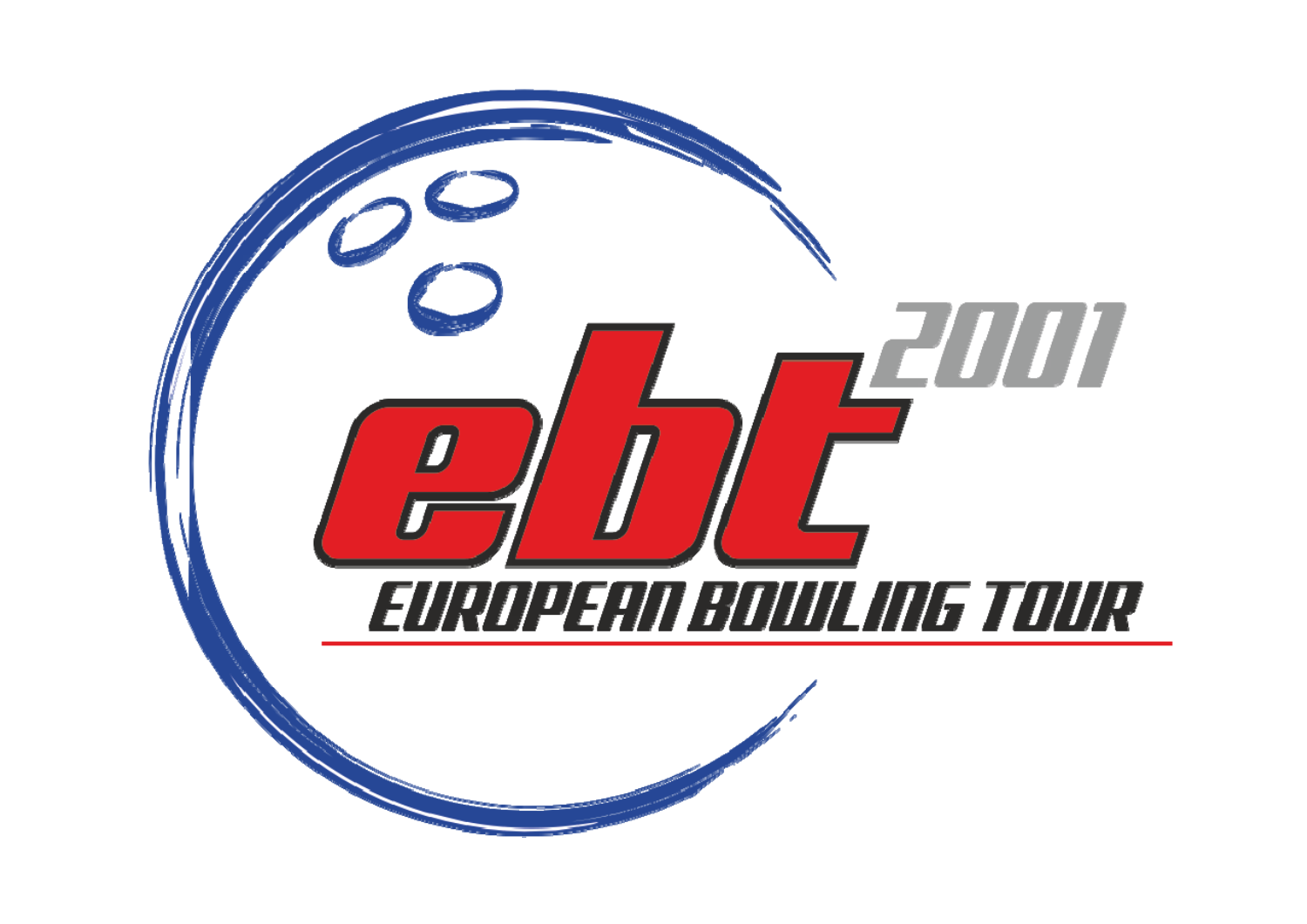| P                       | Last name      | <b>First name</b> | Federation     | T   | 01             | 02             | 03             | 04             | EC             | 05             | 06 | 07 | 08             | 09 |
|-------------------------|----------------|-------------------|----------------|-----|----------------|----------------|----------------|----------------|----------------|----------------|----|----|----------------|----|
| 1                       | Lund           | <b>Bettina</b>    | Denmark        | 108 |                |                | 12             |                | $\mathfrak{Z}$ | 21             | 30 | 12 | 30             |    |
| $\overline{2}$          | <b>Beckel</b>  | Martina           | Germany        | 89  | 5              | 15             | $\overline{4}$ | 21             | 5              | 18             |    | 3  | 18             |    |
| 3                       | Penny          | Kirsten           | England        | 81  |                |                |                |                | 30             | 30             |    |    |                | 21 |
| 4                       | Haglund        | Linda             | Sweden         | 73  | 6              |                | 5              | 30             | 4              | $\overline{4}$ | 15 | 6  | $\mathbf{3}$   |    |
| 5                       | Tchu           | Iben              | <b>Denmark</b> | 72  |                |                | 18             |                | 15             | 15             |    | 18 | 6              |    |
| 6                       | Petty          | Tanya             | Germany        | 70  |                | 30             | 15             | 15             | 4              |                |    |    | 6              |    |
| $\overline{\mathbf{z}}$ | Mirschel       | Andrea            | Germany        | 65  | $\overline{4}$ | 21             |                |                |                |                |    | 30 | 10             |    |
| 8                       | Kantola        | Piritta           | Finland        | 64  | 30             |                | 30             |                | 4              |                |    |    |                |    |
| 9                       | Pascoal        | Farida            | Netherlands    | 53  |                |                |                |                |                |                | 18 |    | 5              | 30 |
| 10                      | Kjeldsen       | Kamilla           | Denmark        | 39  | 15             |                | 21             |                | 3              |                |    |    |                |    |
| $11$                    | Pari           | Françoise         | Switzerland    | 29  |                | 5              |                | 3              |                |                | 21 |    |                |    |
| $12$                    | Larnia         | Heidi             | Finland        | 28  | 18             |                | $\overline{4}$ |                | 6              |                |    |    |                |    |
| 13                      | Mourques       | Valerie           | France         | 28  | 12             | $\overline{4}$ |                |                | $\overline{2}$ |                | 10 |    |                |    |
| 14                      | Kusserow       | Petra             | Germany        | 27  |                |                | $\overline{4}$ | 18             |                |                |    |    | 5              |    |
| 15                      | Göbel          | Michaela          | Germany        | 26  |                | 3              | 6              | 12             | 5              |                |    |    |                |    |
| 16                      | Brönsted       | <b>Britt</b>      | Denmark        | 24  | 6              |                | 10             |                | $\mathbf{1}$   |                |    | 3  | $\overline{4}$ |    |
| 17                      | Mattsson-Baard | Anna              | Sweden         | 23  | $\overline{2}$ |                | 6              |                |                |                |    | 15 |                |    |
| 18                      | Kukkula        | Katriina          | Finland        | 22  |                |                | 1              |                |                |                |    | 21 |                |    |
| 19                      | Smith          | Ann               | England        | 22  |                |                | 4              |                | $\overline{2}$ | 10             |    |    | 6              |    |
| 20                      | Glover         | Zara              | England        | 21  |                |                |                |                | 21             |                |    |    |                |    |
| 21                      | John           | Lisa              | England        | 21  |                |                |                |                | 4              | 5              |    |    |                | 12 |
| 22                      | Lundén         | Reija             | Finland        | 21  | 21             |                |                |                |                |                |    |    |                |    |
| 23                      | Smits          | Angela            | Netherlands    | 21  |                |                |                |                |                |                |    |    | 21             |    |
| 24                      | Pulliainen     | Leena             | Finland        | 19  | 5              |                | $\overline{2}$ |                | 12             |                |    |    |                |    |
| 25                      | Torrents       | Sandra            | Spain          | 19  |                | $\overline{2}$ |                | 5              |                |                | 12 |    |                |    |
| 26                      | Zabel          | Helga             | Germany        | 19  |                | 12             |                | $\overline{4}$ |                |                |    |    | 3              |    |
| 27                      | Aviram         | Sara              | Israel         | 18  |                |                |                |                |                |                |    |    |                | 18 |
| 28                      | Manico         | Bigi              | Switzerland    | 18  | $\overline{a}$ | 4              |                | 6              |                | 6              |    |    |                |    |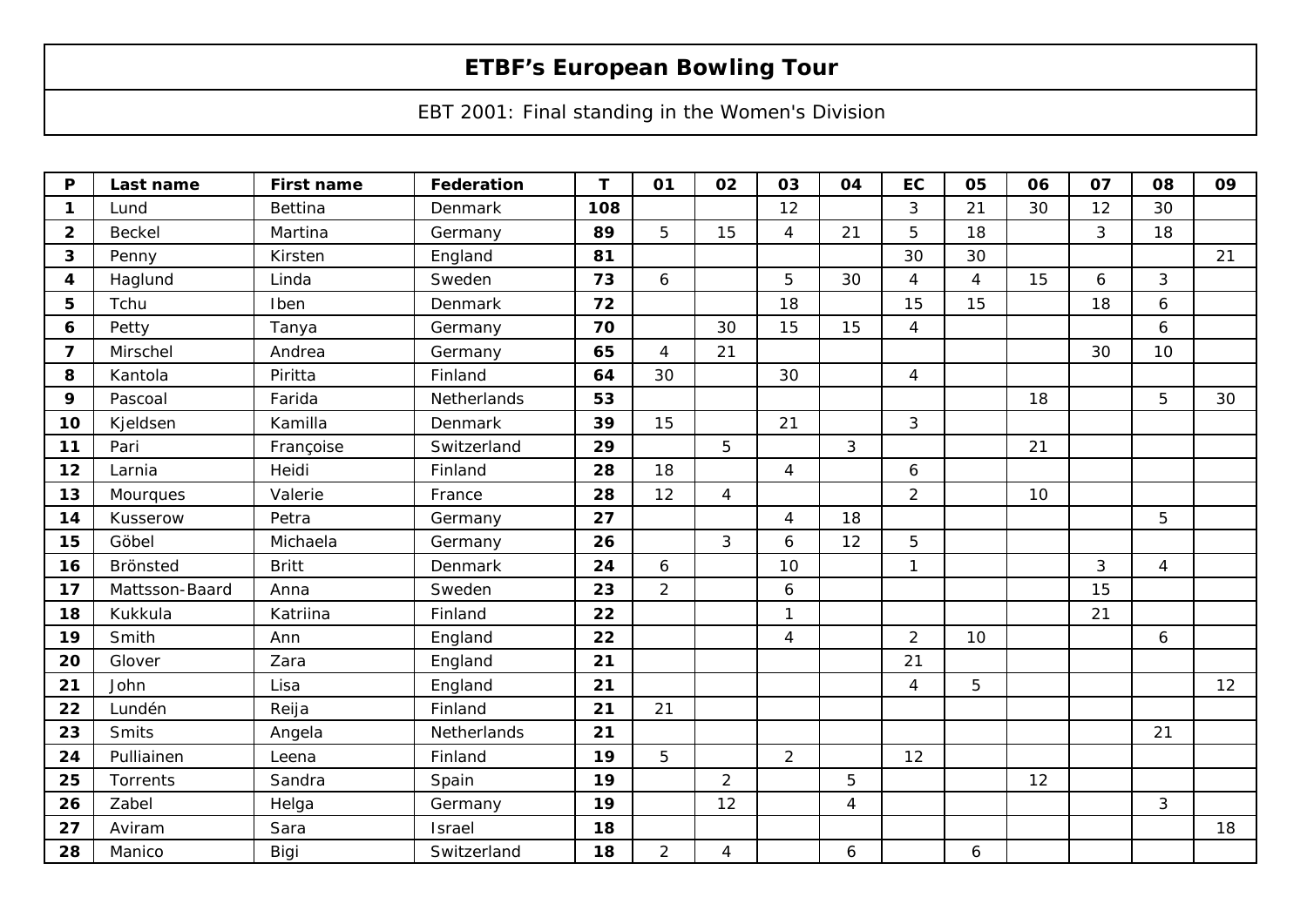| P  | Last name             | <b>First name</b> | <b>Federation</b> | T  | 01           | 02               | 03             | 04             | <b>EC</b>        | 05             | 06             | 07             | 08           | 09 |
|----|-----------------------|-------------------|-------------------|----|--------------|------------------|----------------|----------------|------------------|----------------|----------------|----------------|--------------|----|
| 29 | Saldjian              | Isabelle          | France            | 18 |              |                  |                |                | 18               |                |                |                |              |    |
| 30 | Schwarz               | Patricia          | Germany           | 18 |              | 18               |                |                |                  |                |                |                |              |    |
| 31 | Mäkelä                | Minna             | Finland           | 16 | 10           |                  | $\mathbf{3}$   |                |                  |                |                | 3              |              |    |
| 32 | Olsson                | Jessica           | Sweden            | 16 |              |                  |                |                | 6                |                |                | 10             |              |    |
| 33 | Ernst                 | Anja              | Denmark           | 15 |              |                  |                |                |                  |                |                |                | 15           |    |
| 34 | Mizrahi               | Mali              | Israel            | 15 |              |                  |                |                |                  |                |                |                |              | 15 |
| 35 | Romero                | Roser             | Spain             | 15 | $\mathbf{1}$ |                  |                | 6              |                  |                | 5              |                | 3            |    |
| 36 | Allén                 | Heta-Maija        | Finland           | 14 | 3            |                  | 5              |                | $\boldsymbol{6}$ |                |                |                |              |    |
| 37 | Carlsson              | Christel          | Sweden            | 14 |              |                  |                |                |                  | 12             |                | $\overline{2}$ |              |    |
| 38 | Camelleri             | Doris             | Malta             | 13 |              | 10               |                |                |                  | 3              |                |                |              |    |
| 39 | Cohen                 | Yonit             | Israel            | 13 | $\mathbf{1}$ |                  |                |                |                  | $\overline{2}$ |                |                |              | 10 |
| 40 | vd Boogaart           | Annemiek          | Netherlands       | 12 |              |                  |                |                |                  |                |                |                | 12           |    |
| 41 | Flack                 | <b>Nina</b>       | Sweden            | 11 |              |                  |                |                |                  |                | 6              | 5              |              |    |
| 42 | Morra                 | Alessandra        | Italy             | 11 |              | $\boldsymbol{6}$ |                | 5              |                  |                |                |                |              |    |
| 43 | Abela                 | Sue               | Malta             | 10 |              | $\boldsymbol{6}$ |                |                |                  | $\overline{4}$ |                |                |              |    |
| 44 | <b>Blixt Jeppsson</b> | Catharina         | Sweden            | 10 |              |                  |                |                | 10               |                |                |                |              |    |
| 45 | Jansson               | Elisabet          | Sweden            | 10 |              |                  | 4              |                | $\overline{4}$   |                |                | $\overline{2}$ |              |    |
| 46 | Sauer                 | Kerstin           | Germany           | 10 | 1            | 6                | 3              |                |                  |                |                |                |              |    |
| 47 | Theissen              | Tanja             | Germany           | 10 |              |                  |                | 10             |                  |                |                |                |              |    |
| 48 | Weishaupt             | Hilde             | Switzerland       | 10 |              | $\mathbf{1}$     |                | 6              |                  | 3              |                |                |              |    |
| 49 | Johnsson              | Helen             | Sweden            | 9  |              |                  |                |                | 5                |                |                | 4              |              |    |
| 50 | Lantto                | Veronika          | Sweden            | 9  |              |                  | 3              |                |                  |                |                | 6              |              |    |
| 51 | Tal                   | Yifat             | Israel            | 9  |              |                  |                |                |                  | $\overline{4}$ |                |                |              | 5  |
| 52 | Coster                | Murielle          | France            | 8  |              | $\overline{4}$   |                |                |                  |                | $\overline{4}$ |                |              |    |
| 53 | Gravdal               | Bente             | Denmark           | 8  |              |                  |                |                |                  |                |                | 3              | 5            |    |
| 54 | Hansen                | Mette             | Norway            | 8  |              |                  | $\overline{2}$ |                |                  |                |                | 6              |              |    |
| 55 | Ihring                | <b>Birgit</b>     | Germany           | 8  |              | 5                |                | $\mathfrak{S}$ |                  |                |                |                |              |    |
| 56 | Koopmans              | Chris             | Netherlands       | 8  |              |                  |                |                | $\mathbf{1}$     | 6              |                |                | $\mathbf{1}$ |    |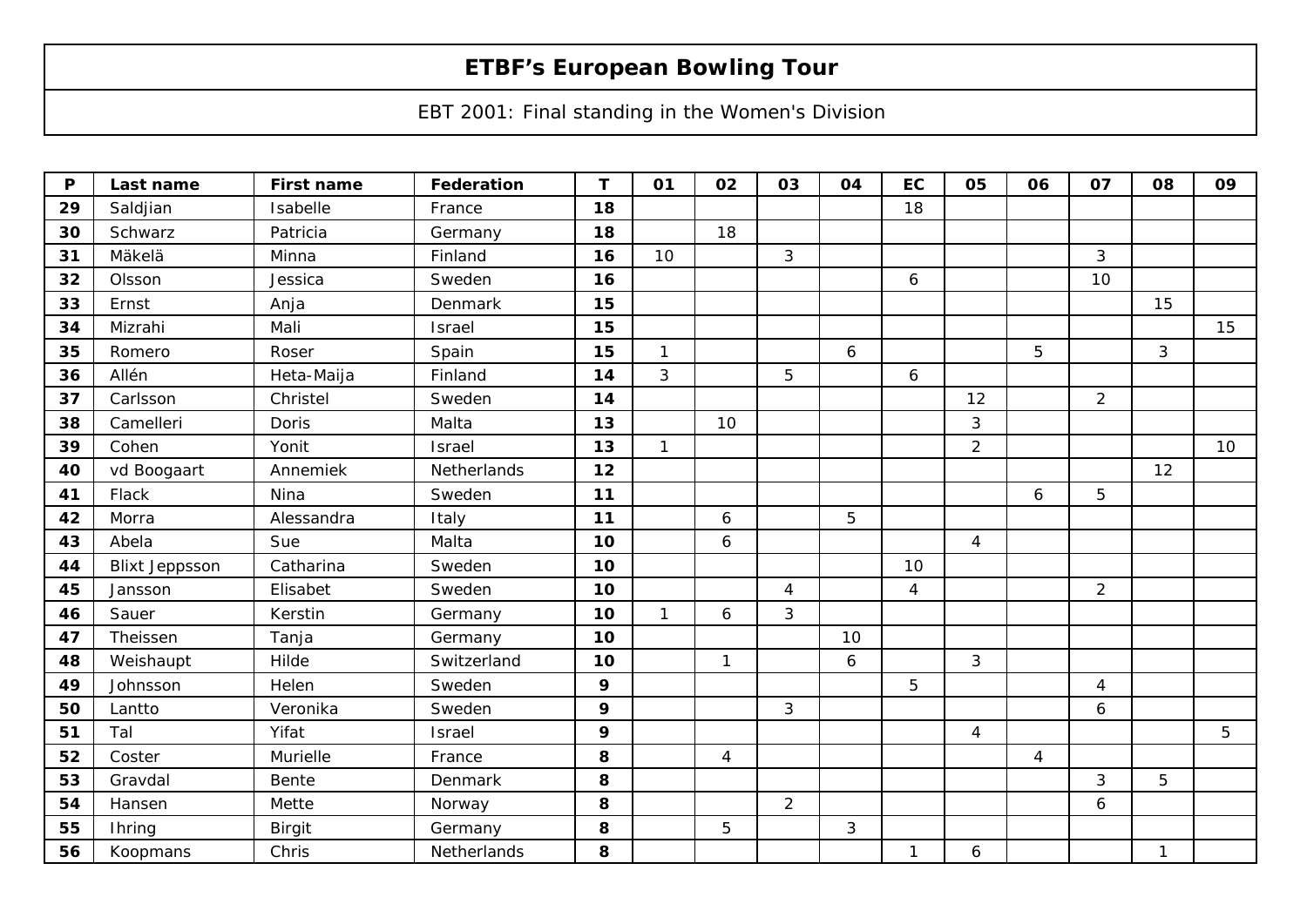| P  | Last name      | <b>First name</b> | Federation    | $\mathbf T$             | 01             | 02 | 03             | 04             | <b>EC</b>      | 05             | 06 | 07 | 08 | 09             |
|----|----------------|-------------------|---------------|-------------------------|----------------|----|----------------|----------------|----------------|----------------|----|----|----|----------------|
| 57 | Liljankoski    | Ann-Mari          | Finland       | 8                       | $\overline{4}$ |    | $\mathbf{1}$   |                | $\mathfrak{Z}$ |                |    |    |    |                |
| 58 | Möckel         | Manuela           | Germany       | 8                       |                | 3  |                | 5              |                |                |    |    |    |                |
| 59 | Dieterle       | Caroline          | Switzerland   | $\overline{\mathbf{z}}$ |                |    |                | $\overline{4}$ |                | 3              |    |    |    |                |
| 60 | Pardo          | Ida               | Israel        | $\overline{\mathbf{z}}$ |                |    |                |                |                | $\overline{a}$ |    |    |    | 5              |
| 61 | Santonen       | Mari              | Finland       | $\overline{\mathbf{z}}$ | 5              |    | $\overline{2}$ |                |                |                |    |    |    |                |
| 62 | Albert         | Milagros          | Spain         | 6                       |                |    |                |                |                |                | 6  |    |    |                |
| 63 | Anastasi       | Melissa           | Malta         | $\boldsymbol{6}$        |                |    |                |                |                | 6              |    |    |    |                |
| 64 | Aviram         | Mor               | Israel        | $\boldsymbol{6}$        |                |    |                |                |                |                |    |    |    | 6              |
| 65 | Graff          | Joëlle            | Switzerland   | 6                       |                | 3  |                | 3              |                |                |    |    |    |                |
| 66 | Lucenius       | Terja             | Finland       | 6                       | 6              |    |                |                |                |                |    |    |    |                |
| 67 | Racca          | Solange           | France        | 6                       |                |    |                |                |                |                | 6  |    |    |                |
| 68 | Shemesh        | Ronit             | Israel        | 6                       |                |    |                |                |                |                |    |    |    | 6              |
| 69 | Wilner         | Tana              | Israel        | 6                       |                |    |                |                |                |                |    |    |    | 6              |
| 70 | Yllönen        | Krista            | Finland       | 6                       |                |    | 6              |                |                |                |    |    |    |                |
| 71 | <b>Burgues</b> | Merce             | Spain         | 5                       |                |    |                |                |                |                | 5  |    |    |                |
| 72 | <b>Burns</b>   | Vivian            | <b>Israel</b> | 5                       |                |    |                |                |                |                |    |    |    | 5              |
| 73 | Carballo       | Maria Jesus       | Spain         | 5                       |                |    |                |                |                |                | 5  |    |    |                |
| 74 | Cohen          | Rotem             | Israel        | 5                       |                |    |                |                |                | $\mathbf{1}$   |    |    |    | $\overline{4}$ |
| 75 | de Win         | Angelique         | Netherlands   | 5                       |                |    |                |                | $\mathbf{1}$   |                |    |    | 4  |                |
| 76 | <b>Dekkers</b> | Carla             | Netherlands   | 5                       |                |    |                |                |                | 5              |    |    |    |                |
| 77 | Doppler        | Ruth              | Switzerland   | 5                       |                | 5  |                |                |                |                |    |    |    |                |
| 78 | Glendert       | Malin             | Sweden        | 5                       |                |    |                |                |                |                |    | 5  |    |                |
| 79 | Hodge          | Jan               | England       | 5                       |                |    |                |                |                | 5              |    |    |    |                |
| 80 | Jönsson        | Eva               | Sweden        | 5                       |                |    |                |                |                |                |    | 5  |    |                |
| 81 | Larsson        | Åsa               | Sweden        | 5                       |                |    | 5              |                |                |                |    |    |    |                |
| 82 | Nordberg       | Ulrika            | Sweden        | 5                       |                |    | 1              |                | $\mathbf{1}$   |                |    | 3  |    |                |
| 83 | Pedersen       | Lotte H           | Denmark       | 5                       |                |    | 3              |                | $\overline{2}$ |                |    |    |    |                |
| 84 | Altewischer    | Annemieke         | Netherlands   | 4                       |                |    |                |                |                |                |    |    | 4  |                |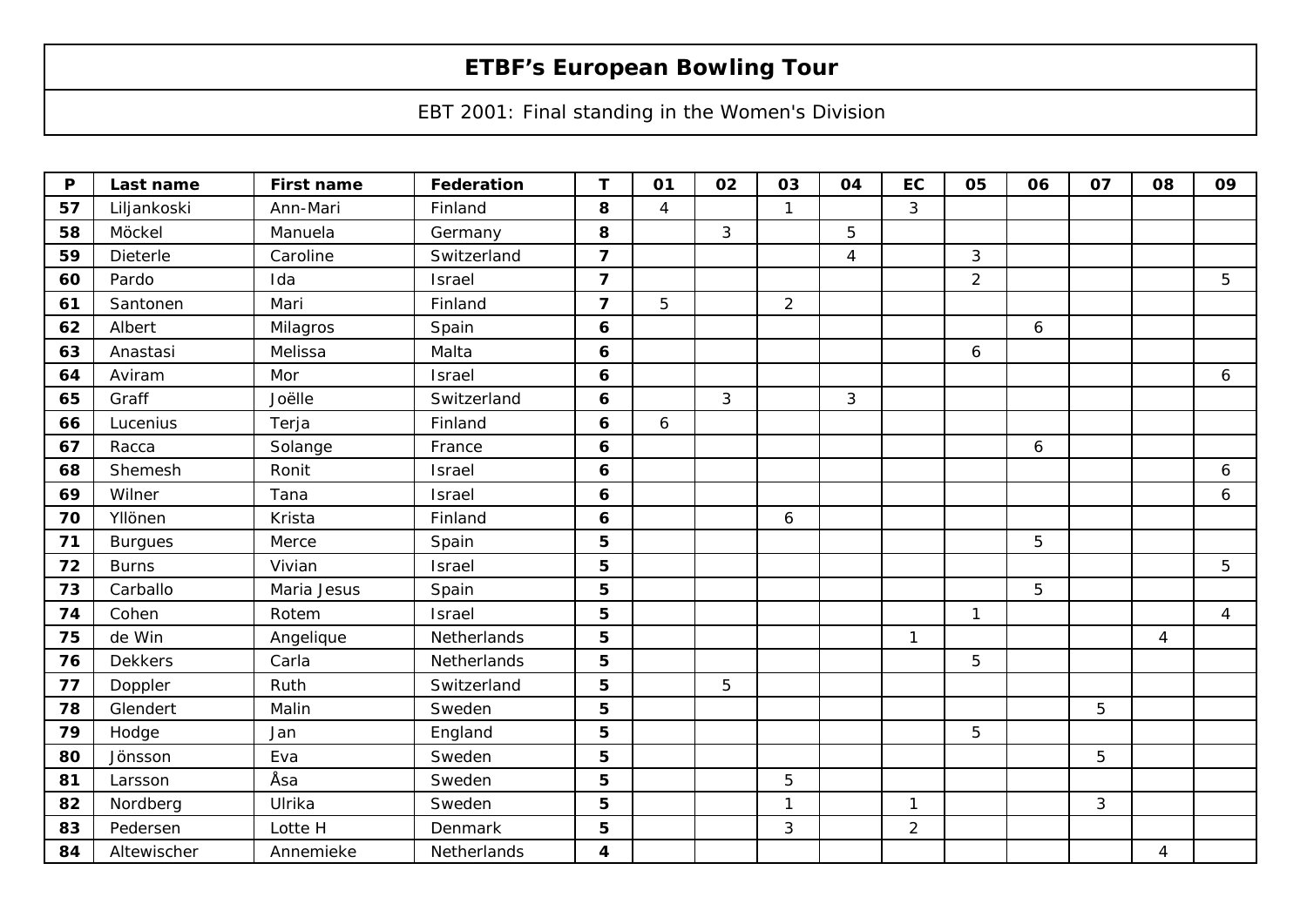| P   | Last name     | <b>First name</b> | Federation     | T                       | 01             | 02             | 03 | 04             | EC             | 05             | 06             | 07 | 08             | 09             |
|-----|---------------|-------------------|----------------|-------------------------|----------------|----------------|----|----------------|----------------|----------------|----------------|----|----------------|----------------|
| 85  | Beerman       | Nanette           | Netherlands    | 4                       |                |                |    |                |                |                |                |    | $\overline{4}$ |                |
| 86  | Bouget        | Cinthia           | Switzerland    | 4                       |                | $\overline{4}$ |    |                |                |                |                |    |                |                |
| 87  | <b>Burkal</b> | Pia               | <b>Denmark</b> | $\overline{\mathbf{4}}$ |                |                |    |                |                |                |                |    | $\overline{4}$ |                |
| 88  | Cohen         | Orna              | Israel         | 4                       |                |                |    |                |                |                |                |    |                | $\overline{4}$ |
| 89  | de Koning     | Fiona             | Netherlands    | 4                       |                |                |    |                | $\overline{2}$ |                |                |    | $\overline{2}$ |                |
| 90  | Gaillard      | Laurence          | France         | 4                       |                | $\overline{4}$ |    |                |                |                |                |    |                |                |
| 91  | Hershcovitz   | Nofar             | Israel         | 4                       |                |                |    |                |                |                |                |    |                | $\overline{4}$ |
| 92  | Hügin         | Franziska         | Switzerland    | 4                       |                |                |    | 4              |                |                |                |    |                |                |
| 93  | Jakobsen      | Siv               | Norway         | 4                       |                |                |    |                |                |                |                | 4  |                |                |
| 94  | Karlsson      | Annette           | Sweden         | 4                       |                |                |    |                |                |                |                | 4  |                |                |
| 95  | Kühn          | Christiane        | Germany        | 4                       |                |                |    | $\overline{4}$ |                |                |                |    |                |                |
| 96  | Lind          | Anette            | Finland        | 4                       | $\overline{4}$ |                |    |                |                |                |                |    |                |                |
| 97  | Mizrahi       | Sarit             | Israel         | 4                       |                |                |    |                |                | $\overline{4}$ |                |    |                |                |
| 98  | Nuñez         | Francisca         | Spain          | 4                       |                |                |    |                |                |                | $\overline{4}$ |    |                |                |
| 99  | Parra         | Matilde           | Spain          | 4                       |                |                |    |                |                |                | $\overline{4}$ |    |                |                |
| 100 | Sala          | Gloria            | Spain          | $\overline{\mathbf{4}}$ |                |                |    |                |                |                | $\overline{4}$ |    |                |                |
| 101 | Schaschl      | Meggy             | Germany        | 4                       |                |                |    | 4              |                |                |                |    |                |                |
| 102 | Siciliano     | Michele           | Switzerland    | 4                       |                |                |    |                |                |                | $\overline{4}$ |    |                |                |
| 103 | Sulkanen      | Lena              | Denmark        | 4                       |                |                |    |                |                |                |                | 4  |                |                |
| 104 | Wetterlund    | Åsa               | Sweden         | $\boldsymbol{4}$        |                |                |    |                |                |                |                | 4  |                |                |
| 105 | Wiman         | Päivi             | Finland        | 4                       | $\overline{4}$ |                |    |                |                |                |                |    |                |                |
| 106 | Wood          | Sian              | England        | 4                       |                |                |    |                |                | 4              |                |    |                |                |
| 107 | Vähä-Lummukka | Kaija             | Finland        | 4                       | $\overline{4}$ |                |    |                |                |                |                |    |                |                |
| 108 | Bonmati       | Cristina          | Spain          | 3                       |                |                |    |                |                |                | 3              |    |                |                |
| 109 | Canosa        | Marta             | Spain          | 3                       |                |                |    |                |                |                | $\mathfrak{Z}$ |    |                |                |
| 110 | Combes        | Alexsandra        | France         | 3                       | 3              |                |    |                |                |                |                |    |                |                |
| 111 | Cornuz        | Valérie           | Switzerland    | $\mathbf{3}$            |                |                |    | $\mathfrak{S}$ |                |                |                |    |                |                |
| 112 | Dupiech       | Christine         | France         | 3                       |                |                |    |                |                |                | $\mathfrak{Z}$ |    |                |                |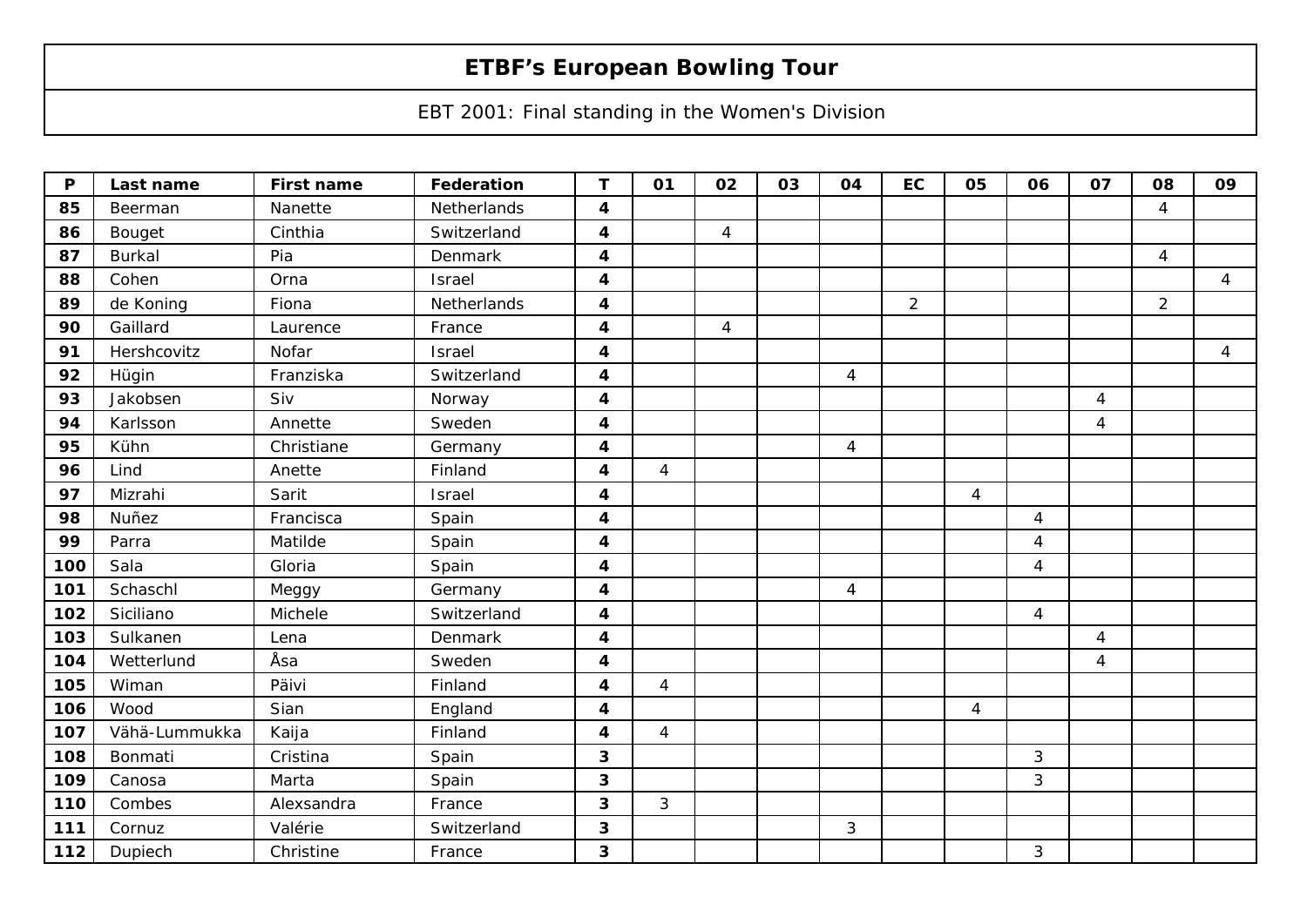| P   | Last name     | <b>First name</b> | <b>Federation</b> | T                       | 01             | 02             | 03           | 04             | EC             | 05             | 06             | 07 | 08 | 09 |
|-----|---------------|-------------------|-------------------|-------------------------|----------------|----------------|--------------|----------------|----------------|----------------|----------------|----|----|----|
| 113 | Einola        | Tiia              | Finland           | 3                       | 3              |                |              |                |                |                |                |    |    |    |
| 114 | Ferrer        | Anna              | Spain             | 3                       |                |                |              |                |                |                | 3              |    |    |    |
| 115 | Ferri         | Salomé            | Switzerland       | 3                       |                |                |              | 3              |                |                |                |    |    |    |
| 116 | Fievet        | Laurence          | France            | 3                       |                |                |              |                | $\mathbf{3}$   |                |                |    |    |    |
| 117 | Graff         | Nathalie          | Switzerland       | 3                       |                | $\mathbf{1}$   |              | $\overline{2}$ |                |                |                |    |    |    |
| 118 | Greiner       | Ross              | Netherlands       | 3                       |                |                |              |                | $\mathfrak{Z}$ |                |                |    |    |    |
| 119 | Henzer        | Sari              | Switzerland       | 3                       |                | 3              |              |                |                |                |                |    |    |    |
| 120 | Hjelm         | Janni             | Denmark           | 3                       | 3              |                |              |                |                |                |                |    |    |    |
| 121 | Pohjanlahti   | Anita             | Finland           | 3                       | 3              |                |              |                |                |                |                |    |    |    |
| 122 | Sanz          | Marisa            | Spain             | 3                       |                |                |              |                |                |                | 3              |    |    |    |
| 123 | Schlegel      | Marie-Line        | France            | 3                       |                | 3              |              |                |                |                |                |    |    |    |
| 124 | Sikora        | Anneke            | Netherlands       | 3                       |                |                |              |                |                |                |                |    | 3  |    |
| 125 | Stighall      | Helene            | Sweden            | 3                       |                |                |              |                |                | $\overline{3}$ |                |    |    |    |
| 126 | Torgersen     | Pat               | Norway            | 3                       |                |                | 3            |                |                |                |                |    |    |    |
| 127 | Van den Sluys | Ingrid            | Netherlands       | 3                       |                |                |              |                |                |                |                |    | 3  |    |
| 128 | Warburton     | Sally             | England           | 3                       |                |                |              |                |                | 3              |                |    |    |    |
| 129 | Aebi          | Jacqueline        | Switzerland       | $\overline{2}$          |                |                |              | $\overline{2}$ |                |                |                |    |    |    |
| 130 | Albiol        | Montserrat        | Spain             | $\overline{2}$          |                |                |              |                |                |                | $\overline{2}$ |    |    |    |
| 131 | Alfredsson    | Diana             | Sweden            | $\overline{2}$          |                |                | $\mathbf{1}$ |                |                |                |                | 1  |    |    |
| 132 | Arat          | Demet             | Turkey            | $\overline{2}$          |                |                |              |                |                | $\overline{2}$ |                |    |    |    |
| 133 | Augustin      | Françoise         | France            | $\overline{\mathbf{2}}$ |                | $\overline{2}$ |              |                |                |                |                |    |    |    |
| 134 | <b>Biosca</b> | Marie-Laure       | France            | $\mathbf{2}$            |                |                |              |                |                |                | $\overline{2}$ |    |    |    |
| 135 | <b>Bohren</b> | Marilou           | Switzerland       | $\overline{2}$          |                |                |              | $\overline{2}$ |                |                |                |    |    |    |
| 136 | Defusco       | Marie Claude      | Switzerland       | $\overline{\mathbf{2}}$ |                | $\overline{2}$ |              |                |                |                |                |    |    |    |
| 137 | Eriksson      | Petra             | Finland           | $\overline{2}$          | $\overline{2}$ |                |              |                |                |                |                |    |    |    |
| 138 | Ganglbauer    | Ursula            | Austria           | $\overline{\mathbf{2}}$ |                |                |              |                |                | $\overline{2}$ |                |    |    |    |
| 139 | Gref          | Lena              | Sweden            | $\mathbf{2}$            |                |                |              |                |                | $\overline{2}$ |                |    |    |    |
| 140 | Hevesi        | Aniko             | Hungary           | $\mathbf{2}$            |                |                |              | $\overline{2}$ |                |                |                |    |    |    |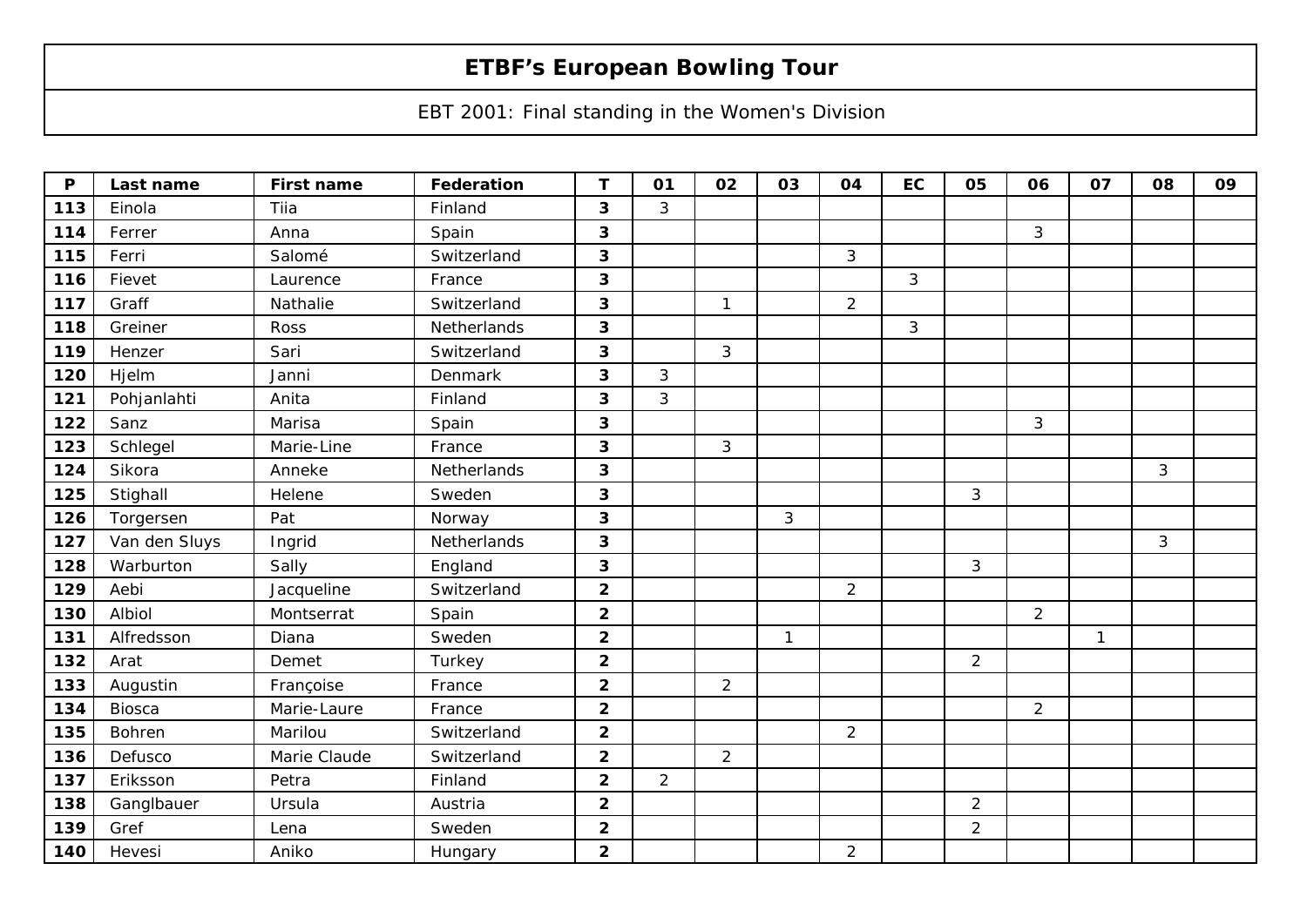| $\mathsf{P}$ | Last name         | <b>First name</b> | Federation     | $\mathbf T$             | 01             | 02             | 03             | 04             | EC             | 05           | 06             | 07             | 08             | 09 |
|--------------|-------------------|-------------------|----------------|-------------------------|----------------|----------------|----------------|----------------|----------------|--------------|----------------|----------------|----------------|----|
| 141          | Karakash          | Iris              | Switzerland    | $\mathbf{2}$            |                | $\overline{2}$ |                |                |                |              |                |                |                |    |
| 142          | Lara              | Isabel            | Spain          | $\overline{2}$          |                |                |                |                |                |              | $\overline{2}$ |                |                |    |
| 143          | Larsen            | Hanne             | <b>Denmark</b> | $\mathbf{2}$            |                |                |                |                |                |              |                | $\overline{2}$ |                |    |
| 144          | Lenssen           | Inge              | Netherlands    | $\overline{\mathbf{2}}$ |                |                |                |                |                |              |                |                | $\overline{2}$ |    |
| 145          | Oskarsdottir      | Elin              | Iceland        | $\overline{2}$          |                |                |                |                | $\overline{2}$ |              |                |                |                |    |
| 146          | Pedersen          | Randi K.          | Denmark        | $\overline{\mathbf{2}}$ |                |                |                |                |                |              |                | $\overline{a}$ |                |    |
| 147          | Peltonen          | Katja             | Finland        | $\overline{2}$          | $\overline{2}$ |                |                |                |                |              |                |                |                |    |
| 148          | Reubi             | Thaïs             | Switzerland    | $\mathbf{2}$            |                |                |                | $\overline{2}$ |                |              |                |                |                |    |
| 149          | Rusch             | Anette            | Germany        | $\overline{2}$          |                |                | $\overline{2}$ |                |                |              |                |                |                |    |
| 150          | Sala              | Angels            | Spain          | $\overline{\mathbf{2}}$ |                |                |                |                |                |              | $\overline{2}$ |                |                |    |
| 151          | Savenius          | Salla             | Finland        | $\overline{2}$          | $\overline{2}$ |                |                |                |                |              |                |                |                |    |
| 152          | <b>Szarsztics</b> | Doris             | Austria        | $\overline{2}$          |                |                | $\overline{2}$ |                |                |              |                |                |                |    |
| 153          | Van Baak          | Sabina            | Netherlands    | $\overline{\mathbf{2}}$ |                |                |                |                |                |              |                |                | $\overline{2}$ |    |
| 154          | Van den Valk      | Tessa             | Netherlands    | $\overline{2}$          |                |                |                |                |                |              |                |                | $\overline{2}$ |    |
| 155          | Zaforas           | Carmen            | Spain          | $\mathbf{2}$            |                |                |                |                |                |              | $\overline{2}$ |                |                |    |
| 156          | Zwaal             | Monique           | Netherlands    | $\overline{2}$          |                |                |                |                |                |              |                |                | $\overline{2}$ |    |
| 157          | Østlund           | <b>Britt</b>      | Norway         | $\mathbf{2}$            |                |                |                |                |                |              |                | $\overline{2}$ |                |    |
| 158          | Azzopardi         | Jackie            | Malta          | $\mathbf 1$             |                |                |                |                |                | $\mathbf{1}$ |                |                |                |    |
| 159          | <b>Buschi</b>     | Sandrine          | Switzerland    | $\mathbf 1$             |                | $\mathbf{1}$   |                |                |                |              |                |                |                |    |
| 160          | <b>Byrne</b>      | Karen             | England        | 1                       |                |                |                |                |                | $\mathbf{1}$ |                |                |                |    |
| 161          | Christensen       | Nina              | Denmark        | $\mathbf{1}$            |                |                |                |                |                |              |                | $\mathbf{1}$   |                |    |
| 162          | Christensen       | Randi K.          | Denmark        | $\mathbf 1$             |                |                |                |                |                |              |                | $\mathbf{1}$   |                |    |
| 163          | Gozzo             | Marie-Noelle      | France         | $\mathbf 1$             |                | $\mathbf{1}$   |                |                |                |              |                |                |                |    |
| 164          | Grauwiler         | Bea               | Switzerland    | 1                       |                |                |                | $\mathbf{1}$   |                |              |                |                |                |    |
| 165          | Hazeleger         | Inge              | Netherlands    | $\mathbf{1}$            |                |                |                |                |                |              |                |                | $\mathbf{1}$   |    |
| 166          | Jeppesen          | Lotte             | Denmark        | 1                       |                |                |                |                |                |              |                | $\mathbf{1}$   |                |    |
| 167          | Kalliokoski       | Mari              | Finland        | 1                       | $\mathbf{1}$   |                |                |                |                |              |                |                |                |    |
| 168          | Kragh Eckell      | Irene             | Norway         | $\mathbf 1$             |                |                | $\mathbf{1}$   |                |                |              |                |                |                |    |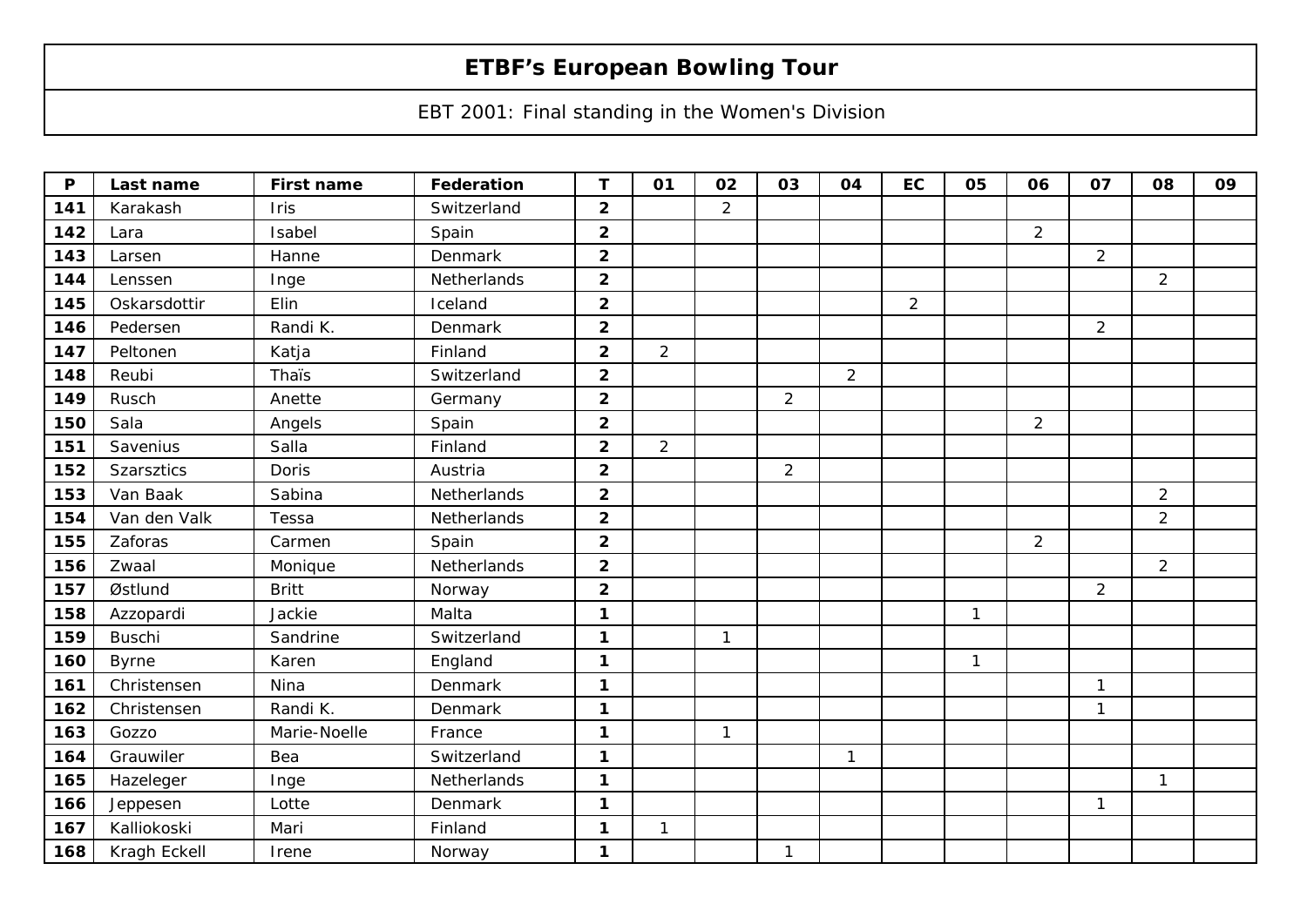| P   | Last name    | First name   | Federation         | 01 | 02 | 03 | 04 | <b>EC</b> | 05 | 06 | 07 | 08 | 09 |
|-----|--------------|--------------|--------------------|----|----|----|----|-----------|----|----|----|----|----|
| 169 | Lamprell     | Gwyneth      | England            |    |    |    |    |           |    |    |    |    |    |
| 170 | Manta        | Isabelle     | Switzerland        |    |    |    |    |           |    |    |    |    |    |
| 171 | Ody          | Chantal      | Switzerland        |    |    |    |    |           |    |    |    |    |    |
| 172 | Piel         | Beate        | Germany            |    |    |    |    |           |    |    |    |    |    |
| 173 | Rasmussen    | <b>Berit</b> | <b>Denmark</b>     |    |    |    |    |           |    |    |    |    |    |
| 174 | Ring         | Ellen        | Norway             |    |    |    |    |           |    |    | ٠  |    |    |
| 175 | Ruttishauser | Sonia        | Switzerland        |    |    |    |    |           |    |    |    |    |    |
| 176 | Suhanova     | Galina       | Russia             |    |    |    |    |           |    |    |    |    |    |
| 177 | Van den Pot  | Marcella     | <b>Netherlands</b> |    |    |    |    |           |    |    |    |    |    |
| 178 | Wesling      | Nicole       | Netherlands        |    |    |    |    |           |    |    |    |    |    |
| 179 | Ziekenheiner | Majana       | Netherlands        |    |    |    |    |           |    |    |    |    |    |
| 180 | Zini         | Muriel       | Switzerland        |    |    |    |    |           |    |    |    |    |    |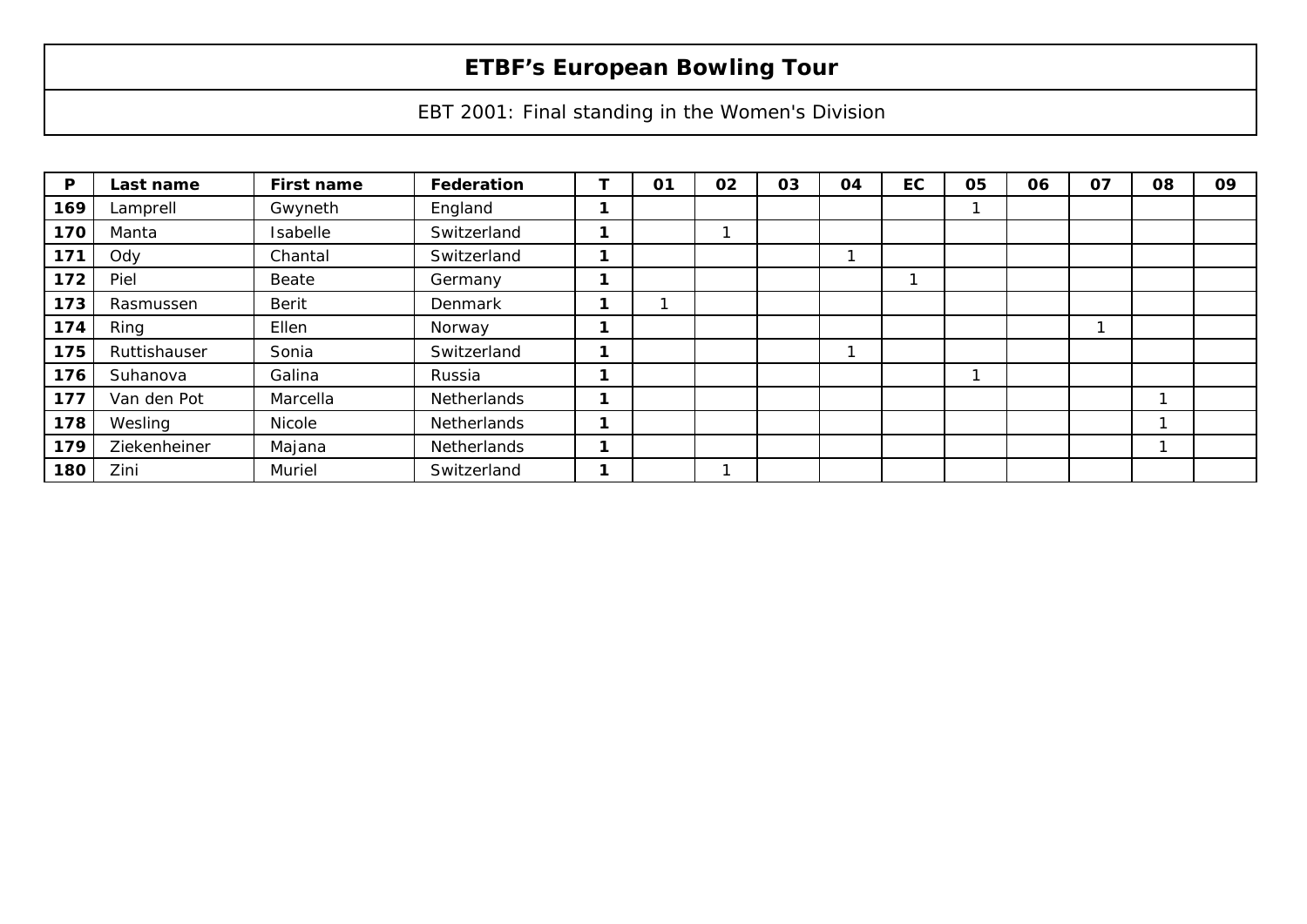## **Ballmaster Open / Finland**

| Pos.            | <b>Points</b>            | Last name      | <b>First name</b> | Federation  |
|-----------------|--------------------------|----------------|-------------------|-------------|
| 1               | 30                       | Kantola        | Piritta           | Finland     |
| $\overline{2}$  | 21                       | Lundén         | Reija             | Finland     |
| $\overline{3}$  | 18                       | Larnia         | Heidi             | Finland     |
| 4               | 15                       | Kjeldsen       | Kamilla           | Denmark     |
| 5               | 12                       | Mourques       | Valerie           | France      |
| 6               | 10                       | Mäkelä         | Minna             | Finland     |
| $\overline{7}$  | 6                        | Lucenius       | Terja             | Finland     |
| 8               | 6                        | Haglund        | Linda             | Sweden      |
| 9               | 6                        | Brönsted       | <b>Britt</b>      | Denmark     |
| 10              | 5                        | Santonen       | Mari              | Finland     |
| 11              | $\overline{5}$           | Pulliainen     | Leena             | Finland     |
| 12              | $\overline{5}$           | <b>Beckel</b>  | Martina           | Germany     |
| 13              | 4                        | Lind           | Anette            | Finland     |
| 14              | $\overline{\mathbf{4}}$  | Vähä-Lummukka  | Kaija             | Finland     |
| 15              | $\overline{4}$           | Wiman          | Päivi             | Finland     |
| 16              | $\overline{\mathbf{4}}$  | Liljankoski    | Ann-Mari          | Finland     |
| 17              | $\overline{\mathcal{A}}$ | Mirschel       | Andrea            | Germany     |
| 18              | $\overline{3}$           | Einola         | Tiia              | Finland     |
| 19              | $\overline{3}$           | Allén          | Heta-Maija        | Finland     |
| 20              | $\overline{3}$           | Pohjanlahti    | Anita             | Finland     |
| 21              | $\overline{3}$           | Combes         | Alexsandra        | France      |
| 22              | $\overline{3}$           | Hjelm          | Janni             | Denmark     |
| 23              | $\overline{2}$           | Eriksson       | Petra             | Finland     |
| 24              | $\overline{2}$           | Peltonen       | Katja             | Finland     |
| $\overline{25}$ | $\overline{2}$           | Manico         | Bigi              | Switzerland |
| 26              | $\overline{2}$           | Savenius       | Salla             | Finland     |
| 27              | $\overline{2}$           | Mattsson-Baard | Anna              | Sweden      |
| 28              | 1                        | Kalliokoski    | Mari              | Finland     |
| 29              | 1                        | Rasmussen      | <b>Berit</b>      | Denmark     |
| 30              | 1                        | Sauer          | Kerstin           | Germany     |
| 31              | 1                        | Romero         | Roser             | Spain       |
| 32              | 1                        | Cohen          | Yonit             | Israel      |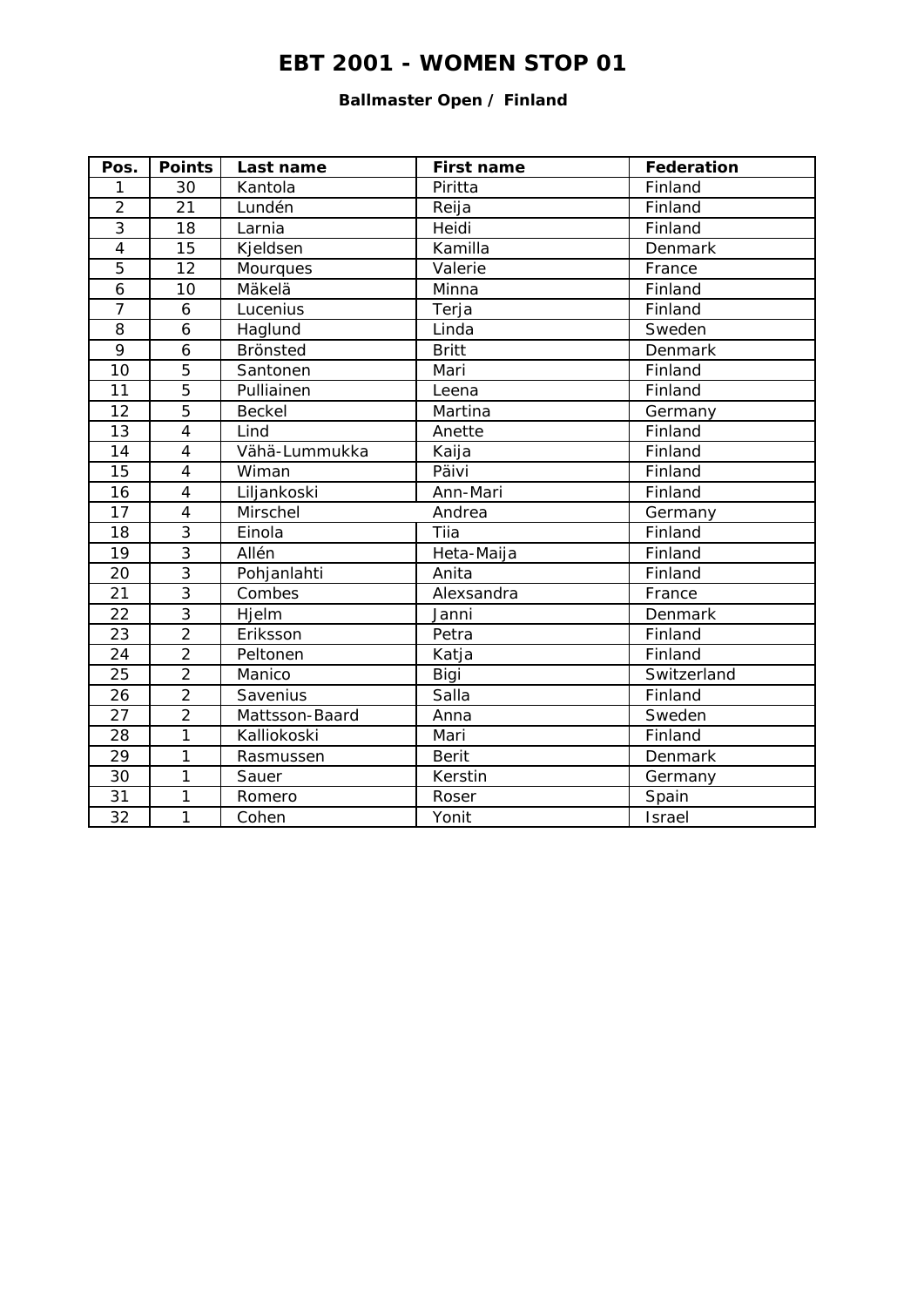#### **Swiss International / Switzerland**

| Pos.                     | <b>Points</b>            | Last name     | <b>First name</b> | Federation  |
|--------------------------|--------------------------|---------------|-------------------|-------------|
| 1                        | 30                       | Petty         | Tania             | Germany     |
| $\overline{2}$           | 21                       | Mirschel      | Andrea            | Germany     |
| $\overline{3}$           | 18                       | Schwarz       | Patricia          | Germany     |
| $\overline{\mathcal{L}}$ | 15                       | <b>Beckel</b> | Martina           | Germany     |
| $\overline{5}$           | 12                       | Zabel         | Helga             | Germany     |
| 6                        | 10                       | Camelleri     | Doris             | Malta       |
| $\overline{7}$           | 6                        | Sauer         | Kerstin           | Germany     |
| 8                        | 6                        | Morra         | Allessandra       | Italy       |
| 9                        | 6                        | Abela         | Sue               | Malta       |
| 10                       | $\overline{5}$           | Ihring        | <b>Birgit</b>     | Germany     |
| 11                       | $\overline{5}$           | Pari          | Françoise         | Switzerland |
| 12                       | $\overline{5}$           | Doppler       | Ruth              | Switzerland |
| 13                       | 4                        | Coster        | Muriel            | France      |
| 14                       | $\overline{4}$           | Mourgues      | Valérie           | France      |
| $\overline{15}$          | $\overline{4}$           | Bouget        | Cinthya           | Switzerland |
| $\overline{16}$          | $\overline{4}$           | Manico        | Bigi              | Switzerland |
| 17                       | $\overline{\mathcal{A}}$ | Gaillard      | Laurence          | France      |
| 18                       | 3                        | Goebel        | Michaela          | Germany     |
| 19                       | $\overline{3}$           | Moeckel       | Manuela           | Germany     |
| 20                       | $\overline{3}$           | Henzer        | Sari              | Switzerland |
| $\overline{21}$          | $\overline{3}$           | Graff         | Joëlle            | Switzerland |
| 22                       | $\overline{3}$           | Schlegel      | Maryline          | France      |
| 23                       | $\overline{2}$           | Karakash      | <b>Iris</b>       | Switzerland |
| $\overline{24}$          | $\overline{2}$           | De Fusco      | Mary-Claude       | Switzerland |
| $\overline{25}$          | $\overline{2}$           | Torrents      | Sandra            | Spain       |
| 26                       | $\overline{2}$           | Augustin      | Françoise         | France      |
| 27                       | $\overline{2}$           | <b>Buschi</b> | Sandrine          | Switzerland |
| 28                       | $\mathbf{1}$             | Gozzo         | Marie-Noelle      | France      |
| 29                       | 1                        | Graff         | Nathalie          | Switzerland |
| 30                       | 1                        | Zini          | Muriel            | Switzerland |
| 31                       | 1                        | Weishaupt     | Hilde             | Switzerland |
| 32                       | 1                        | Manta         | Isabelle          | Switzerland |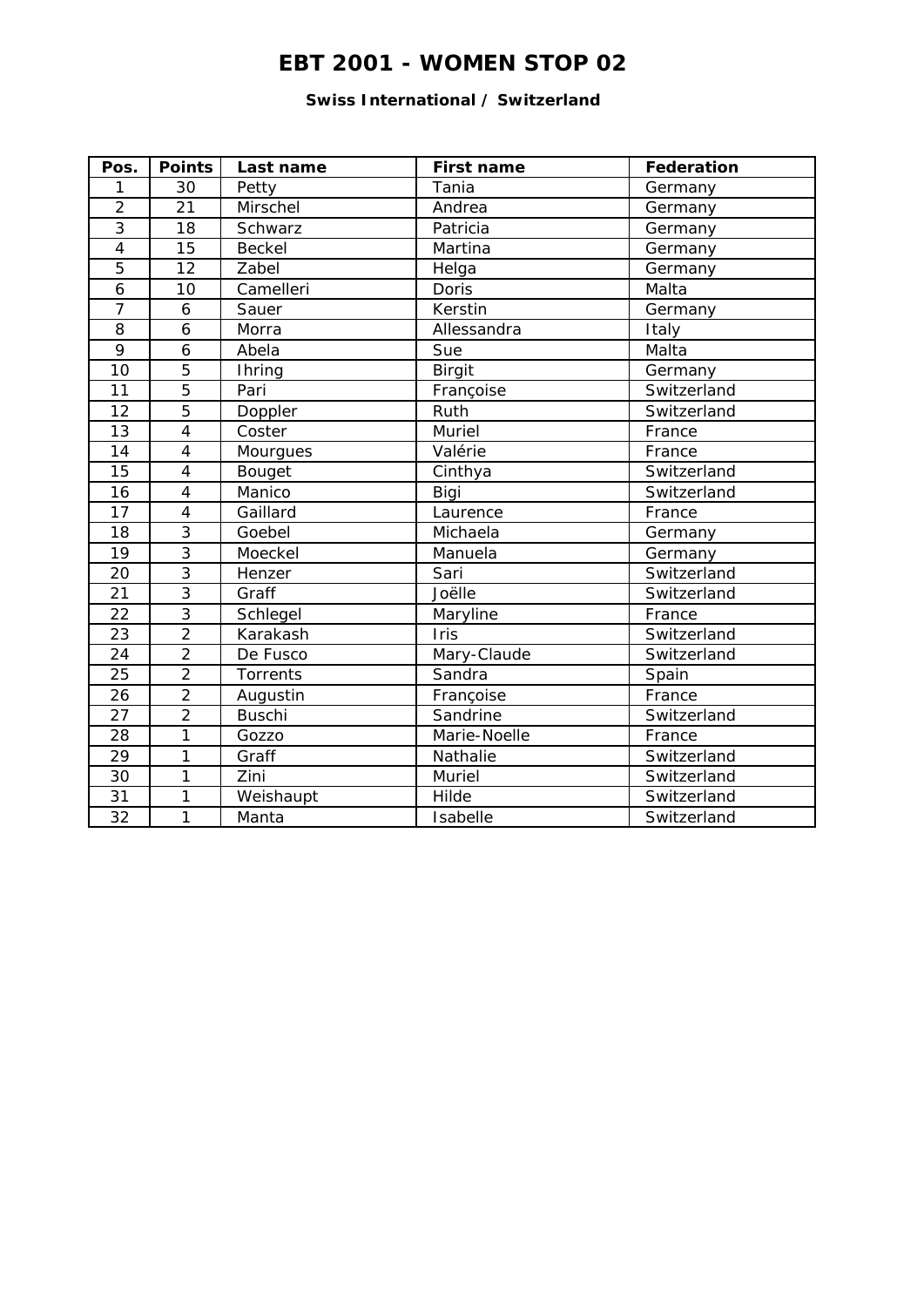#### **25th Sweden Les Lion Cup / Sweden**

| Pos.                     | <b>Points</b>           | Last name        | <b>First name</b> | Federation |
|--------------------------|-------------------------|------------------|-------------------|------------|
| 1                        | 30                      | Kantola          | Piritta           | Finland    |
| $\overline{a}$           | 21                      | Kjeldsen         | Kamilla           | Denmark    |
| 3                        | 18                      | Tchu             | Iben              | Denmark    |
| $\overline{\mathcal{A}}$ | 15                      | Petty            | Tanya             | Germany    |
| 5                        | 12                      | Lund             | <b>Bettine</b>    | Denmark    |
| $\overline{6}$           | 10                      | <b>Brandsted</b> | <b>Britt</b>      | Denmark    |
| $\overline{7}$           | 6                       | Yllönen          | Krista            | Finland    |
| 8                        | 6                       | Göbel            | Michaela          | Germany    |
| 9                        | 6                       | MattsonBard      | Anna              | Sweden     |
| 10                       | $\overline{5}$          | Allen            | Heta-Maija        | Finland    |
| 11                       | $\overline{5}$          | Haglund          | Linda             | Sweden     |
| 12                       | $\overline{5}$          | Larsson          | Åsa               | Sweden     |
| 13                       | $\overline{4}$          | Jansson          | Elisabet          | Sweden     |
| 14                       | $\overline{4}$          | Kusserow         | Petra             | Germany    |
| 15                       | $\overline{\mathbf{4}}$ | Beckel           | Martina           | Germany    |
| $\overline{16}$          | $\overline{4}$          | Smith            | Ann               | England    |
| 17                       | $\overline{4}$          | Larnia           | Heidi             | Finland    |
| 18                       | $\overline{3}$          | Sauer            | Kerstin           | Germany    |
| 19                       | $\overline{3}$          | Torgersen        | Pat               | Norway     |
| 20                       | $\overline{3}$          | Lanto            | Veronika          | Sweden     |
| 21                       | $\overline{3}$          | Mäkelä           | Minna             | Finland    |
| 22                       | $\overline{3}$          | Pedersen         | Lotte H           | Denmark    |
| 23                       | $\overline{2}$          | Santonen         | Mari              | Finland    |
| $\overline{24}$          | $\overline{2}$          | Pulliainen       | Leena             | Finland    |
| 25                       | $\overline{2}$          | Rusch            | Anette            | Germany    |
| 26                       | $\overline{2}$          | Szarsztics       | Doris             | Austria    |
| 27                       | $\overline{2}$          | Hansen           | Mette             | Norway     |
| 28                       | $\mathbf{1}$            | Nordberg         | Ullrika           | Sweden     |
| 29                       | 1                       | Alfredsson       | Diana             | Sweden     |
| 30                       | 1                       | Kukkula          | Katriina          | Finland    |
| 31                       | 1                       | Kragh Eckell     | Irene             | Norway     |
| 32                       | 1                       | Liljankoski      | Ann-Marie         | Finland    |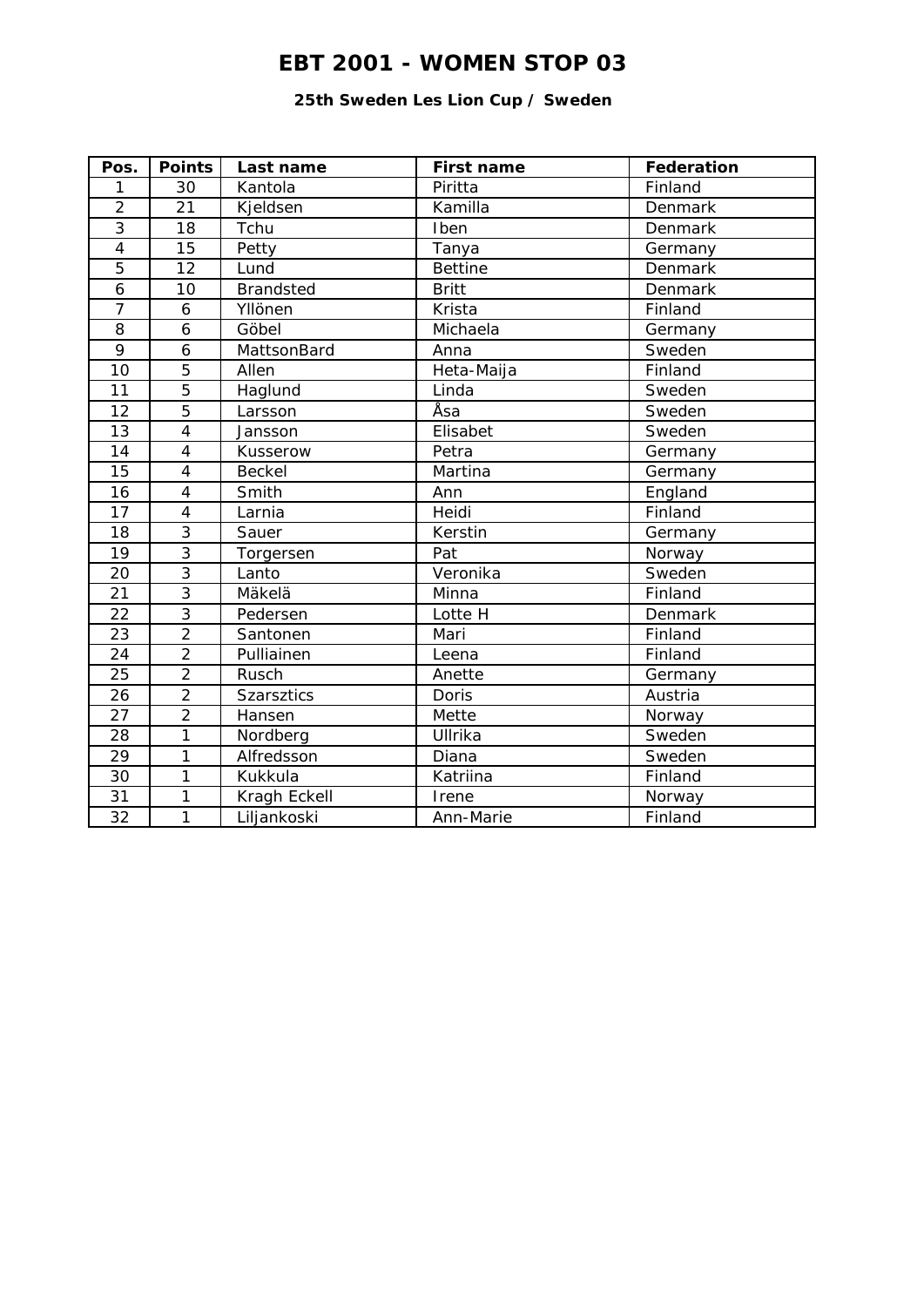## **Grosser Preis des Kanton Zürich / Switzerland**

| Pos.                    | <b>Points</b>           | Last name     | <b>First name</b> | <b>Federation</b> |
|-------------------------|-------------------------|---------------|-------------------|-------------------|
| 1                       | 30                      | Haglund       | Linda             | Sweden            |
| $\overline{2}$          | 21                      | <b>Beckel</b> | Martina           | Germany           |
| 3                       | 18                      | Kusserow      | Petra             | Germany           |
| $\overline{\mathbf{4}}$ | 15                      | Petty         | Tanya             | Germany           |
| 5                       | 12                      | Göbel         | Michaela          | Germany           |
| 6                       | 10                      | Theissen      | Tanja             | Germany           |
| 7                       | 6                       | Romero        | Roser             | Spain             |
| 8                       | 6                       | Manico        | Bigi              | Switzerland       |
| 9                       | 6                       | Weishaupt     | Hilde             | Switzerland       |
| 10                      | 5                       | Morra         | Alessandra        | Italy             |
| 11                      | $\overline{5}$          | Möckel        | Manuela           | Germany           |
| 12                      | $\overline{5}$          | Torrents      | Sandra            | Spain             |
| $\overline{13}$         | $\overline{4}$          | Zabel         | Helga             | Germany           |
| 14                      | $\overline{\mathbf{4}}$ | Hügin         | Franziska         | Switzerland       |
| 15                      | $\overline{4}$          | Dieterle      | Caroline          | Switzerland       |
| 16                      | 4                       | Kühn          | Christiane        | Germany           |
| 17                      | $\overline{4}$          | Schaschl      | Meggy             | Germany           |
| 18                      | $\overline{3}$          | <b>Ihring</b> | <b>Birgit</b>     | Germany           |
| 19                      | $\overline{3}$          | Ferri         | Salomé            | Switzerland       |
| 20                      | $\overline{3}$          | Graff         | Joelle            | Switzerland       |
| 21                      | $\overline{3}$          | Cornuz        | Valérie           | Switzerland       |
| 22                      | $\overline{3}$          | Pari          | Françoise         | Switzerland       |
| 23                      | $\overline{2}$          | Graff         | Nathalie          | Switzerland       |
| $\overline{24}$         | $\overline{2}$          | Hevesi        | Aniko             | Hungary           |
| 25                      | $\overline{2}$          | Reubi         | <b>Thaïs</b>      | Switzerland       |
| 26                      | $\overline{2}$          | Aebi          | Jacqueline        | Switzerland       |
| 27                      | $\overline{2}$          | Bohren        | Marilou           | Switzerland       |
| 28                      | 1                       | Ody           | Chantal           | Switzerland       |
| 29                      | 1                       | Grauwiler     | Bea               | Switzerland       |
| 30                      | 1                       | Ruttishauser  | Sonia             | Switzerland       |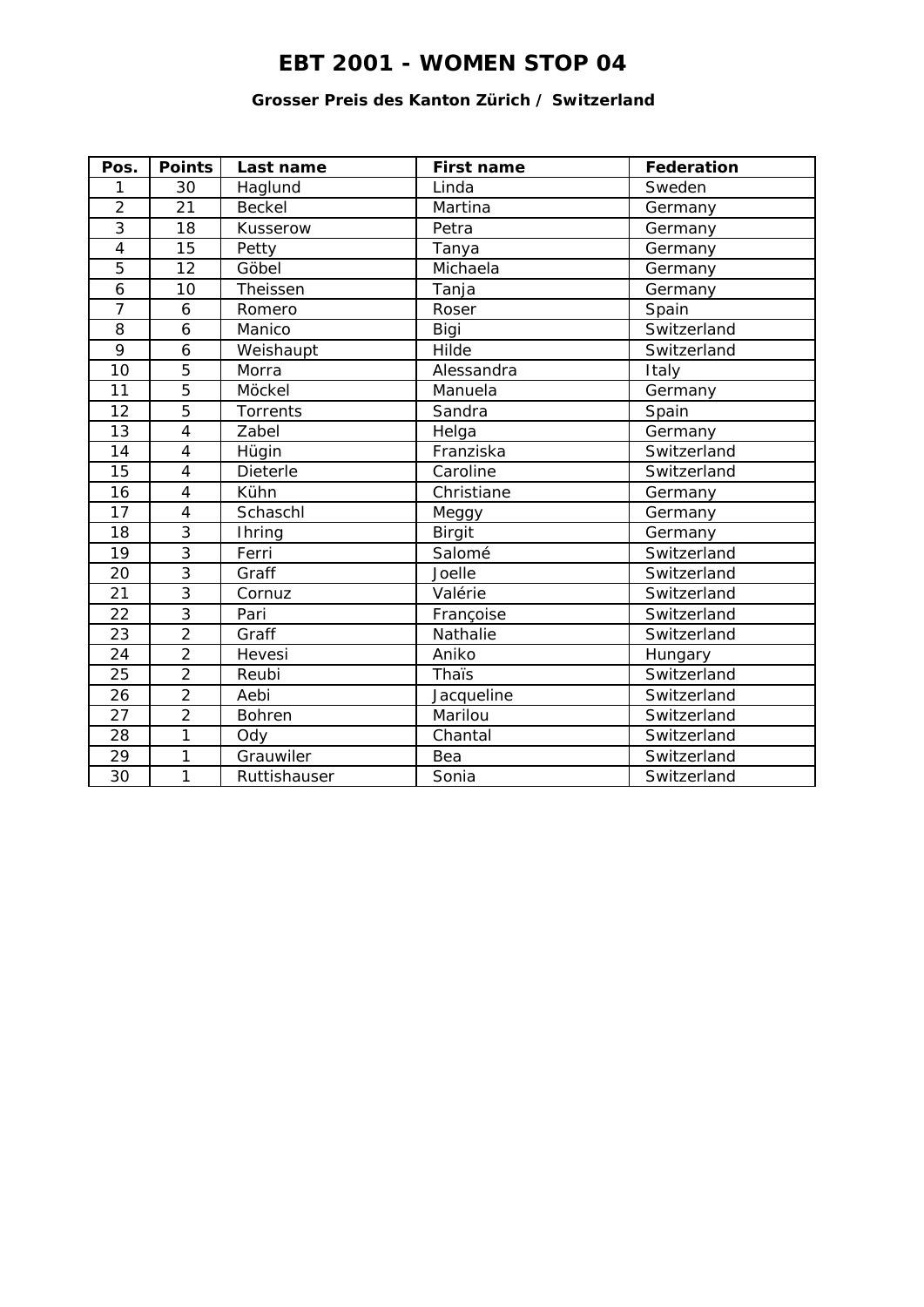## **XI European Championships / Denmark**

| Pos.            | <b>Points</b>           | Last name             | <b>First name</b> | Federation     |
|-----------------|-------------------------|-----------------------|-------------------|----------------|
| 1               | 30                      | Penny                 | Kirsten           | England        |
| $\overline{2}$  | 21                      | Glover                | Zara              | England        |
| $\overline{3}$  | 18                      | Saldjian              | Isabelle          | France         |
| 4               | 15                      | Tchu                  | Iben              | Denmark        |
| $\overline{5}$  | $\overline{12}$         | Pulliainen            | Leena             | Finland        |
| 6               | 10                      | <b>Blixt Jeppsson</b> | Catharina         | Sweden         |
| $\overline{7}$  | 6                       | Olsson                | Jessica           | Sweden         |
| 8               | 6                       | Allen                 | Heta-Maija        | Finland        |
| 9               | 6                       | Larnia                | Heidi             | Finland        |
| 10              | 5                       | Johnsson              | Helen             | Sweden         |
| 11              | $\overline{5}$          | Göbel                 | Michaela          | Germany        |
| 12              | $\overline{5}$          | <b>Beckel</b>         | Martina           | Germany        |
| 13              | 4                       | Kantola               | Piritta           | Finland        |
| 14              | $\overline{4}$          | John                  | Lisa              | England        |
| $\overline{15}$ | $\overline{4}$          | Jansson               | Elisabeth         | Sweden         |
| 16              | $\overline{\mathbf{4}}$ | Petty                 | Tanya             | Germany        |
| 17              | $\overline{\mathbf{4}}$ | Haglund               | Linda             | Sweden         |
| 18              | $\overline{3}$          | Fievet                | Laurence          | France         |
| 19              | $\overline{3}$          | Greiner               | Ross              | Netherlands    |
| 20              | $\overline{3}$          | Lund                  | <b>Bettina</b>    | Denmark        |
| 21              | $\overline{3}$          | Liljankoski           | Ann-Mari          | Finland        |
| 22              | $\overline{3}$          | Kjeldsen              | Kamilla           | Denmark        |
| 23              | $\overline{2}$          | de Koning             | Fiona             | Netherlands    |
| 24              | $\overline{2}$          | <b>Houbo Pedersen</b> | Lotte             | <b>Denmark</b> |
| $\overline{25}$ | $\overline{2}$          | Mourgues              | Valerie           | France         |
| 26              | $\overline{2}$          | Smith                 | Ann               | England        |
| 27              | $\overline{2}$          | Oskarsdottir          | Elin              | Iceland        |
| 28              | 1                       | de Win                | Angelique         | Netherlands    |
| 29              | 1                       | <b>Brøndsted</b>      | <b>Britt</b>      | <b>Denmark</b> |
| 30              | 1                       | Nordberg              | <b>Ulrika</b>     | Sweden         |
| 31              | 1                       | Koopmans              | Chris             | Netherlands    |
| $\overline{32}$ | 1                       | Piel                  | Beate             | Germany        |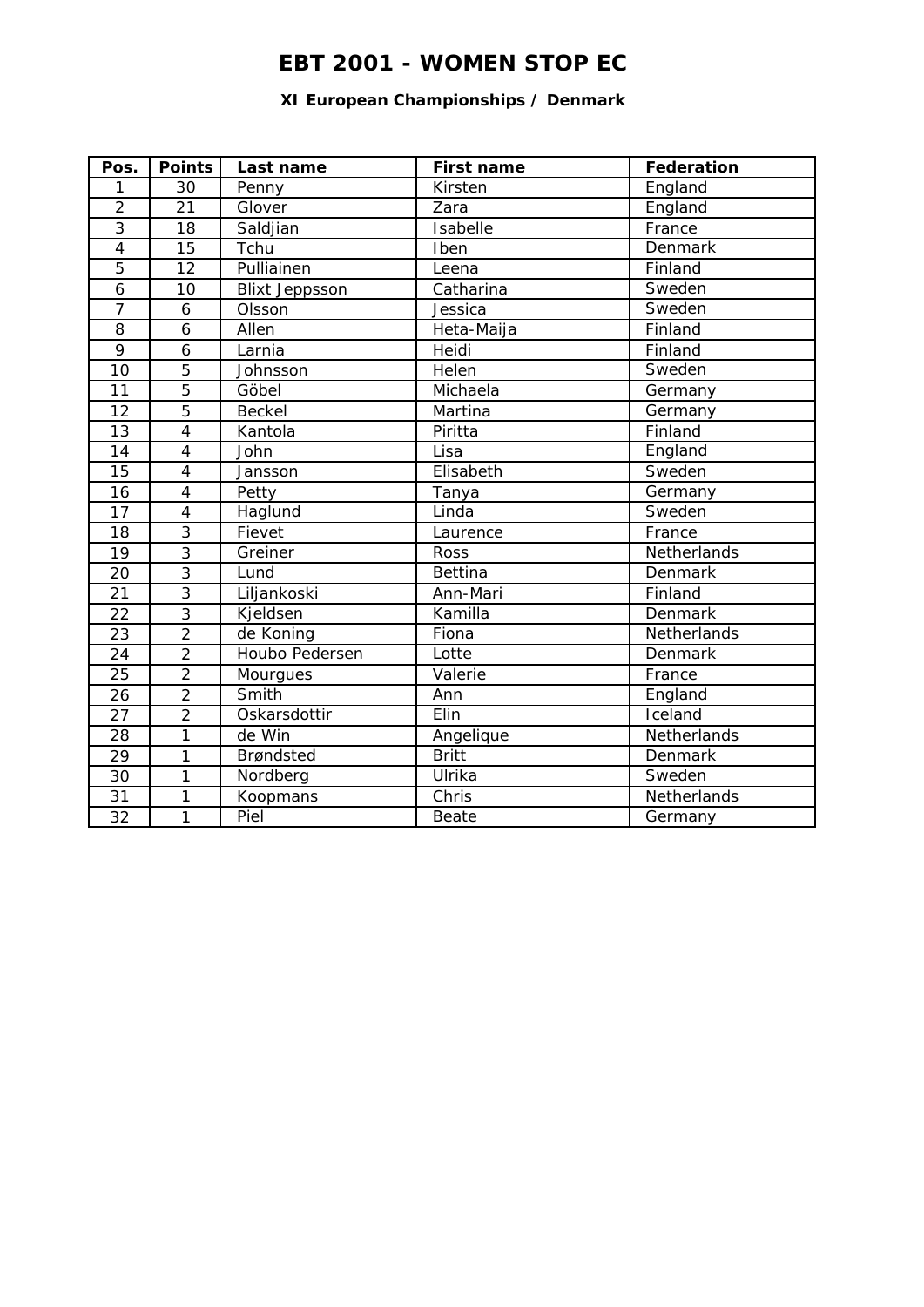## **Vodafone Malta Open Championships / Malta**

| Pos.            | <b>Points</b>           | Last name      | <b>First name</b> | Federation  |
|-----------------|-------------------------|----------------|-------------------|-------------|
| 1               | 30                      | Penny          | Kirsten           | England     |
| $\overline{a}$  | 21                      | Lund           | <b>Bettine</b>    | Denmark     |
| $\overline{3}$  | 18                      | <b>Beckel</b>  | Martina           | Germany     |
| 4               | 15                      | Tchu           | Iben              | Denmark     |
| $\overline{5}$  | 12                      | Carlsson       | Christel          | Sweden      |
| 6               | 10                      | Smith          | Ann               | England     |
| 7               | 6                       | Koopmans       | Chris             | Netherlands |
| 8               | 6                       | Anastasi       | Melissa           | Malta       |
| $\overline{9}$  | 6                       | Manico         | Bigi              | Switzerland |
| 10              | $\overline{5}$          | John           | Lisa              | England     |
| 11              | $\overline{5}$          | <b>Dekkers</b> | Carla             | Netherlands |
| 12              | $\overline{5}$          | Hodge          | Jan               | England     |
| 13              | $\overline{\mathbf{4}}$ | Wood           | Sian              | England     |
| 14              | $\overline{4}$          | Abela          | Sue               | Malta       |
| 15              | $\overline{4}$          | Mizrachi       | Sarit             | Israel      |
| 16              | $\overline{4}$          | Haglund        | Linda             | Sweden      |
| 17              | $\overline{\mathbf{4}}$ | Tal            | Yifat             | Israel      |
| 18              | $\overline{3}$          | Camilleri      | Doris             | Malta       |
| 19              | $\overline{3}$          | Dieterle       | Caroline          | Switzerland |
| 20              | $\overline{3}$          | Weishaupt      | Hilde             | Switzerland |
| $\overline{21}$ | $\overline{3}$          | Warburton      | Sally             | England     |
| 22              | $\overline{3}$          | Stighall       | Helene            | Sweden      |
| 23              | $\overline{2}$          | Cohen          | Yonit             | Israel      |
| 24              | $\overline{2}$          | Gref           | Lena              | Sweden      |
| $\overline{25}$ | $\overline{2}$          | Arat           | Demet             | Turkey      |
| 26              | $\overline{2}$          | Ganglbauer     | Ursula            | Austria     |
| 27              | $\overline{2}$          | Pardo          | Ida               | Israel      |
| 28              | 1                       | Cohen          | Rotem             | Israel      |
| 29              | 1                       | Lamprell       | Gwyneth           | England     |
| 30              | 1                       | <b>Byrne</b>   | Karen             | England     |
| 31              | 1                       | Azzopardi      | Jackie            | Malta       |
| 32              | 1                       | Suhanova       | Galina            | Russia      |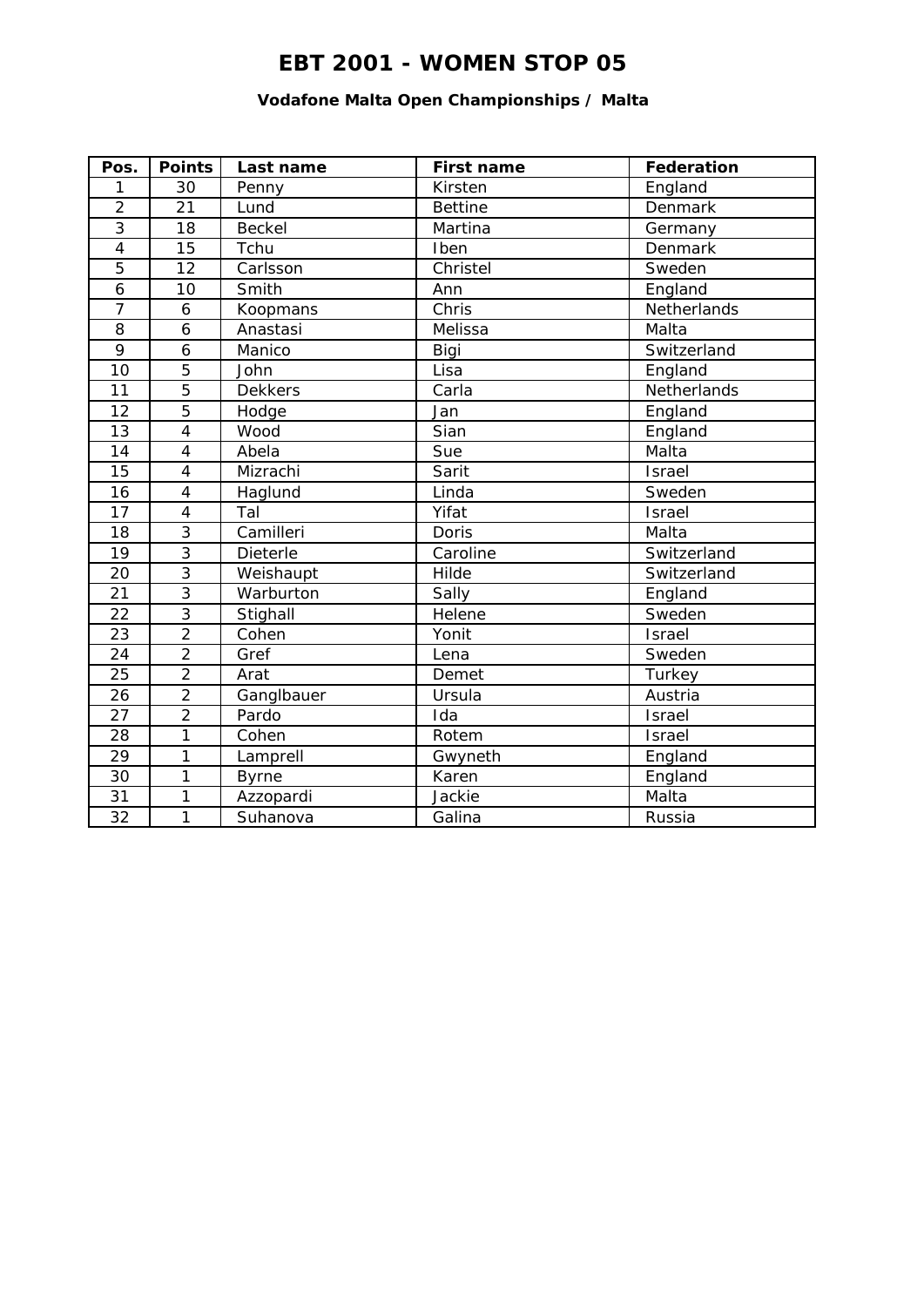#### **23 Trofeu Internacional Ciutat de Barcelona / Catalonia**

| Pos.           | <b>Points</b>           | Last name      | <b>First name</b> | Federation  |
|----------------|-------------------------|----------------|-------------------|-------------|
| 1              | 30                      | Lund           | <b>Bettine</b>    | Denmark     |
| $\overline{2}$ | 21                      | Pari           | Françoise         | Switzerland |
| 3              | 18                      | Pascoal        | Farida            | Netherlands |
| 4              | 15                      | Haglund        | Linda             | Sweden      |
| 5              | 12                      | Torrents       | Sandra            | Spain       |
| 6              | 10                      | Mourgues       | Valerie           | France      |
| 7              | 6                       | Flack          | Nina              | Sweden      |
| 8              | 6                       | Albert         | Milagros          | Spain       |
| 9              | 6                       | Racca          | Solange           | France      |
| 10             | $\overline{5}$          | <b>Burgues</b> | Merce             | Spain       |
| 11             | 5                       | Carballo       | Maria Jesus       | Spain       |
| 12             | 5                       | Romero         | Roser             | Spain       |
| 13             | $\overline{\mathbf{4}}$ | Coster         | Murielle          | France      |
| 14             | 4                       | Sala           | Gloria            | Spain       |
| 15             | 4                       | Siciliano      | Michele           | Switzerland |
| 16             | $\overline{\mathbf{4}}$ | Parra          | Matilde           | Spain       |
| 17             | 4                       | Nuñez          | Francisca         | Spain       |
| 18             | 3                       | Canosa         | Marta             | Spain       |
| 19             | $\overline{3}$          | Ferrer         | Anna              | Spain       |
| 20             | 3                       | Sanz           | Marisa            | Spain       |
| 21             | $\overline{3}$          | Dupiech        | Christine         | France      |
| 22             | $\overline{3}$          | Bonmati        | Cristina          | Spain       |
| 23             | $\overline{2}$          | Zaforas        | Carmen            | Spain       |
| 24             | $\overline{2}$          | Lara           | Isabel            | Spain       |
| 25             | $\overline{2}$          | Sala           | Angels            | Spain       |
| 26             | $\overline{2}$          | <b>Biosca</b>  | Marie-Laure       | France      |
| 27             | $\overline{2}$          | Albiol         | Montserrat        | Spain       |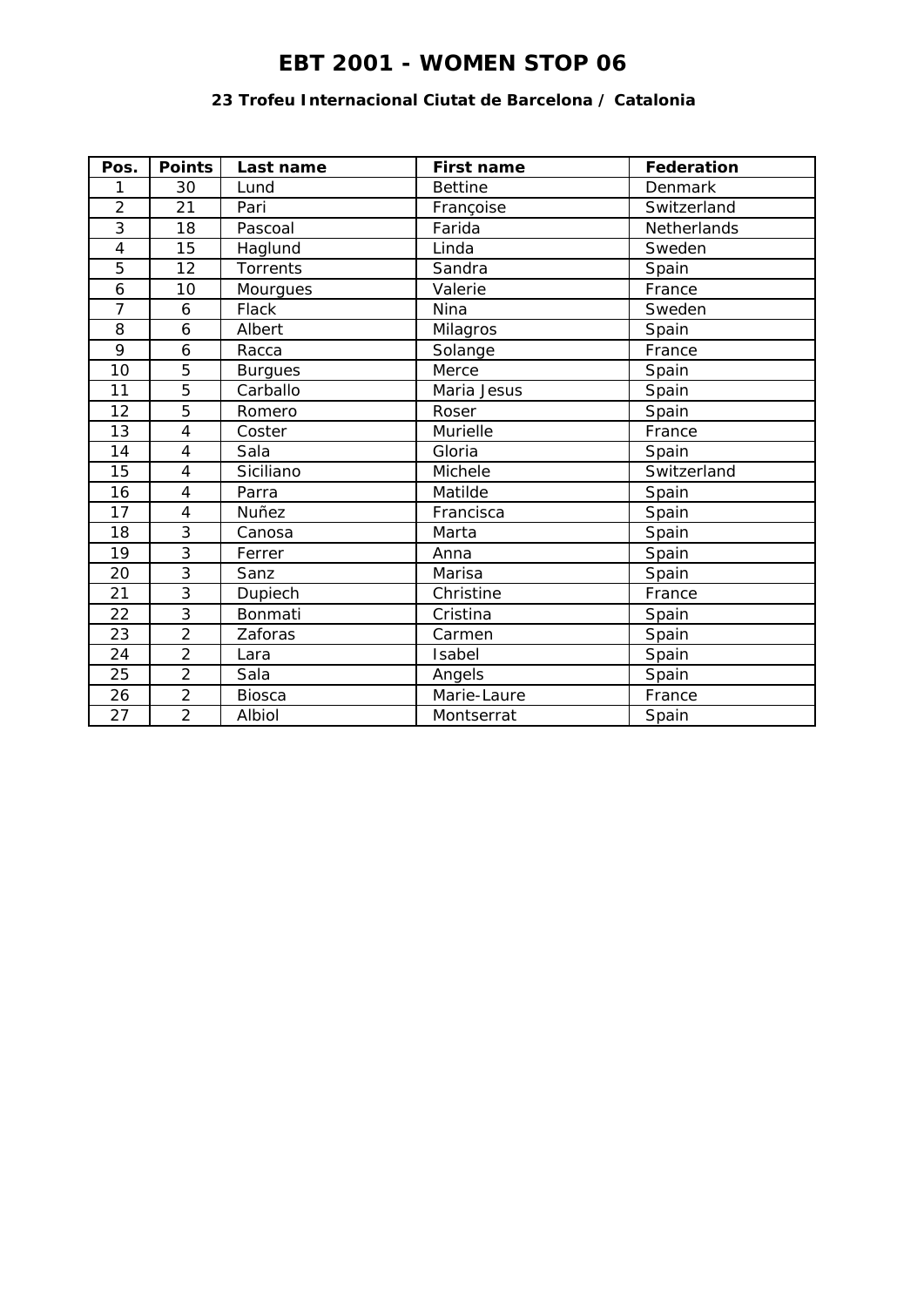#### **Danish Masters / Denmark**

| Pos.            | <b>Points</b>           | Last name        | First name     | Federation     |
|-----------------|-------------------------|------------------|----------------|----------------|
| 1               | 30                      | Mirschel         | Andrea         | Germany        |
| $\overline{2}$  | 21                      | Kukkula          | Katriina       | Finland        |
| $\overline{3}$  | 18                      | Tchu             | Iben           | Denmark        |
| $\overline{4}$  | 15                      | Mattsson-Baard   | Anna           | Sweden         |
| 5               | 12                      | Lund             | <b>Bettina</b> | Denmark        |
| 6               | 10                      | Olsson           | Jessica        | Sweden         |
| $\overline{7}$  | 6                       | Hansen           | Mette          | Norway         |
| 8               | 6                       | Lantto           | Veronica       | Sweden         |
| 9               | 6                       | Haglund          | Linda          | Sweden         |
| 10              | $\overline{5}$          | Flack            | Nina           | Sweden         |
| 11              | $\overline{5}$          | Jönsson          | Eva            | Sweden         |
| 12              | 5                       | Glendert         | Malin          | Sweden         |
| 13              | $\overline{\mathbf{4}}$ | Sulkanen         | Lena           | <b>Denmark</b> |
| 14              | $\overline{\mathbf{4}}$ | Wetterlund       | Åsa            | Sweden         |
| 15              | $\overline{\mathbf{4}}$ | Jakobsen         | Siv            | Norway         |
| 16              | $\overline{\mathbf{4}}$ | Karlsson         | Annette        | Sweden         |
| 17              | $\overline{\mathbf{4}}$ | Johnsson         | Helen          | Sweden         |
| 18              | $\overline{3}$          | <b>Brøndsted</b> | <b>Britt</b>   | Denmark        |
| 19              | $\overline{3}$          | Nordberg         | Ulrika         | Sweden         |
| 20              | $\overline{3}$          | Gravdal          | Bente          | Denmark        |
| 21              | $\overline{3}$          | Mäkelä           | Minna          | Finland        |
| 22              | $\overline{3}$          | Beckel           | Martina        | Germany        |
| 23              | $\overline{2}$          | Østlund          | Britt          | Norway         |
| 24              | $\overline{2}$          | Carlsson         | Christel       | Sweden         |
| $\overline{25}$ | $\overline{2}$          | Pedersen         | Randi K.       | Denmark        |
| 26              | $\overline{2}$          | Jansson          | Elisabeth      | Sweden         |
| 27              | $\overline{2}$          | Larsen           | Hanne          | Denmark        |
| 28              | 1                       | Christensen      | Nina           | Denmark        |
| 29              | 1                       | Christensen      | Randi K.       | Denmark        |
| 30              | $\overline{1}$          | Alfredsson       | Diana          | Sweden         |
| 31              | 1                       | Ring             | Ellen          | Norway         |
| 32              | 1                       | Jeppesen         | Lotte          | Denmark        |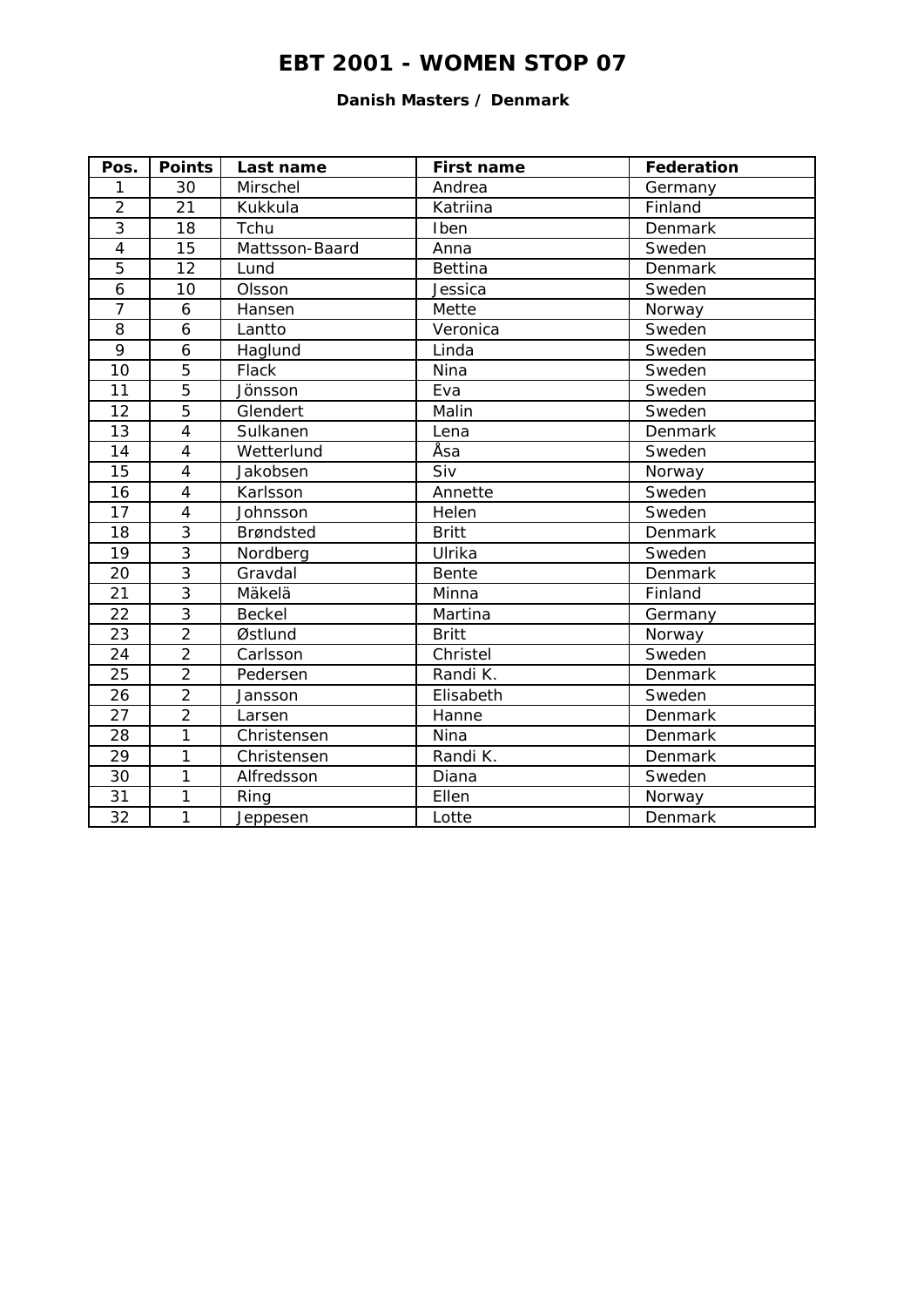## **Dutch Brunswick Open / The Netherlands**

| Pos.                     | <b>Points</b>           | Last name        | <b>First name</b> | <b>Federation</b> |
|--------------------------|-------------------------|------------------|-------------------|-------------------|
| 1                        | 30                      | Lund             | <b>Bettina</b>    | <b>Danmark</b>    |
| $\overline{2}$           | 21                      | Smits            | Angela            | Netherlands       |
| $\overline{3}$           | 18                      | <b>Beckel</b>    | Martina           | Germany           |
| $\overline{\mathcal{L}}$ | 15                      | Ernst            | Anja              | Danmark           |
| 5                        | 12                      | Boogaart v.d.    | Annemiek          | Netherlands       |
| 6                        | 10                      | Mirchel          | Andrea            | Germany           |
| $\overline{7}$           | 6                       | Smith            | Ann               | England           |
| 8                        | 6                       | Tchu             | Iben              | <b>Danmark</b>    |
| 9                        | 6                       | Petty            | Tanya             | Germany           |
| 10                       | 5                       | Gravdal          | Bente             | Danmark           |
| 11                       | $\overline{5}$          | Pascaol          | Farida            | Netherlands       |
| 12                       | $\overline{5}$          | Kusserow         | Petra             | Germany           |
| 13                       | $\overline{\mathbf{4}}$ | Win de           | Angelique         | Netherlands       |
| 14                       | $\overline{4}$          | Altewischer      | Annemieke         | Netherlands       |
| 15                       | $\overline{4}$          | <b>Burkal</b>    | Pia               | <b>Danmark</b>    |
| $\overline{16}$          | $\overline{4}$          | <b>Brondsted</b> | <b>Britt</b>      | Danmark           |
| 17                       | $\overline{4}$          | Beerman          | Nanette           | Netherlands       |
| 18                       | $\overline{3}$          | Haglund          | Linda             | Sweden            |
| 19                       | $\overline{3}$          | Sluys v.d.       | Ingrid            | Netherlands       |
| 20                       | $\overline{3}$          | Romero           | Roser             | Spain             |
| $\overline{21}$          | $\overline{3}$          | Zabel            | Helga             | Germany           |
| 22                       | $\overline{3}$          | Sikora           | Anneke            | Netherlands       |
| 23                       | $\overline{2}$          | Baak v           | Sabina            | Netherlands       |
| 24                       | $\overline{2}$          | Lenssen          | Inge              | Netherlands       |
| $\overline{25}$          | $\overline{2}$          | Konig de         | Fiona             | Netherlands       |
| 26                       | $\overline{2}$          | Valk v.d.        | Tessa             | Netherlands       |
| $\overline{27}$          | $\overline{2}$          | Zwaal            | Monique           | Netherlands       |
| 28                       | 1                       | Pot v.d.         | Marcella          | Netherlands       |
| 29                       | 1                       | Koopmans         | Chris             | Netherlands       |
| 30                       | $\mathbf{1}$            | Hazeleger        | Inge              | Netherlands       |
| 31                       | 1                       | Ziekenheiner     | Majana            | Netherlands       |
| 32                       | 1                       | Wesling          | Nicole            | Netherlands       |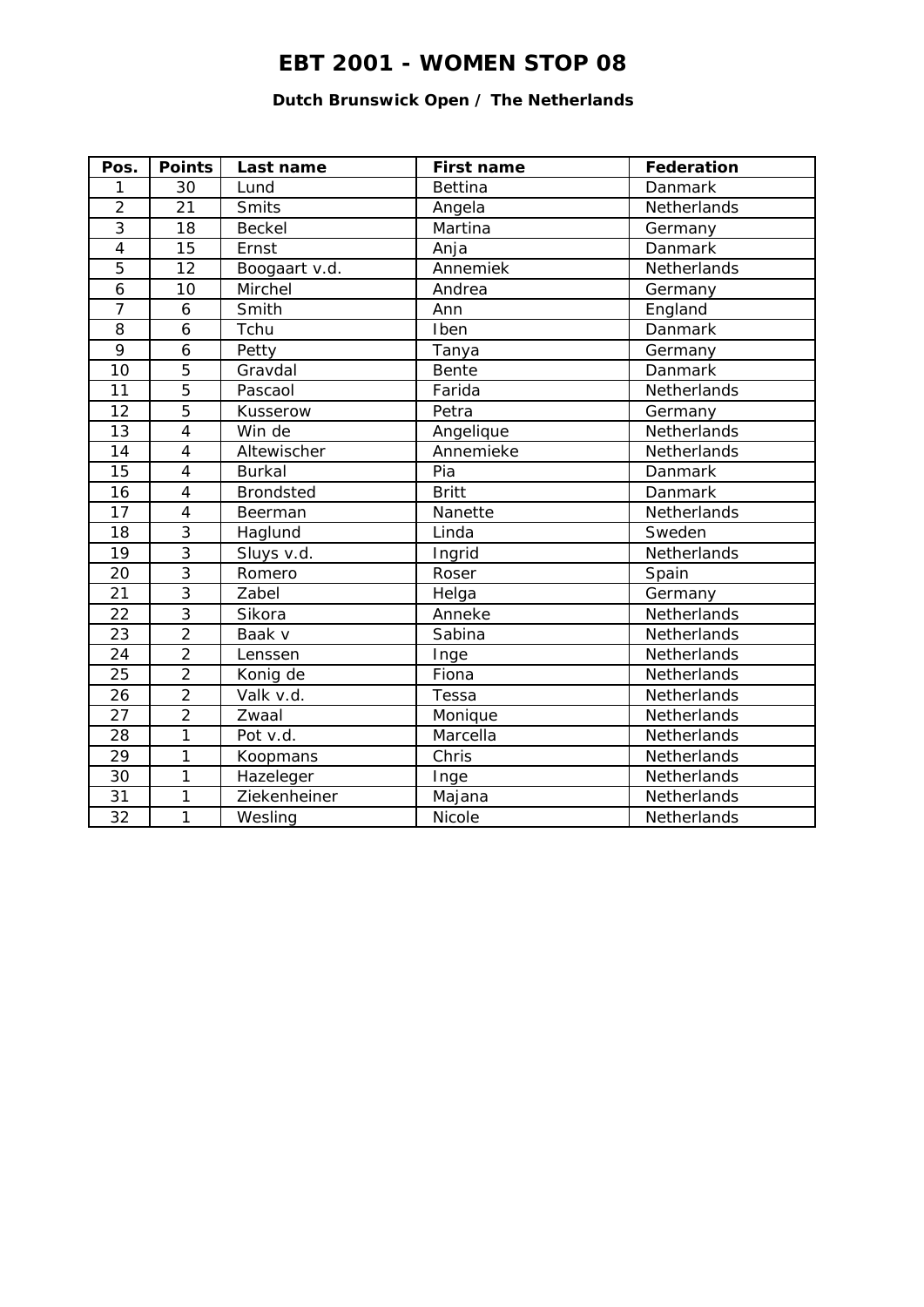## **Israel Open / Israel**

| Pos. | <b>Points</b> | Last name    | First name | Federation    |
|------|---------------|--------------|------------|---------------|
|      | 30            | Pascual      | Farida     | Netherlands   |
| 2    | 21            | Penny        | Kirsten    | England       |
| 3    | 18            | Mizrahi      | Mali       | Israel        |
| 4    | 15            | Aviram       | Sara       | Israel        |
| 5    | 12            | John         | Lisa       | England       |
| 7    | 10            | Cohen        | Yonit      | Israel        |
| 8    | 6             | Shemesh      | Ronit      | Israel        |
| 6    | 6             | Wilner       | Tana       | Israel        |
| 9    | 6             | Aviram       | Mor        | Israel        |
| 10   | 5             | <b>Burns</b> | Vivian     | Israel        |
| 11   | 5             | Pardo        | Ida        | Israel        |
| 12   | 5             | Tal          | Yifat      | Israel        |
| 13   | 4             | Hershcovitz  | Nofar      | Israel        |
| 14   | 4             | Cohen        | Rotem      | Israel        |
| 15   | 4             | Cohen        | Orna       | <b>Israel</b> |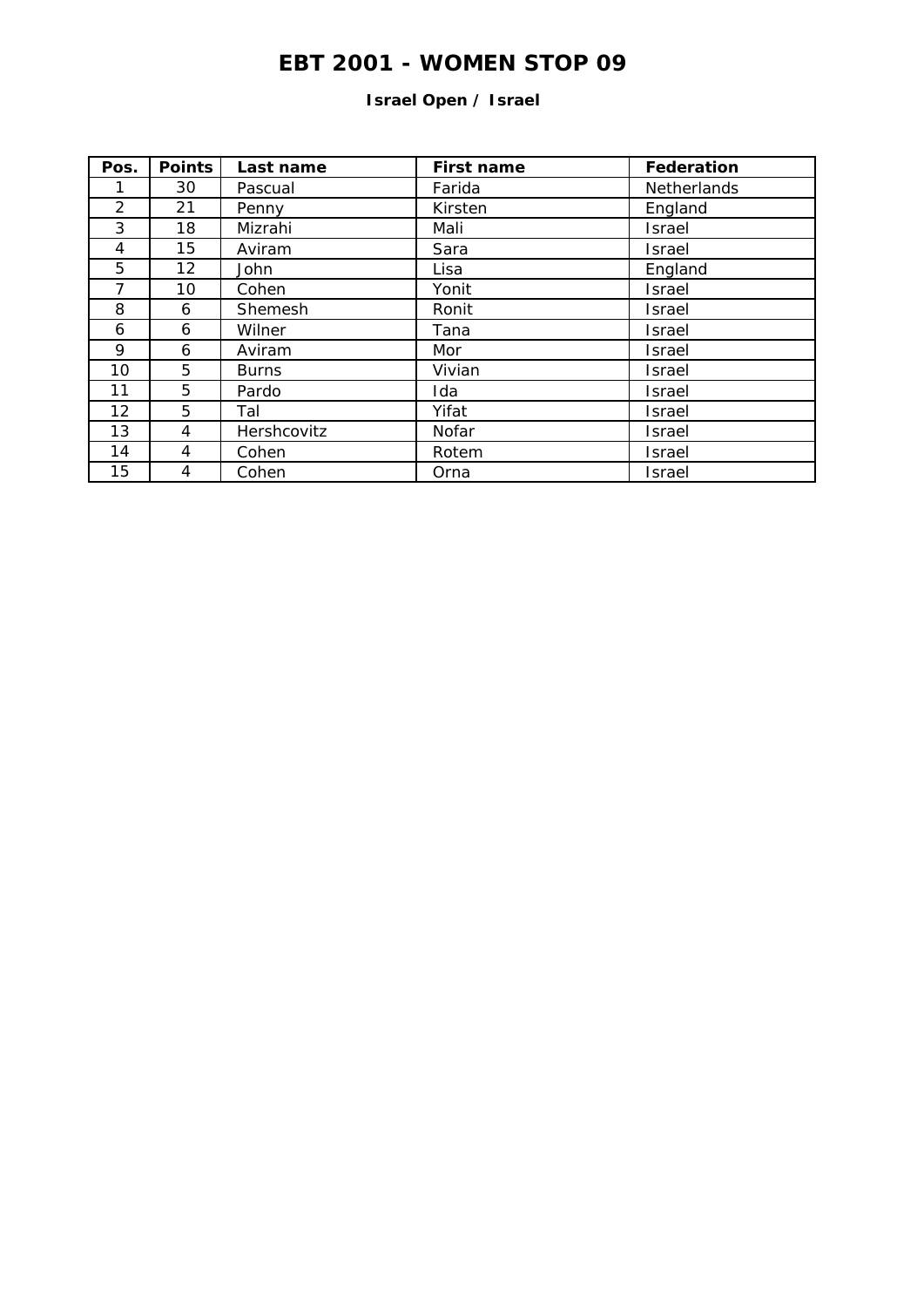| $\mathsf{P}$            | Last name    | First name   | Federation  | T   | 01             | 02             | 03             | 04             | EC             | 05             | 06             | 07             | 08             | 09 |
|-------------------------|--------------|--------------|-------------|-----|----------------|----------------|----------------|----------------|----------------|----------------|----------------|----------------|----------------|----|
| $\mathbf 1$             | Verbruggen   | Gery         | Belgium     | 120 |                | 15             | 5              | 30             | 21             | 15             | $\overline{4}$ | 30             |                |    |
| $\overline{2}$          | Torgersen    | Tore         | Norway      | 86  |                |                | 4              | $\overline{2}$ |                | 10             | 18             | $\overline{4}$ | 30             | 18 |
| 3                       | Öhman        | Anders       | Sweden      | 75  |                |                |                |                | 30             | 30             | 12             | 3              |                |    |
| $\overline{\mathbf{4}}$ | Laine        | Toni         | Finland     | 58  | 18             | 5              | $\overline{2}$ |                |                |                | 15             | 18             |                |    |
| 5                       | Greulich     | Karl-Peter   | Germany     | 55  |                | 30             |                | 4              |                | 21             |                |                |                |    |
| 6                       | Mannonen     | Petri        | Finland     | 52  | 6              | 21             |                |                |                |                |                | $\overline{4}$ | 21             |    |
| $\overline{\mathbf{z}}$ | <b>Backe</b> | Patrick      | Sweden      | 46  |                |                |                |                | 10             | $\overline{a}$ | 30             | $\overline{4}$ |                |    |
| 8                       | Åhlen        | Peter        | Sweden      | 44  | 5              |                |                |                |                | 6              |                | 15             | 18             |    |
| 9                       | Luoto        | Mika         | Finland     | 43  | $\mathbf{3}$   |                |                |                | 15             |                |                | 21             | $\overline{4}$ |    |
| 10                      | Andersson    | Robert       | Sweden      | 39  |                |                |                |                |                | $\overline{4}$ | $\overline{2}$ | 3              |                | 30 |
| 11                      | Grabowski    | Achim        | Germany     | 37  |                |                | 18             |                | 4              |                |                |                | 15             |    |
| 12                      | Leandersson  | Tomas        | Sweden      | 31  | 30             |                | $\mathbf{1}$   |                |                |                |                |                |                |    |
| 13                      | Esteves      | José Ignacio | Spain       | 30  |                | 5              |                | $\mathbf{1}$   | $\overline{2}$ |                | 21             |                | $\mathbf{1}$   |    |
| 14                      | Kretzer      | <b>Brian</b> | <b>USA</b>  | 30  |                |                | 30             |                |                |                |                |                |                |    |
| 15                      | Zabel        | Manfred      | Germany     | 30  |                | $\mathfrak{Z}$ |                | 21             | 6              |                |                |                |                |    |
| 16                      | Aviram       | <b>Or</b>    | Israel      | 24  |                |                |                |                |                | 3              |                |                |                | 21 |
| 17                      | Ravrat       | William      | France      | 24  |                | 3              |                | 18             |                |                | 3              |                |                |    |
| 18                      | Halme        | Ari          | Finland     | 23  | 12             | 6              |                |                | 5              |                |                |                |                |    |
| 19                      | Palmas       | Jari         | Finland     | 21  | 21             |                |                |                |                |                |                |                |                |    |
| 20                      | Sand         | Chris        | Sweden      | 21  |                |                | 21             |                |                |                |                |                |                |    |
| 21                      | Hermansson   | Anders       | Sweden      | 20  | $\overline{4}$ |                | $\overline{2}$ |                | $\overline{2}$ |                |                | 12             |                |    |
| 22                      | Van Eiken    | Yves         | Belgium     | 20  |                | $\mathfrak{Z}$ |                | $\mathbf{1}$   |                |                | $\overline{4}$ |                | 12             |    |
| 23                      | Mack         | Tim          | Sweden      | 19  |                |                | 15             |                |                |                |                | $\overline{4}$ |                |    |
| 24                      | Froggatt     | <b>Nick</b>  | England     | 18  |                |                |                |                |                | 18             |                |                |                |    |
| 25                      | Lehtonen     | Kimmo        | Finland     | 18  |                |                |                |                | 18             |                |                |                |                |    |
| 26                      | Plummen      | Ton          | Netherlands | 18  |                | 18             |                |                |                |                |                |                |                |    |
| 27                      | Bai Andersen | Michael      | Denmark     | 17  |                |                |                |                | $\overline{4}$ |                |                | 3              | 10             |    |
| 28                      | Grabovac     | Michael      | Austria     | 17  |                | 6              |                | 6              |                |                | 3              |                | $\overline{2}$ |    |
| 29                      | Konsteri     | Sami         | Finland     | 16  | $\overline{4}$ |                |                |                | 12             |                |                |                |                |    |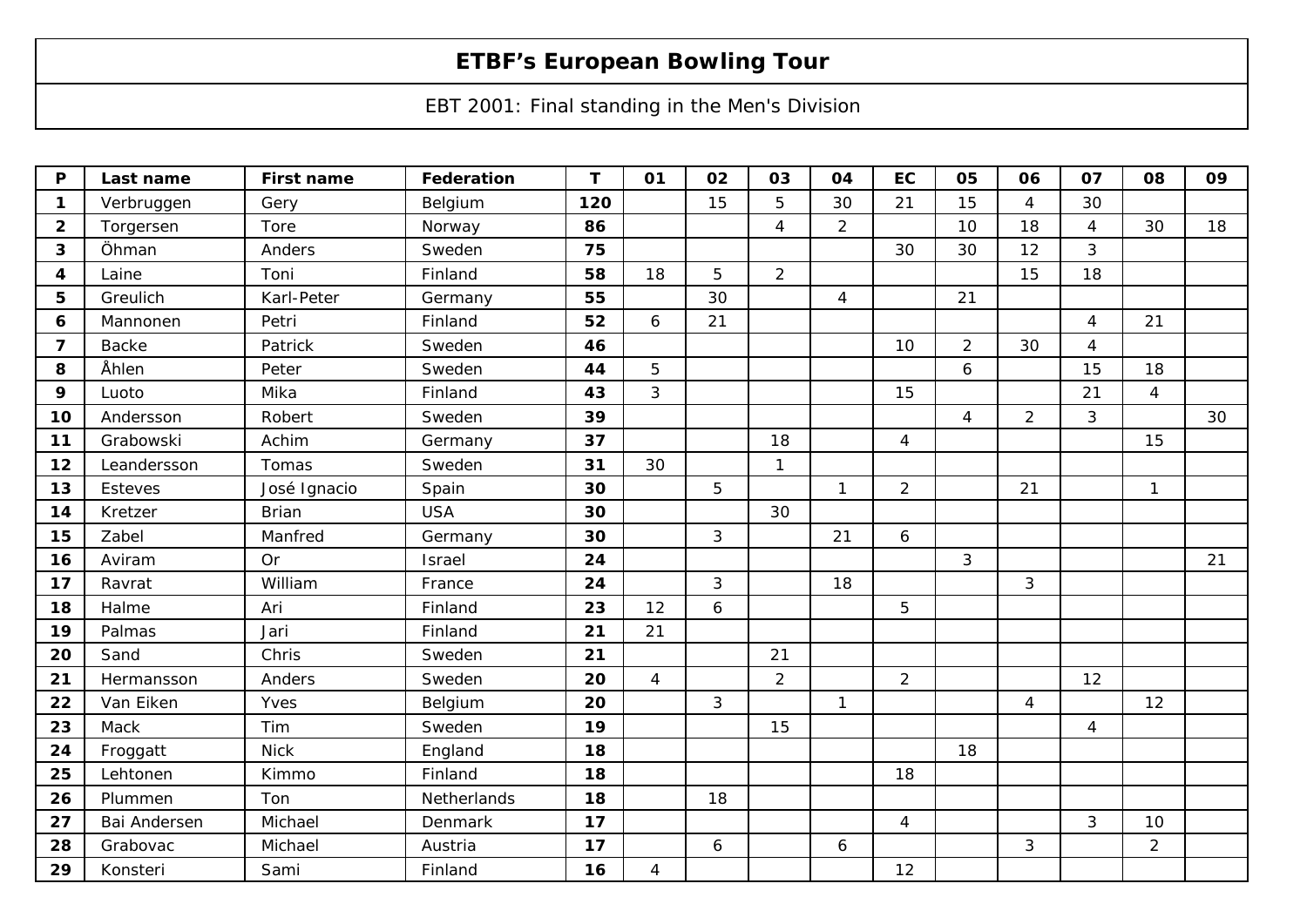| $\mathsf{P}$ | Last name       | First name  | Federation  | T                       | 01 | 02               | 03             | 04 | EC             | 05           | 06             | 07 | 08             | 09             |
|--------------|-----------------|-------------|-------------|-------------------------|----|------------------|----------------|----|----------------|--------------|----------------|----|----------------|----------------|
| 30           | Gross           | Thomas      | Austria     | 15                      |    | 10               |                |    | $\overline{4}$ |              | $\mathbf{1}$   |    |                |                |
| 31           | Kuossari        | Jouko       | Finland     | 15                      | 15 |                  |                |    |                |              |                |    |                |                |
| 32           | Larsen          | Martin      | Sweden      | 15                      |    |                  | 5              |    |                |              |                | 10 |                |                |
| 33           | Paugnat         | Jean-Pierre | France      | 15                      |    |                  |                | 15 |                |              |                |    |                |                |
| 34           | Salonen         | Petteri     | Finland     | 15                      |    |                  | 6              |    | 6              |              |                | 3  |                |                |
| 35           | Tener           | Israel      | Israel      | 15                      |    |                  |                |    |                |              |                |    |                | 15             |
| 36           | Blixt           | Martin      | Sweden      | 13                      |    |                  | 6              |    | $\mathbf{1}$   |              |                | 6  |                |                |
| 37           | Gäbler          | Tobias      | Germany     | 13                      |    |                  | 3              | 4  | 6              |              |                |    |                |                |
| 38           | Falkhäll        | Stefan      | Sweden      | 12                      |    |                  | 12             |    |                |              |                |    |                |                |
| 39           | Lüers           | Peer        | Germany     | 12                      |    |                  |                |    |                | 12           |                |    |                |                |
| 40           | Peinelt         | Helmut      | Germany     | 12                      |    |                  |                | 12 |                |              |                |    |                |                |
| 41           | Van der Veen    | Wim         | Netherlands | 12                      |    | 12               |                |    |                |              |                |    |                |                |
| 42           | Yacobovitz      | Avi         | Israel      | 12                      |    |                  |                |    |                |              |                |    |                | 12             |
| 43           | Hanaor          | Noam        | Israel      | 10                      |    |                  |                |    |                |              |                |    |                | 10             |
| 44           | Immonen         | Juha        | Finland     | 10                      | 10 |                  |                |    |                |              |                |    |                |                |
| 45           | Lenders         | Peter       | Nederland   | 10                      |    |                  |                | 10 |                |              |                |    |                |                |
| 46           | Montfort        | Lluis       | Spain       | 10                      |    |                  |                |    |                |              | 10             |    |                |                |
| 47           | Shtrum          | Yossi       | Israel      | 10                      |    |                  |                |    |                | 6            |                |    |                | $\overline{4}$ |
| 48           | Van den Berghe  | Franky      | Belgium     | 10                      |    |                  |                | 5  |                |              |                |    | 5              |                |
| 49           | Wilander        | Dennie      | Sweden      | 10                      |    |                  | 10             |    |                |              |                |    |                |                |
| 50           | Van Beast       | Geert-Jan   | Netherlands | 9                       |    | $\boldsymbol{6}$ |                |    |                |              |                |    | 3              |                |
| 51           | Van Damne       | Chris       | Belgium     | 9                       |    | $\mathbf{1}$     |                | 3  |                |              |                |    | 5              |                |
| 52           | Carlsson        | Göran       | Sweden      | 8                       |    |                  | $\overline{2}$ |    |                |              |                | 6  |                |                |
| 53           | Ovide           | Marcial     | Spain       | 8                       |    |                  |                |    |                |              | $\overline{4}$ |    | $\overline{4}$ |                |
| 54           | Sassen          | Michael     | Netherlands | 8                       |    |                  |                |    |                |              | $\overline{2}$ |    | 6              |                |
| 55           | Van den Bogaard | Ronald      | Netherlands | 8                       |    | $\overline{2}$   |                |    |                | $\mathbf{1}$ | 5              |    |                |                |
| 56           | Verboon         | Remco       | Netherlands | 8                       |    | 4                |                |    | 4              |              |                |    |                |                |
| 57           | Faraglia        | Samuel      | France      | $\overline{\mathbf{z}}$ |    |                  |                | 6  | $\mathbf{1}$   |              |                |    |                |                |
| 58           | Heine           | Frank       | Germany     | $\overline{\mathbf{z}}$ |    |                  |                | 6  |                |              |                |    | $\mathbf{1}$   |                |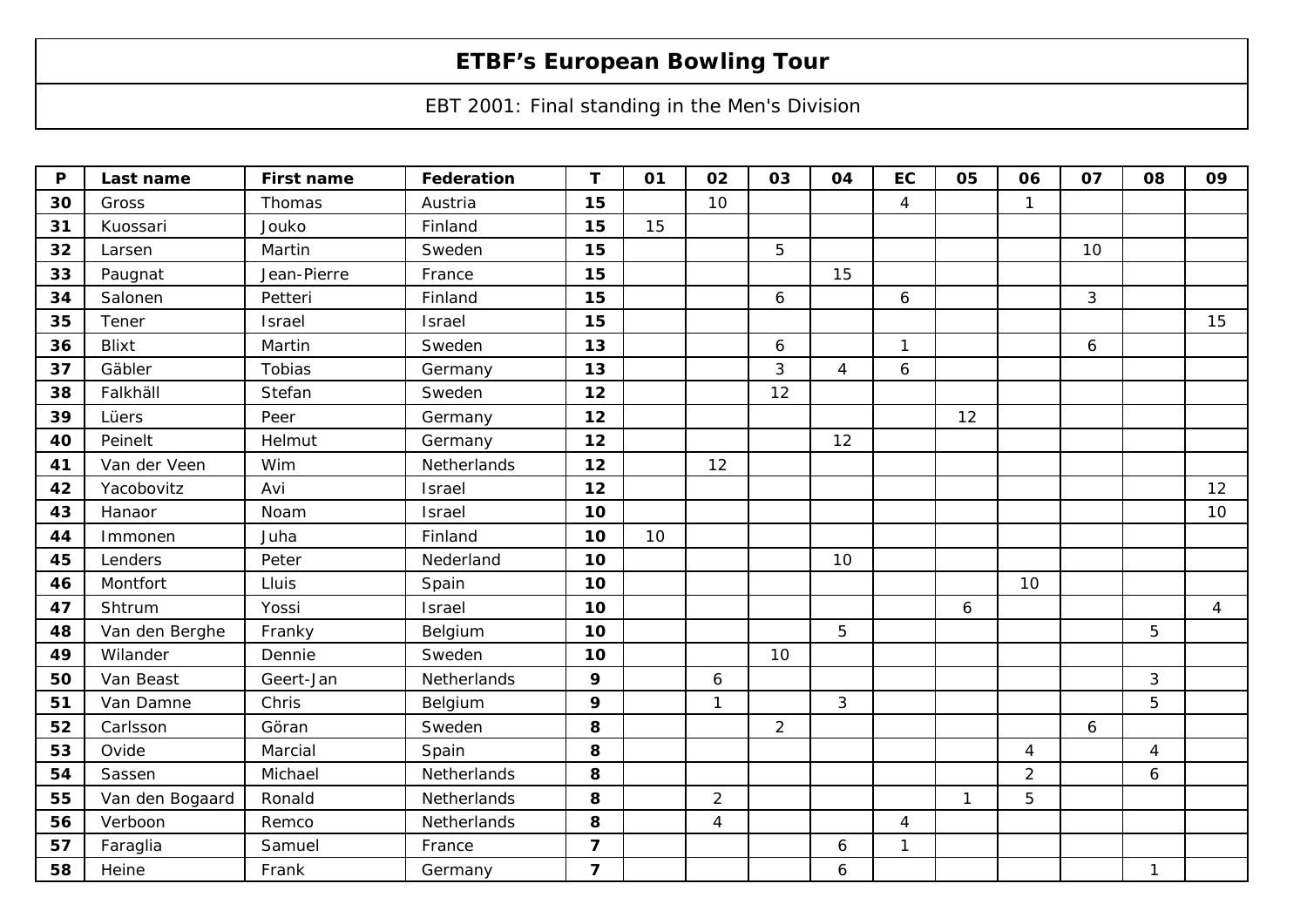| $\mathsf{P}$ | Last name  | First name | Federation  | T                | 01 | 02           | 03 | 04             | EC | 05 | 06             | 07 | 08 | 09 |
|--------------|------------|------------|-------------|------------------|----|--------------|----|----------------|----|----|----------------|----|----|----|
| 59           | Augustin   | Yvan       | France      | $\boldsymbol{6}$ |    | $\mathbf{1}$ |    | 5              |    |    |                |    |    |    |
| 60           | Conti      | Giovanni   | Italy       | 6                |    |              |    |                |    | 6  |                |    |    |    |
| 61           | De Munico  | Christophe | France      | 6                |    |              |    |                |    |    | 6              |    |    |    |
| 62           | Forestier  | Nicolas    | France      | 6                |    |              |    |                |    |    | 6              |    |    |    |
| 63           | Galletti   | Giovanni   | Italy       | 6                |    |              |    |                |    |    | 6              |    |    |    |
| 64           | Geller     | Yhonatan   | Israel      | 6                |    |              |    |                |    |    |                |    |    | 6  |
| 65           | Genish     | Moshe      | Israel      | 6                |    |              |    |                |    |    |                |    |    | 6  |
| 66           | Grönmark   | Paavo      | Finland     | 6                | 6  |              |    |                |    |    |                |    |    |    |
| 67           | Lund       | Sverre     | Norway      | 6                |    |              | 6  |                |    |    |                |    |    |    |
| 68           | Laari      | Pasi       | Finland     | 6                | 6  |              |    |                |    |    |                |    |    |    |
| 69           | Mol        | Roel       | Netherlands | 6                |    | $\mathbf{1}$ |    |                |    |    |                |    | 5  |    |
| 70           | Naor       | Lioz       | Israel      | 6                |    |              |    |                |    |    |                |    |    | 6  |
| 71           | Nielsen    | Gert       | Danmark     | 6                |    |              |    |                |    |    |                |    | 6  |    |
| 72           | Snelting   | Martin     | Netherlands | 6                |    |              |    |                |    |    |                |    | 6  |    |
| 73           | Taskinen   | Petri      | Sweden      | $\boldsymbol{6}$ |    |              |    |                |    |    |                | 6  |    |    |
| 74           | Vaglia     | Vittorio   | Italy       | 6                |    |              |    | $\overline{2}$ |    |    | $\overline{4}$ |    |    |    |
| 75           | Augustsson | Stefan     | Sweden      | 5                |    |              |    |                |    |    |                | 5  |    |    |
| 76           | Bellini    | Sergio     | Italy       | 5                |    | $\mathbf{1}$ |    | $\overline{4}$ |    |    |                |    |    |    |
| 77           | Dew        | Cliff      | England     | 5                |    |              |    |                |    | 5  |                |    |    |    |
| 78           | Dideriksen | Thomas     | Denmark     | 5                |    |              |    |                |    |    |                | 5  |    |    |
| 79           | Eliasson   | Gunnar     | Sweden      | 5                |    |              |    |                |    | 5  |                |    |    |    |
| 80           | Karetsos   | Dimitrios  | Greece      | 5                |    |              |    |                | 5  |    |                |    |    |    |
| 81           | Lischka    | Klaus      | Germany     | 5                |    | 5            |    |                |    |    |                |    |    |    |
| 82           | Musha      | Kamal      | Israel      | 5                |    |              |    |                |    |    |                |    |    | 5  |
| 83           | Normann    | Christer   | Sweden      | 5                |    |              |    |                |    |    |                | 5  |    |    |
| 84           | Pardo      | Ron        | Israel      | 5                |    |              |    |                |    |    |                |    |    | 5  |
| 85           | Pedersen   | Geir       | Norway      | 5                |    |              |    | 5              |    |    |                |    |    |    |
| 86           | Plantard   | Laurent    | France      | 5                |    |              |    |                |    |    | 5              |    |    |    |
| 87           | Roos       | Mikael     | Sweden      | 5                |    |              |    |                |    | 5  |                |    |    |    |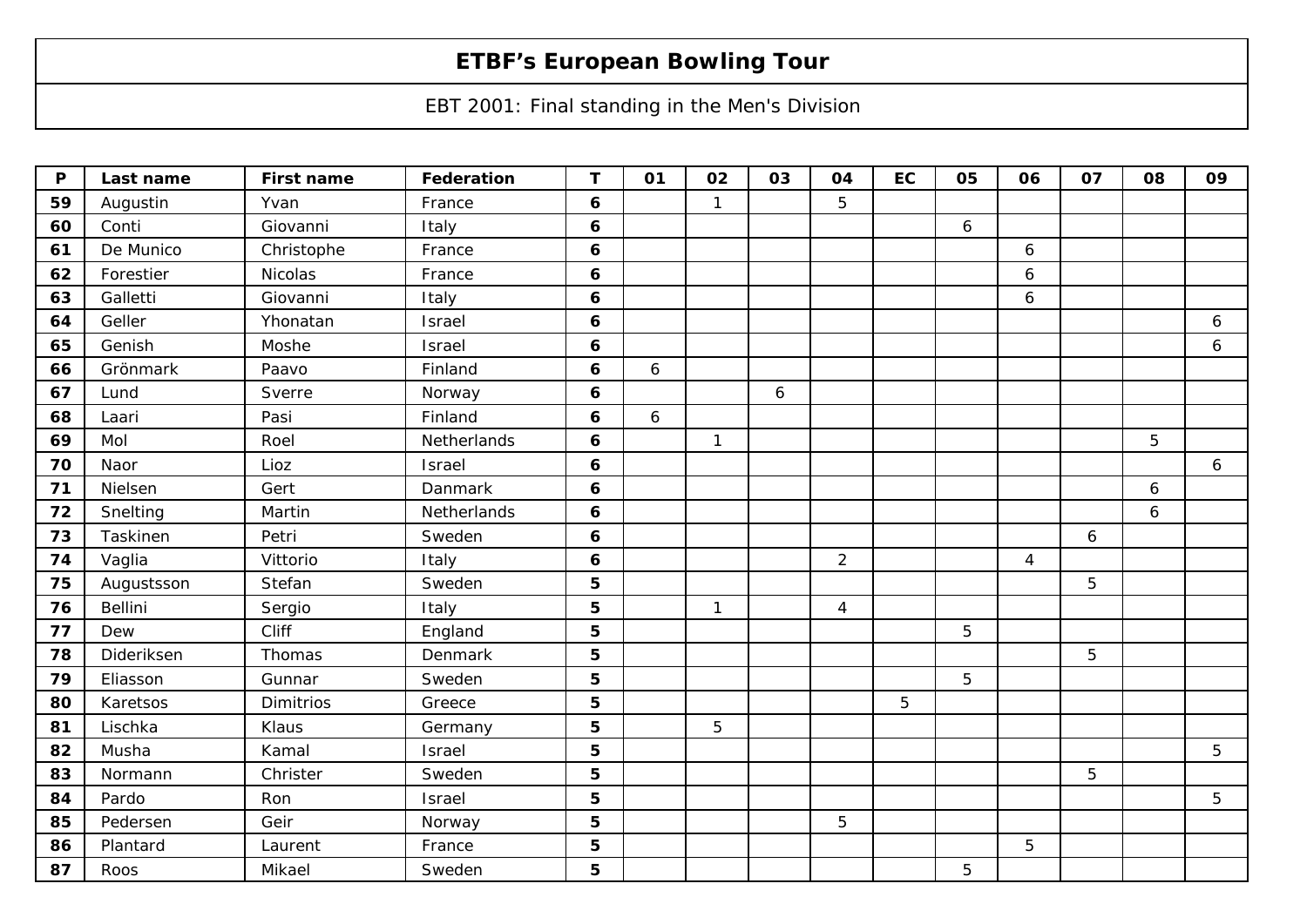| P   | Last name       | First name  | Federation  | T                       | 01             | 02             | 03             | 04 | EC             | 05 | 06             | 07             | 08 | 09             |
|-----|-----------------|-------------|-------------|-------------------------|----------------|----------------|----------------|----|----------------|----|----------------|----------------|----|----------------|
| 88  | Siltala         | Kai         | Finland     | 5                       | 5              |                |                |    |                |    |                |                |    |                |
| 89  | Snashall        | Chris       | England     | 5                       |                |                |                |    | 5              |    |                |                |    |                |
| 90  | Stenroos        | Jari        | Finland     | 5                       | 5              |                |                |    |                |    |                |                |    |                |
| 91  | Thienpondt      | <b>Nico</b> | Netherlands | 5                       |                |                |                |    | $\overline{2}$ |    |                |                | 3  |                |
| 92  | Väänänen        | Tomi        | Finland     | 5                       | $\mathbf{3}$   |                |                |    |                |    |                | $\overline{2}$ |    |                |
| 93  | Wattiez         | Patrick     | France      | 5                       |                |                |                |    |                |    | 5              |                |    |                |
| 94  | Wolfe           | Mike        | Sweden      | 5                       |                |                | 5              |    |                |    |                |                |    |                |
| 95  | Yahakobov       | Meir        | Israel      | 5                       |                |                |                |    |                |    |                |                |    | 5              |
| 96  | Bergendorff     | Göran       | Sweden      | 4                       | $\overline{4}$ |                |                |    |                |    |                |                |    |                |
| 97  | Blase           | Oliver      | Germany     | $\boldsymbol{4}$        |                |                | $\overline{4}$ |    |                |    |                |                |    |                |
| 98  | Bouchereau      | Claude      | France      | $\overline{\mathbf{4}}$ |                | $\overline{2}$ |                |    |                |    | $\overline{2}$ |                |    |                |
| 99  | Cohen           | Shimon      | Israel      | $\boldsymbol{4}$        |                |                |                |    |                |    |                |                |    | $\overline{4}$ |
| 100 | Dogan           | Habib       | Turkey      | $\boldsymbol{4}$        |                |                |                |    |                | 4  |                |                |    |                |
| 101 | Eliasson        | Karl-Johann | Sweden      | $\boldsymbol{4}$        |                |                |                |    |                | 4  |                |                |    |                |
| 102 | Ganebring       | Mats        | Sweden      | $\boldsymbol{4}$        |                |                |                |    |                |    |                | $\overline{4}$ |    |                |
| 103 | Genish          | Pini        | Israel      | $\boldsymbol{4}$        |                |                |                |    |                |    |                |                |    | $\overline{4}$ |
| 104 | Griend          | Marco       | Netherlands | $\boldsymbol{4}$        |                |                |                |    |                |    |                |                | 4  |                |
| 105 | Groen           | Erwin       | Netherlands | $\boldsymbol{4}$        |                |                |                |    |                |    |                |                | 4  |                |
| 106 | Gunter          | Kai         | Germany     | 4                       |                | $\overline{4}$ |                |    |                |    |                |                |    |                |
| 107 | Hodge           | Keith       | England     | 4                       |                |                |                |    |                | 4  |                |                |    |                |
| 108 | Kerrien         | Yves        | France      | 4                       |                | $\overline{4}$ |                |    |                |    |                |                |    |                |
| 109 | Lepistö         | Matti       | Finland     | $\boldsymbol{4}$        | $\overline{4}$ |                |                |    |                |    |                |                |    |                |
| 110 | Levi            | Haim        | Israel      | 4                       |                |                |                |    |                |    |                |                |    | $\overline{4}$ |
| 111 | Luoto           | Sami        | Finland     | 4                       | $\overline{4}$ |                |                |    |                |    |                |                |    |                |
| 112 | Nørgaard Jensen | Anders      | Denmark     | $\boldsymbol{4}$        |                |                |                |    | $\overline{4}$ |    |                |                |    |                |
| 113 | Ohlrogge        | Holger      | Germany     | 4                       |                |                |                |    |                | 4  |                |                |    |                |
| 114 | Oksanen         | Mika        | Finland     | 4                       |                |                | 4              |    |                |    |                |                |    |                |
| 115 | Olsson          | Mats        | Sweden      | 4                       |                |                | 4              |    |                |    |                |                |    |                |
| 116 | Rabin           | Yahav       | Israel      | 4                       |                |                |                |    |                |    |                |                |    | 4              |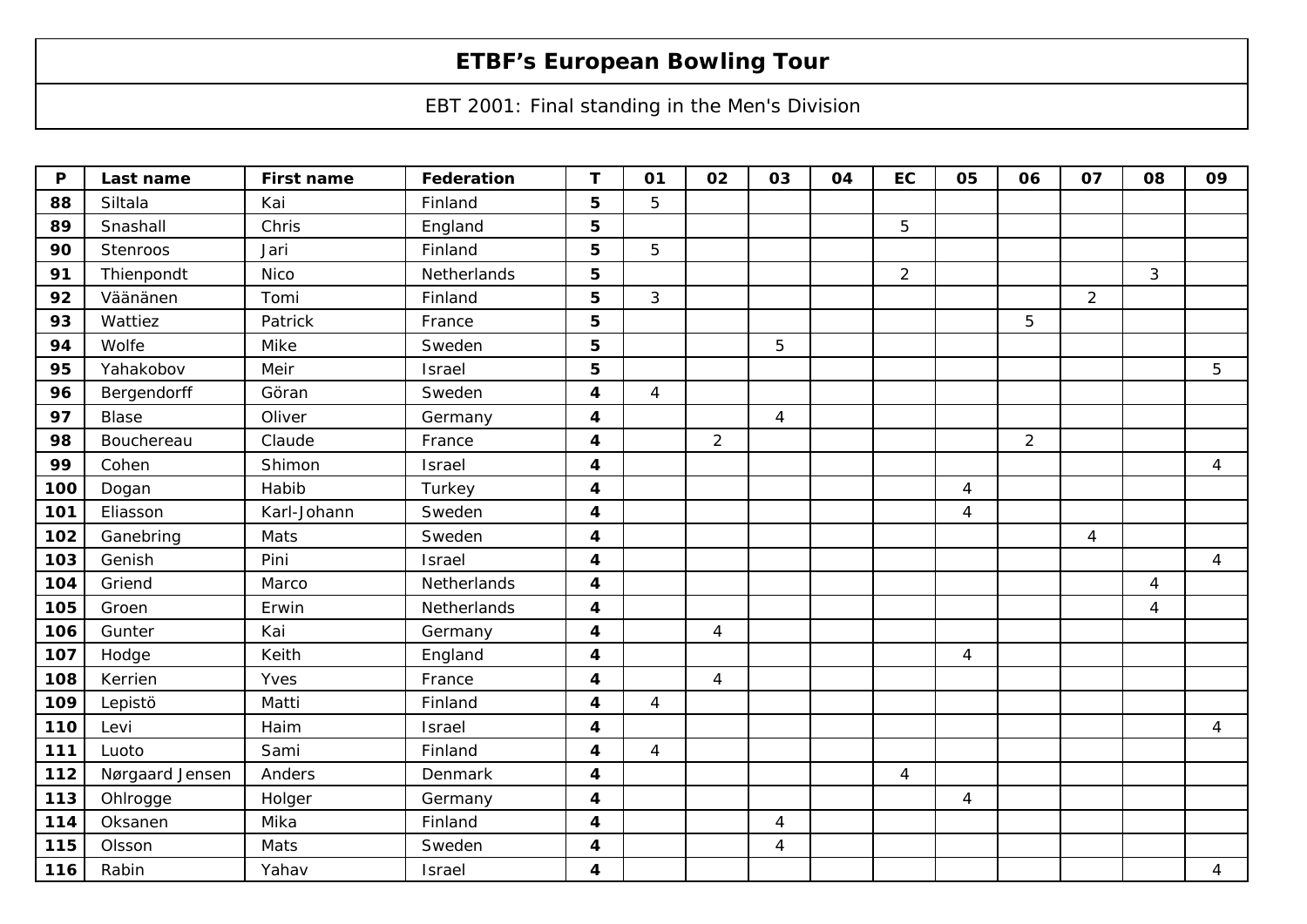| $\mathsf P$ | Last name | First name    | Federation  | T                | 01 | 02             | 03             | 04             | EC             | 05           | 06             | 07             | 08             | 09           |
|-------------|-----------|---------------|-------------|------------------|----|----------------|----------------|----------------|----------------|--------------|----------------|----------------|----------------|--------------|
| 117         | Rolland   | Patrick       | France      | $\boldsymbol{4}$ |    | $\overline{4}$ |                |                |                |              |                |                |                |              |
| 118         | Rossire   | Jean-Philippe | Switzerland | 4                |    | $\overline{4}$ |                |                |                |              |                |                |                |              |
| 119         | Sacco     | François      | France      | $\boldsymbol{4}$ |    |                |                |                |                |              | $\overline{4}$ |                |                |              |
| 120         | van Aerle | Edwin         | Netherlands | 4                |    |                |                |                |                |              |                |                | $\overline{4}$ |              |
| 121         | Virtanen  | Kai           | Finland     | 4                |    |                | $\overline{4}$ |                |                |              |                |                |                |              |
| 122         | Wimmer    | Hermann       | Germany     | 4                |    |                |                | 4              |                |              |                |                |                |              |
| 123         | Wouters   | Michael       | Belgium     | 4                |    |                |                | $\overline{4}$ |                |              |                |                |                |              |
| 124         | Wozny     | Martin        | Denmark     | 4                |    |                | $\mathbf{1}$   |                | 3              |              |                |                |                |              |
| 125         | Österberg | Anders        | Sweden      | 4                |    |                | $\overline{2}$ |                |                |              |                | $\overline{2}$ |                |              |
| 126         | Alix      | Yoan          | France      | 3                |    |                |                |                |                |              | 3              |                |                |              |
| 127         | Beverdam  | <b>Bert</b>   | Netherlands | 3                |    |                |                |                |                |              |                |                | 3              |              |
| 128         | Carnall   | Steve         | England     | 3                |    |                |                |                |                | 3            |                |                |                |              |
| 129         | Claudius  | Michael       | Germany     | 3                |    |                |                |                |                | 3            |                |                |                |              |
| 130         | Cohen     | Paul          | Israel      | 3                |    |                |                |                |                |              |                |                |                | $\mathbf{3}$ |
| 131         | Damberg   | Johan         | Sweden      | 3                |    |                |                |                | 3              |              |                |                |                |              |
| 132         | Elzner    | Yeushua       | Israel      | 3                |    |                |                |                |                |              |                |                |                | 3            |
| 133         | Helminen  | Jouni         | Finland     | 3                |    |                | 3              |                |                |              |                |                |                |              |
| 134         | Häussler  | Sven          | Germany     | 3                |    |                |                | 3              |                |              |                |                |                |              |
| 135         | Ihring    | Bernhard      | Germany     | 3                |    |                |                | 3              |                |              |                |                |                |              |
| 136         | Johansen  | Thomas        | Denmark     | 3                |    |                |                |                |                |              |                | 3              |                |              |
| 137         | Johansson | Oskar         | Sweden      | 3                |    |                | $\mathbf{3}$   |                |                |              |                |                |                |              |
| 138         | Karlsson  | Tobias        | Sweden      | 3                |    |                |                |                |                | $\mathbf{3}$ |                |                |                |              |
| 139         | Krull     | Maarten       | Netherlands | 3                |    |                |                |                |                |              | 3              |                |                |              |
| 140         | Magnusson | Johny         | Sweden      | 3                |    |                | 3              |                |                |              |                |                |                |              |
| 141         | Magnusson | Magnus        | Iceland     | 3                |    |                |                |                | $\mathfrak{Z}$ |              |                |                |                |              |
| 142         | Mathorel  | Fabrice       | France      | 3                |    | 3              |                |                |                |              |                |                |                |              |
| 143         | Mizrahi   | Meni          | Israel      | 3                |    |                |                |                |                |              |                |                |                | $\mathbf{3}$ |
| 144         | Mortensen | Villy         | Danmark     | 3                |    |                |                |                |                |              |                |                | 3              |              |
| 145         | Osusam    | Shlomo        | Israel      | 3                |    |                |                |                |                |              |                |                |                | 3            |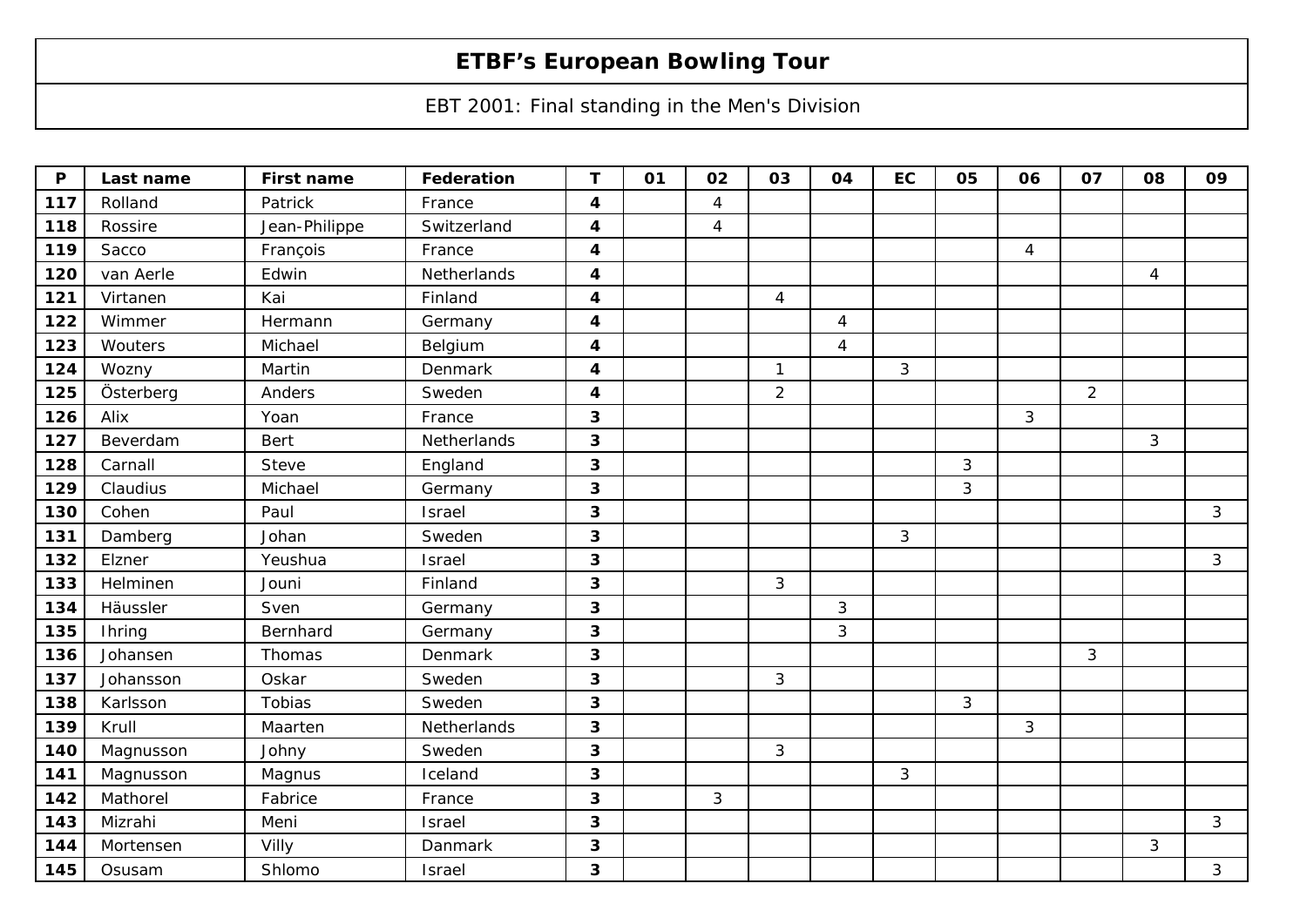| $\boldsymbol{\mathsf{P}}$ | Last name    | First name | Federation  | T                       | 01             | 02             | 03 | 04             | EC             | 05             | 06             | 07             | 08             | 09             |
|---------------------------|--------------|------------|-------------|-------------------------|----------------|----------------|----|----------------|----------------|----------------|----------------|----------------|----------------|----------------|
| 146                       | Pari         | Louis      | Switzerland | 3                       |                | 3              |    |                |                |                |                |                |                |                |
| 147                       | Peretz       | Meir       | Israel      | 3                       |                |                |    |                |                |                |                |                |                | 3              |
| 148                       | Ramsak       | Gregor     | Switzerland | 3                       |                |                |    | 3              |                |                |                |                |                |                |
| 149                       | Sandberg     | Peter      | Sweden      | 3                       |                |                |    |                |                | 3              |                |                |                |                |
| 150                       | Schlingesief | Ralf       | Germany     | 3                       |                |                |    | 3              |                |                |                |                |                |                |
| 151                       | Schröder     | Nikolai    | Austria     | 3                       |                |                |    |                | 3              |                |                |                |                |                |
| 152                       | Smits        | Peter      | Netherlands | 3                       |                |                |    |                |                |                |                |                | 3              |                |
| 153                       | Spirit       | Alberto    | Italy       | 3                       |                |                |    |                |                |                | 3              |                |                |                |
| 154                       | Suorsa       | Jukka      | Finland     | 3                       | $\mathbf{3}$   |                |    |                |                |                |                |                |                |                |
| 155                       | Sydow        | Ralph      | Germany     | 3                       |                | $\overline{2}$ |    |                |                |                | 1              |                |                |                |
| 156                       | Thornton     | Steve      | England     | 3                       |                |                |    |                | 3              |                |                |                |                |                |
| 157                       | Tiainen      | Olli       | Finland     | 3                       | $\mathfrak{Z}$ |                |    |                |                |                |                |                |                |                |
| 158                       | Uotila       | Pasi       | Finland     | 3                       | $\mathfrak{S}$ |                |    |                |                |                |                |                |                |                |
| 159                       | Åsheim       | Roy        | Norway      | 3                       |                |                | 3  |                |                |                |                |                |                |                |
| 160                       | Agerbo       | Jesper     | Denmark     | $\overline{\mathbf{c}}$ |                |                |    |                |                |                |                | $\overline{2}$ |                |                |
| 161                       | Allison      | Scott      | England     | $\overline{\mathbf{2}}$ |                |                |    |                | $\overline{2}$ |                |                |                |                |                |
| 162                       | Baldacchino  | Leli       | Malta       | $\overline{\mathbf{c}}$ |                |                |    |                |                | $\overline{2}$ |                |                |                |                |
| 163                       | Bauer        | Jurgen     | Germany     | $\mathbf{2}$            |                |                |    |                |                |                | $\overline{2}$ |                |                |                |
| 164                       | Bijman       | Bas        | Netherlands | $\mathbf 2$             |                |                |    |                |                |                |                |                | $\overline{2}$ |                |
| 165                       | Boström      | Christer   | Sweden      | $\overline{\mathbf{2}}$ |                |                |    |                |                | $\overline{2}$ |                |                |                |                |
| 166                       | Celli        | Maurizio   | Italy       | $\overline{\mathbf{c}}$ |                |                |    |                |                | $\overline{2}$ |                |                |                |                |
| 167                       | Chambettaz   | Eric       | Switzerland | $\overline{\mathbf{2}}$ |                |                |    | $\overline{2}$ |                |                |                |                |                |                |
| 168                       | Chemouni     | Eli        | France      | $\overline{2}$          |                |                |    |                |                |                |                |                |                | $\overline{2}$ |
| 169                       | Diesener     | Thilo      | Germany     | $\overline{2}$          |                | $\overline{2}$ |    |                |                |                |                |                |                |                |
| 170                       | El Natan     | Avigdor    | Israel      | $\overline{\mathbf{2}}$ |                |                |    |                |                |                |                |                |                | $\overline{2}$ |
| 171                       | Fernandez    | Andres     | Spain       | $\overline{\mathbf{2}}$ |                |                |    |                |                |                | $\overline{2}$ |                |                |                |
| 172                       | Jacobsen     | Henrik     | Sweden      | $\overline{2}$          |                |                |    |                |                | $\overline{2}$ |                |                |                |                |
| 173                       | Kankaanranta | Petri      | Finland     | $\overline{\mathbf{2}}$ | $\overline{2}$ |                |    |                |                |                |                |                |                |                |
| 174                       | Kasbi        | Patrick    | Israel      | $\overline{\mathbf{2}}$ |                |                |    |                |                |                |                |                |                | $\overline{2}$ |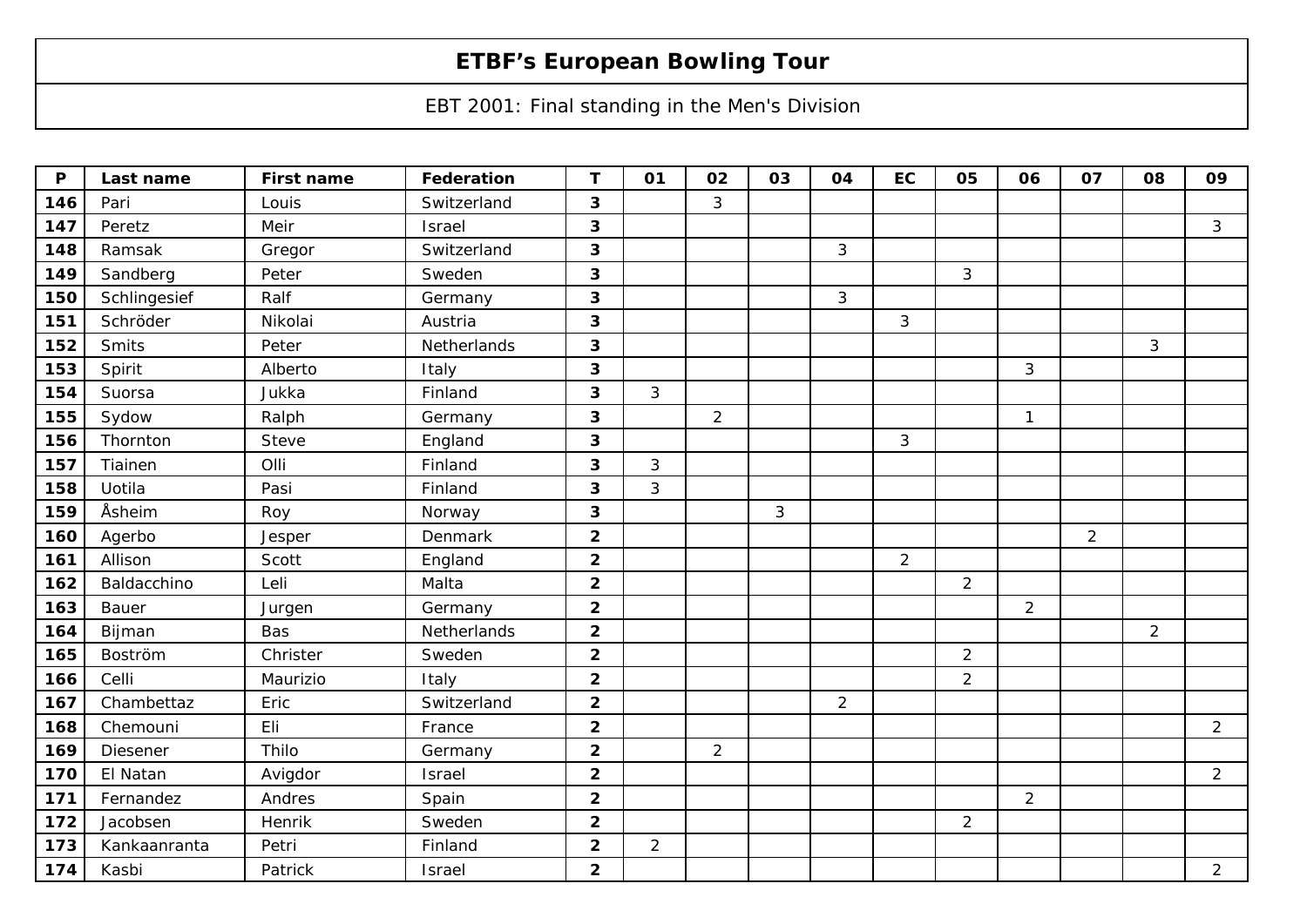| $\mathsf{P}$ | Last name        | <b>First name</b> | <b>Federation</b> | $\mathbf T$             | 01             | 02             | 03             | 04             | EC             | 05 | 06           | 07             | 08             | 09             |
|--------------|------------------|-------------------|-------------------|-------------------------|----------------|----------------|----------------|----------------|----------------|----|--------------|----------------|----------------|----------------|
| 175          | Koren            | Steve             | Israel            | $\overline{\mathbf{c}}$ |                |                |                |                |                |    |              |                |                | $\overline{a}$ |
| 176          | Koukonen         | Seppo             | Finland           | $\overline{2}$          | $\overline{2}$ |                |                |                |                |    |              |                |                |                |
| 177          | Krämer           | Michael           | Germany           | $\overline{\mathbf{2}}$ |                |                | $\overline{a}$ |                |                |    |              |                |                |                |
| 178          | Küttel           | Ivo               | Switzerland       | $\overline{2}$          |                |                |                | $\overline{2}$ |                |    |              |                |                |                |
| 179          | Lehtikangas      | Juha              | Finland           | $\overline{\mathbf{2}}$ | $\overline{2}$ |                |                |                |                |    |              |                |                |                |
| 180          | Paillex          | Fabio             | Italy             | $\overline{2}$          |                | $\overline{2}$ |                |                |                |    |              |                |                |                |
| 181          | Pesonen          | Jukka             | Finland           | $\overline{\mathbf{2}}$ | $\overline{2}$ |                |                |                |                |    |              |                |                |                |
| 182          | Ravez            | Pierre            | Belgium           | $\overline{\mathbf{2}}$ |                |                |                |                | $\overline{2}$ |    |              |                |                |                |
| 183          | Rohner           | Willy             | Switzerland       | $\overline{\mathbf{2}}$ |                |                |                | $\overline{2}$ |                |    |              |                |                |                |
| 184          | Sakellariou      | Kostas            | Greece            | $\overline{2}$          |                |                |                |                |                |    |              |                | $\overline{2}$ |                |
| 185          | Schweizer        | Michael           | Germany           | $\overline{\mathbf{2}}$ |                |                |                |                |                |    |              | $\overline{2}$ |                |                |
| 186          | Shori            | Hen               | Israel            | $\overline{\mathbf{2}}$ |                |                |                |                |                |    |              |                |                | $\overline{2}$ |
| 187          | Spoelstra        | Martin            | Netherlands       | $\overline{2}$          |                |                |                |                |                |    |              |                | $\overline{2}$ |                |
| 188          | Van den Bosch    | Marcel            | Netherlands       | $\overline{\mathbf{2}}$ |                |                |                |                |                |    |              |                | $\overline{2}$ |                |
| 189          | Vuorinen         | Tapio             | Finland           | $\overline{2}$          | $\overline{2}$ |                |                |                |                |    |              |                |                |                |
| 190          | Øager            | Lars              | Denmark           | $\overline{\mathbf{2}}$ |                |                |                |                |                |    |              | $\overline{a}$ |                |                |
| 191          | Ahlberg          | Håkan             | Sweden            | $\mathbf{1}$            | 1              |                |                |                |                |    |              |                |                |                |
| 192          | Aholammi         | Erno              | Finland           | $\mathbf 1$             | 1              |                |                |                |                |    |              |                |                |                |
| 193          | Arvatz           | Liran             | Israel            | $\mathbf 1$             |                |                |                |                |                |    |              |                |                | $\mathbf{1}$   |
| 194          | Bais             | Marcel            | Netherlands       | 1                       |                |                |                |                |                |    |              |                | $\mathbf{1}$   |                |
| 195          | <b>Broekmans</b> | Peter             | Netherlands       | $\mathbf 1$             |                |                |                |                |                |    | $\mathbf{1}$ |                |                |                |
| 196          | Cohen            | Meir              | Israel            | 1                       |                |                |                |                |                |    |              |                |                | $\mathbf{1}$   |
| 197          | Collignon        | Dominique         | Belgium           | $\mathbf 1$             |                |                |                |                | $\mathbf{1}$   |    |              |                |                |                |
| 198          | Fransson         | Tony              | Sweden            | $\mathbf 1$             |                |                |                |                |                |    |              | $\mathbf{1}$   |                |                |
| 199          | Garder           | Erik              | Norway            | $\mathbf 1$             |                |                |                |                |                |    |              | $\mathbf{1}$   |                |                |
| 200          | Guriel           | Miki              | Israel            | $\mathbf 1$             |                |                |                |                |                |    |              |                |                | $\mathbf{1}$   |
| 201          | Gustavsson       | Roger             | Sweden            | $\mathbf 1$             |                |                |                |                |                |    |              | 1              |                |                |
| 202          | Hansen           | Jacob             | Denmark           | $\mathbf 1$             |                |                |                |                |                |    |              | 1              |                |                |
| 203          | Hansen           | Petter            | Norway            | 1                       |                |                |                |                | $\mathbf{1}$   |    |              |                |                |                |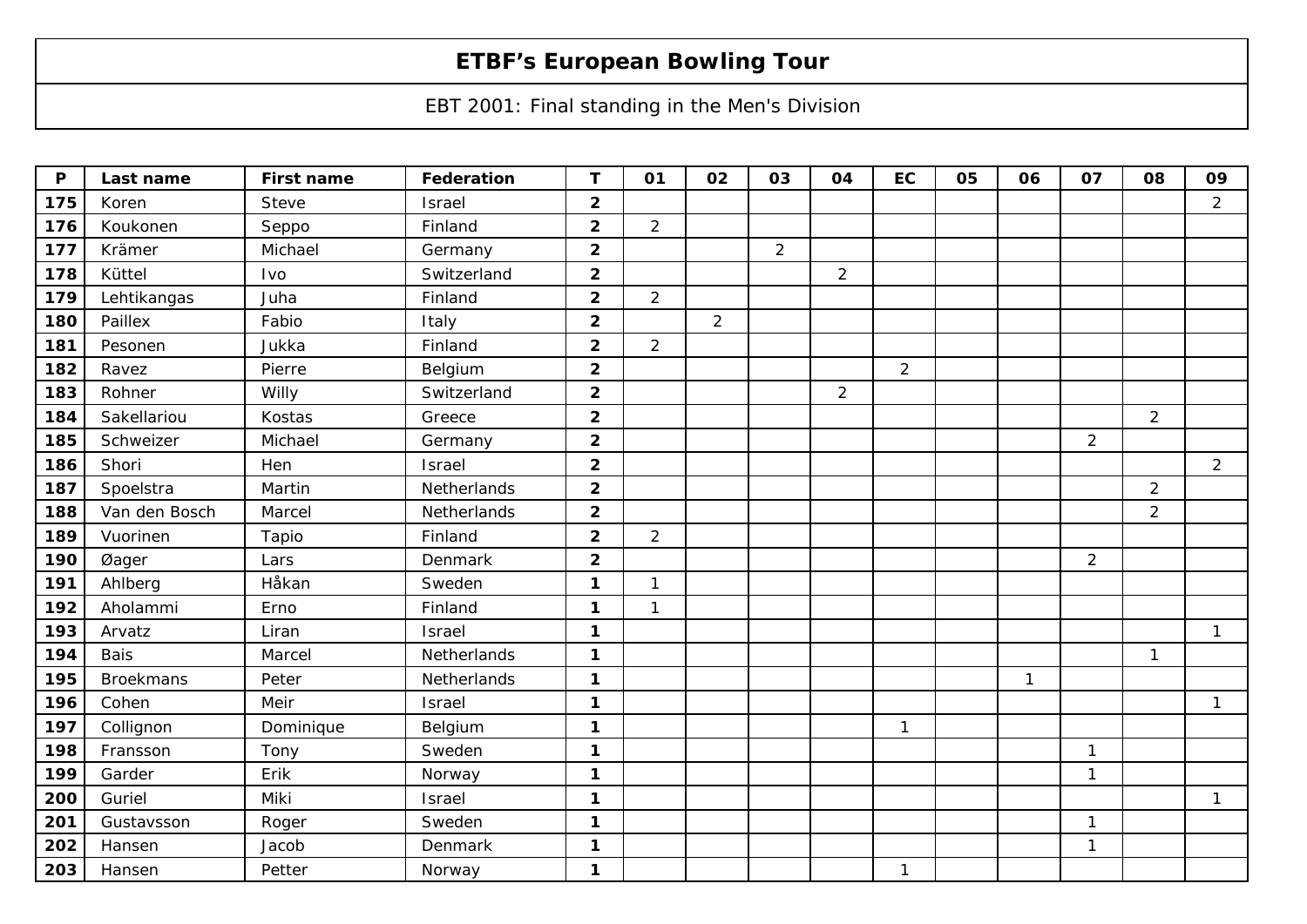| P   | Last name   | First name  | Federation  | Т | 01 | 02           | 03           | 04 | EC | 05           | 06           | 07 | 08 | 09           |
|-----|-------------|-------------|-------------|---|----|--------------|--------------|----|----|--------------|--------------|----|----|--------------|
| 204 | Hendriks    | Louis       | Netherlands | 1 |    |              |              |    |    |              |              |    |    |              |
| 205 | <b>Hink</b> | Karl        | Austria     | 1 |    |              |              | 1  |    |              |              |    |    |              |
| 206 | Hoffman     | Bill        | Sweden      | 1 |    |              | $\mathbf 1$  |    |    |              |              |    |    |              |
| 207 | Hämnäs      | Ulf         | Norway      | 1 |    |              | $\mathbf 1$  |    |    |              |              |    |    |              |
| 208 | Kiventöyry  | <b>Ilpo</b> | Finland     | 1 | 1  |              |              |    |    |              |              |    |    |              |
| 209 | Kiviaho     | Petteri     | Finland     | 1 |    |              |              |    |    |              |              | 1  |    |              |
| 210 | Lankinen    | Juhani      | Finland     | 1 |    |              |              |    |    |              | $\mathbf{1}$ |    |    |              |
| 211 | Lindegren   | Thomas      | Sweden      | 1 |    |              |              |    |    | $\mathbf{1}$ |              |    |    |              |
| 212 | Masetti     | Loris       | Italy       | 1 |    |              |              |    |    | 1            |              |    |    |              |
| 213 | Mühlenbrock | Frank       | Germany     | 1 |    |              |              | 1  |    |              |              |    |    |              |
| 214 | Pajunen     | Mika        | Finland     | 1 | 1  |              |              |    |    |              |              |    |    |              |
| 215 | Panzenböck  | Manfred     | Austria     | 1 |    |              |              |    | 1  |              |              |    |    |              |
| 216 | Philippe    | Andre       | France      | 1 |    |              |              |    |    |              | 1            |    |    |              |
| 217 | Poikela     | Ari         | Sweden      | 1 |    |              |              |    |    | 1            |              |    |    |              |
| 218 | Raz         | Rafi        | Israel      | 1 |    |              |              |    |    |              |              |    |    | $\mathbf{1}$ |
| 219 | Santel      | Nicolas     | France      | 1 |    |              |              | 1  |    |              |              |    |    |              |
| 220 | Selier      | Wesley      | Netherlands | 1 |    |              |              |    |    |              |              |    | 1  |              |
| 221 | Suter       | Dany        | Switzerland | 1 |    | $\mathbf{1}$ |              |    |    |              |              |    |    |              |
| 222 | Tarkiainen  | Jorma       | Finland     | 1 | 1  |              |              |    |    |              |              |    |    |              |
| 223 | Virta       | Matti       | Finland     | 1 |    |              | $\mathbf{1}$ |    |    |              |              |    |    |              |
| 224 | Volfart     | Yossi       | Israel      | 1 |    |              |              |    |    |              |              |    |    | $\mathbf{1}$ |
| 225 | Wilson      | Jeff        | England     | 1 |    |              |              |    |    | 1            |              |    |    |              |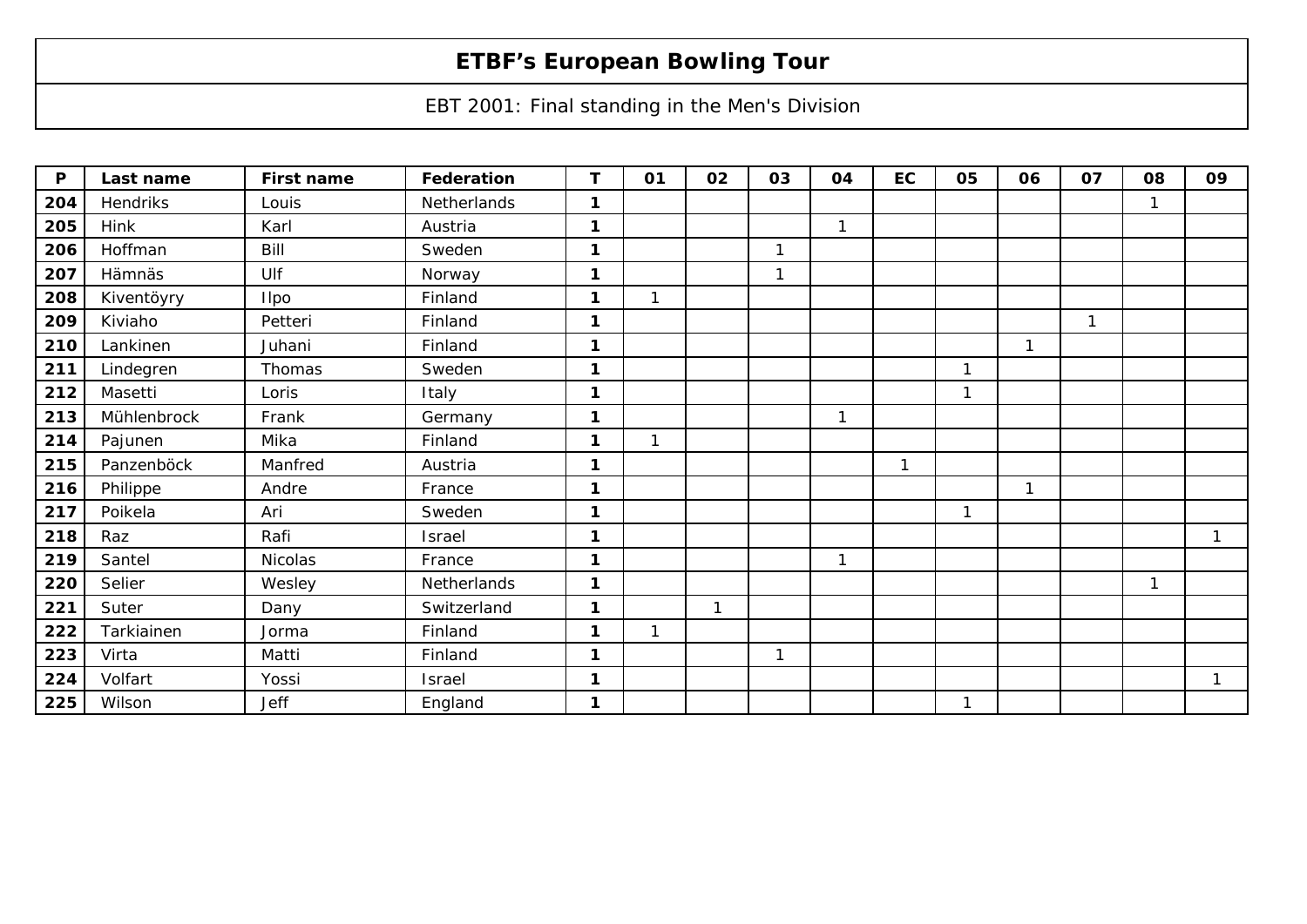#### **Ballmaster Open / Finland**

| Pos.            | <b>Points</b>           | Last name    | First name  | <b>Federation</b> |
|-----------------|-------------------------|--------------|-------------|-------------------|
| 1               | 30                      | Leandersson  | Tomas       | Sweden            |
| $\overline{2}$  | 21                      | Palmas       | Jari        | Finland           |
| $\overline{3}$  | 18                      | Laine        | Toni        | Finland           |
| 4               | 15                      | Kuossari     | Jouko       | Finland           |
| 5               | 12                      | Halme        | Ari         | Finland           |
| 6               | 10                      | Immonen      | Juha        | Finland           |
| $\overline{7}$  | 6                       | Mannonen     | Petri       | Finland           |
| 8               | 6                       | Laari        | Pasi        | Finland           |
| 9               | 6                       | Grönmark     | Paavo       | Finland           |
| 10              | $\overline{5}$          | Siltala      | Kai         | Finland           |
| 11              | $\overline{5}$          | Stenroos     | Jari        | Finland           |
| 12              | $\overline{5}$          | Åhlen        | Peter       | Sweden            |
| 13              | $\overline{\mathbf{4}}$ | Hermansson   | Anders      | Sweden            |
| 14              | $\overline{\mathbf{4}}$ | Bergendorff  | Göran       | Sweden            |
| 15              | $\overline{4}$          | Konsteri     | Sami        | Finland           |
| 16              | $\overline{\mathbf{4}}$ | Lepistö      | Matti       | Finland           |
| 17              | $\overline{\mathbf{4}}$ | Luoto        | Sami        | Finland           |
| 18              | $\overline{3}$          | Uotila       | Pasi        | Finland           |
| 19              | $\overline{3}$          | Luoto        | Mika        | Finland           |
| 20              | $\overline{3}$          | Suorsa       | Jukka       | Finland           |
| 21              | $\overline{3}$          | Väänänen     | Tomi        | Finland           |
| 22              | $\overline{3}$          | Tiainen      | Olli        | Finland           |
| 23              | $\overline{2}$          | Pesonen      | Jukka       | Finland           |
| 24              | $\overline{2}$          | Lehtikangas  | Juha        | Finland           |
| $\overline{25}$ | $\overline{2}$          | Koukonen     | Seppo       | Finland           |
| 26              | $\overline{2}$          | Kankaanranta | Petri       | Finland           |
| 27              | $\overline{2}$          | Vuorinen     | Tapio       | Finland           |
| 28              | 1                       | Tarkiainen   | Jorma       | Finland           |
| 29              | 1                       | Aholammi     | Erno        | Finland           |
| 30              | $\mathbf{1}$            | Pajunen      | Mika        | Finland           |
| 31              | $\mathbf{1}$            | Kiventöyry   | <b>Ilpo</b> | Finland           |
| 32              | 1                       | Ahlberg      | Håkan       | Sweden            |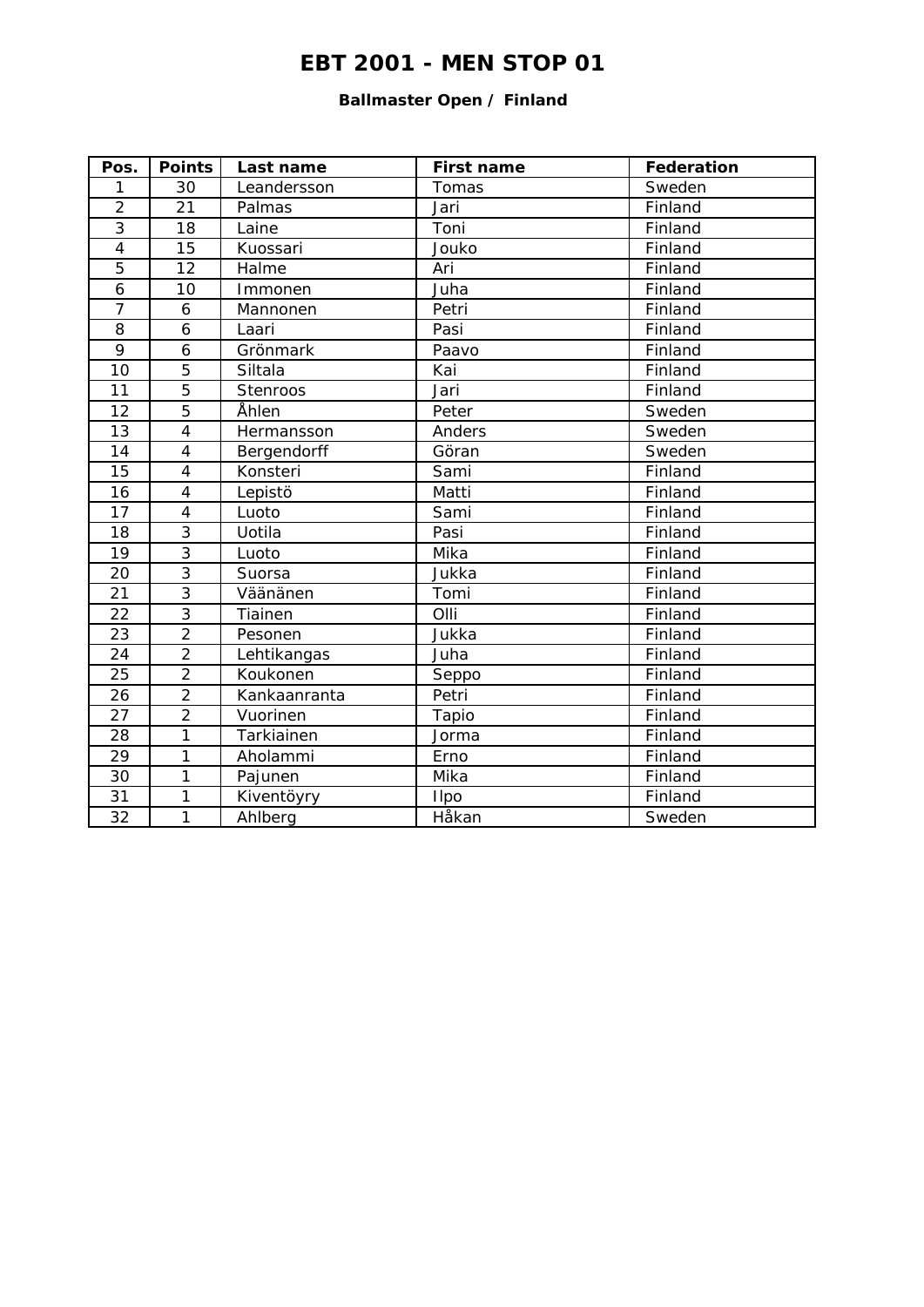#### **Swiss International / Switzerland**

| Pos.                    | <b>Points</b>           | Last name       | <b>First name</b>        | Federation  |
|-------------------------|-------------------------|-----------------|--------------------------|-------------|
| 1                       | 30                      | Greulich        | Carlo                    | Germany     |
| $\overline{2}$          | 21                      | Mannonen        | Pietri                   | Finland     |
| $\overline{3}$          | 18                      | Plummen         | Ton                      | Holland     |
| $\overline{\mathbf{4}}$ | 15                      | Verbruggen      | Gery                     | Belgium     |
| $\overline{5}$          | 12                      | Van der Veen    | Ron                      | Holland     |
| 6                       | 10                      | Gross           | Thomas                   | Austria     |
| $\overline{7}$          | 6                       | Grabovac        | Michael                  | Germany     |
| 8                       | 6                       | Halme           | Ari                      | Finland     |
| $\overline{9}$          | 6                       | Van Beast       | $\overline{\mathsf{GJ}}$ | Holland     |
| 10                      | 5                       | Esteves         | José                     | Spain       |
| 11                      | $\overline{5}$          | Lischka         | Klaus                    | Germany     |
| 12                      | $\overline{5}$          | Laine           | Tony                     | Finland     |
| 13                      | $\overline{\mathbf{4}}$ | Rolland         | Patrick                  | France      |
| 14                      | 4                       | Verboon         | Remco                    | Holland     |
| 15                      | $\overline{\mathbf{4}}$ | Gunter          | Kai                      | Germany     |
| 16                      | $\overline{\mathbf{4}}$ | Kerrien         | Yves                     | France      |
| $\overline{17}$         | $\overline{\mathbf{4}}$ | Rossire         | Jean-Philippe            | Switzerland |
| 18                      | 3                       | Mathorel        | Fabrice                  | France      |
| 19                      | $\overline{3}$          | Ravra           | William                  | France      |
| 20                      | $\overline{3}$          | Zabel           | Manfred                  | Germany     |
| 21                      | $\overline{3}$          | Pari            | Louis                    | Switzerland |
| 22                      | $\overline{3}$          | Van Eiken       | Yves                     | Belgium     |
| 23                      | $\overline{2}$          | Sydow           | Ralph                    | Germany     |
| 24                      | $\overline{2}$          | Paillex         | Fabio                    | Italy       |
| $\overline{25}$         | $\overline{2}$          | Diesener        | Thilo                    | Germany     |
| 26                      | $\overline{2}$          | Van den Boggard | Ron                      | Holland     |
| 27                      | $\overline{2}$          | Bouchereau      | Claude                   | France      |
| 28                      | 1                       | <b>Bellini</b>  | Sergio                   | Italy       |
| 29                      | 1                       | Mol             | Roel                     | Holland     |
| 30                      | 1                       | Augustin        | Yvan                     | France      |
| 31                      | 1                       | Suter           | Dany                     | Switzerland |
| 32                      | 1                       | Van Damne       | Chris                    | Belgium     |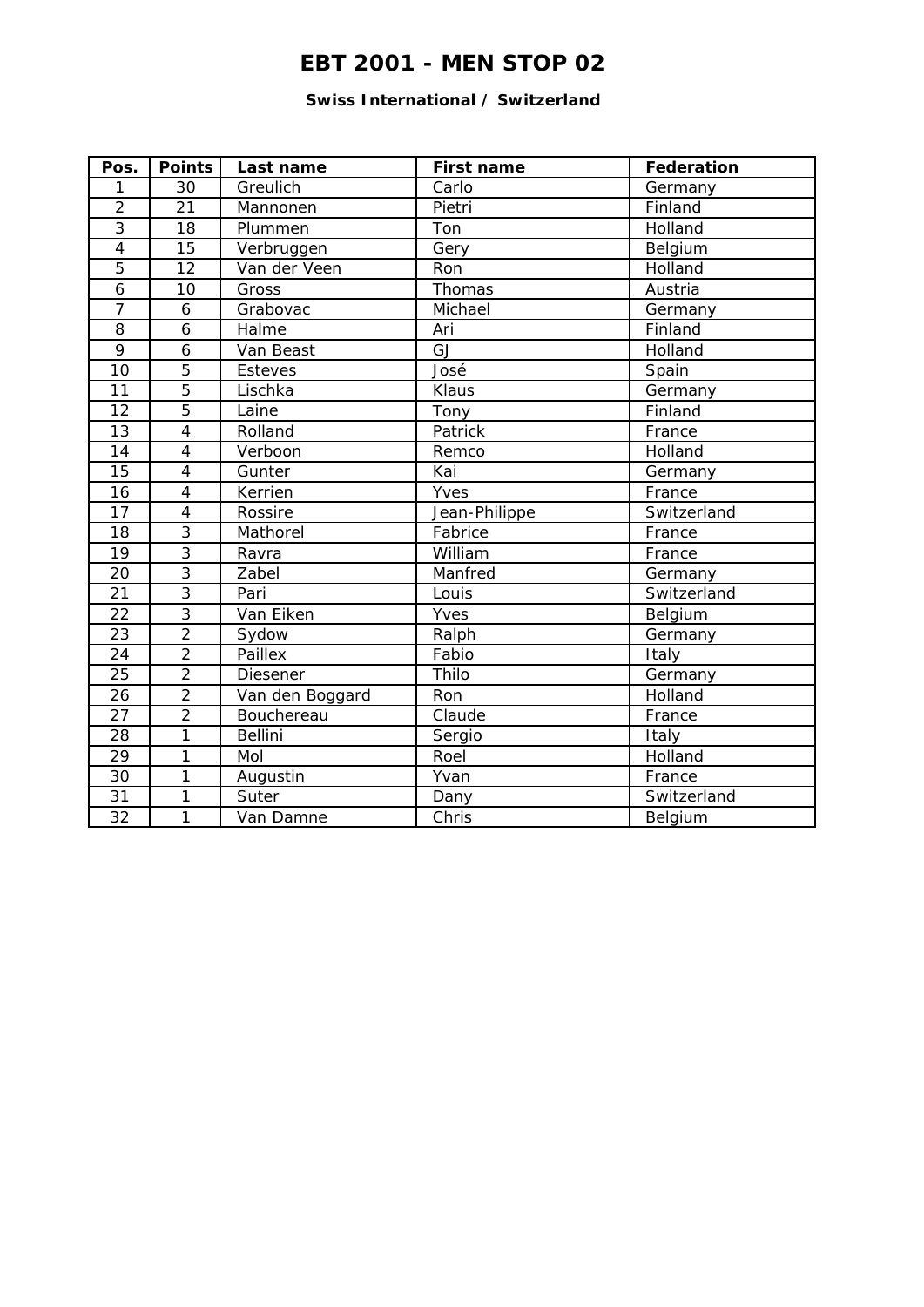#### **25th Sweden Les Lion Cup / Sweden**

| Pos.                     | <b>Points</b>  | Last name    | First name   | Federation |
|--------------------------|----------------|--------------|--------------|------------|
| 1                        | 30             | Kretzer      | <b>Brian</b> | <b>USA</b> |
| $\overline{2}$           | 21             | Sand         | Chris        | Sweden     |
| $\overline{3}$           | 18             | Grabowski    | Achim        | Germany    |
| $\overline{\mathcal{L}}$ | 15             | Mack         | Tim          | Sweden     |
| 5                        | 12             | Falkhäll     | Stefan       | Sweden     |
| 6                        | 10             | Wilander     | Dennie       | Sweden     |
| $\overline{7}$           | 6              | <b>Blixt</b> | Martin       | Sweden     |
| 8                        | 6              | Lund         | Sverre       | Norway     |
| 9                        | 6              | Salonen      | Petteri      | Finland    |
| 10                       | 5              | Larsen       | Martin       | Sweden     |
| 11                       | $\overline{5}$ | Wolfe        | Mike         | Sweden     |
| 12                       | $\overline{5}$ | Verbrüggen   | Gerry        | Belgium    |
| 13                       | $\overline{4}$ | Oksanen      | Mika         | Finland    |
| 14                       | $\overline{4}$ | Olsson       | Mats         | Sweden     |
| 15                       | $\overline{4}$ | Virtanen     | Kai          | Finland    |
| $\overline{16}$          | $\overline{4}$ | Torgersen    | Tore         | Norway     |
| 17                       | $\overline{4}$ | <b>Blase</b> | Oliver       | Germany    |
| 18                       | $\overline{3}$ | Åsheim       | Roy          | Norway     |
| 19                       | $\overline{3}$ | Magnusson    | Johny        | Sweden     |
| 20                       | $\overline{3}$ | Johansson    | Oskar        | Sweden     |
| $\overline{21}$          | $\overline{3}$ | Helminen     | Jouni        | Finland    |
| 22                       | $\overline{3}$ | Gäbler       | Tobias       | Germany    |
| 23                       | $\overline{2}$ | Carlsson     | Göran        | Sweden     |
| 24                       | $\overline{2}$ | Österberg    | Anders       | Sweden     |
| $\overline{25}$          | $\overline{2}$ | Hermansson   | Anders       | Sweden     |
| 26                       | $\overline{2}$ | Laine        | Toni         | Finland    |
| 27                       | $\overline{2}$ | Krämer       | Michael      | Germany    |
| 28                       | 1              | Hämnäs       | Ulf          | Norway     |
| 29                       | 1              | Leandersson  | Tomas        | Sweden     |
| 30                       | $\mathbf{1}$   | Virta        | Matti        | Finland    |
| 31                       | 1              | Hoffman      | Bill         | Sweden     |
| 32                       | 1              | Wozny        | Martin       | Denmark    |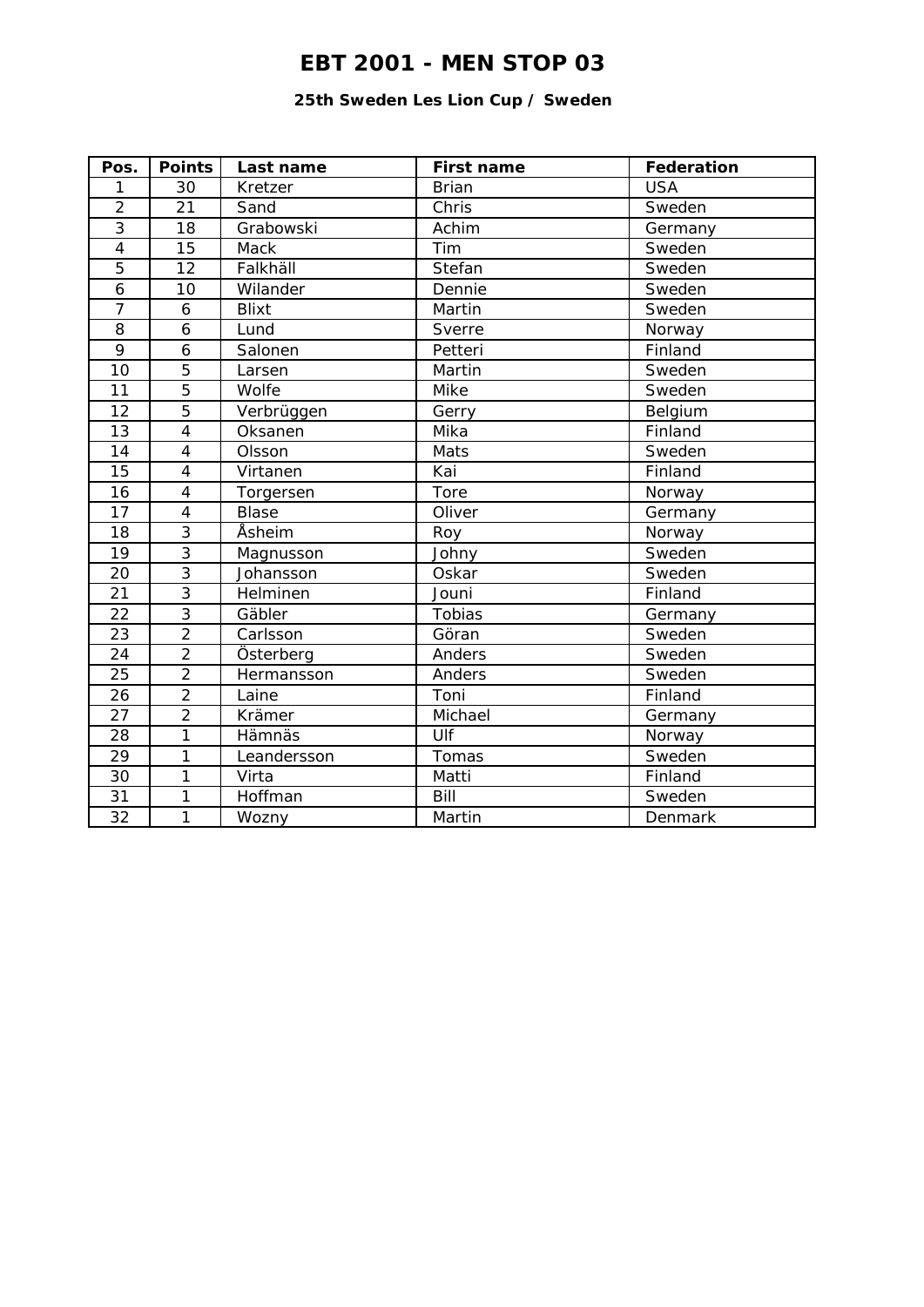#### **Grosser Preis des Kanton Zürich / Switzerland**

| Pos.                     | <b>Points</b>           | Last name      | <b>First name</b> | Federation  |
|--------------------------|-------------------------|----------------|-------------------|-------------|
| 1                        | 30                      | Verbruggen     | Gerry             | Belgium     |
| $\overline{a}$           | 21                      | Zabel          | Manfred           | Germany     |
| 3                        | 18                      | Ravrat         | William           | France      |
| $\overline{\mathcal{A}}$ | 15                      | Paugnat        | Jean-Pierre       | France      |
| $\overline{5}$           | 12                      | Peinelt        | Helmut            | Germany     |
| $\overline{6}$           | 10                      | Lenders        | Peter             | Nederland   |
| $\overline{7}$           | 6                       | Grabovac       | Michael           | Austria     |
| 8                        | 6                       | Heine          | Frank             | Germany     |
| 9                        | 6                       | Faraglia       | Samuel            | France      |
| 10                       | $\overline{5}$          | Pedersen       | Geir              | Norway      |
| 11                       | $\overline{5}$          | Van den Berghe | Franky            | Belgium     |
| 12                       | $\overline{5}$          | Augustin       | Yvan              | France      |
| 13                       | $\overline{4}$          | <b>Bellini</b> | Sergio            | Italy       |
| 14                       | $\overline{4}$          | Greulich       | Carlo             | Germany     |
| 15                       | $\overline{\mathbf{4}}$ | Wouters        | Michael           | Belgium     |
| $\overline{16}$          | $\overline{4}$          | Wimmer         | Hermann           | Germany     |
| 17                       | $\overline{4}$          | Gäbler         | Tobias            | Germany     |
| 18                       | $\overline{3}$          | Schlingesief   | Ralf              | Germany     |
| 19                       | $\overline{3}$          | Van Damme      | Chris             | Belgium     |
| 20                       | $\overline{3}$          | Ramsak         | Gregor            | Switzerland |
| 21                       | $\overline{3}$          | Häussler       | Sven              | Germany     |
| 22                       | $\overline{3}$          | Ihring         | Bernhard          | Germany     |
| 23                       | $\overline{2}$          | Chambettaz     | Eric              | Switzerland |
| $\overline{24}$          | $\overline{2}$          | Küttel         | Ivo               | Switzerland |
| 25                       | $\overline{2}$          | Rohner         | Willy             | Switzerland |
| 26                       | $\overline{2}$          | Torgersen      | Tore              | Norway      |
| 27                       | $\overline{2}$          | Vaglia         | Vittorio          | Italy       |
| 28                       | $\mathbf{1}$            | Van Eyken      | Ives              | Belgium     |
| 29                       | 1                       | Mühlenbrock    | Frank             | Germany     |
| 30                       | 1                       | Estevez        | Jösé              | Spain       |
| 31                       | 1                       | <b>Hink</b>    | Karl              | Austria     |
| 32                       | 1                       | Santel         | <b>Nicolas</b>    | France      |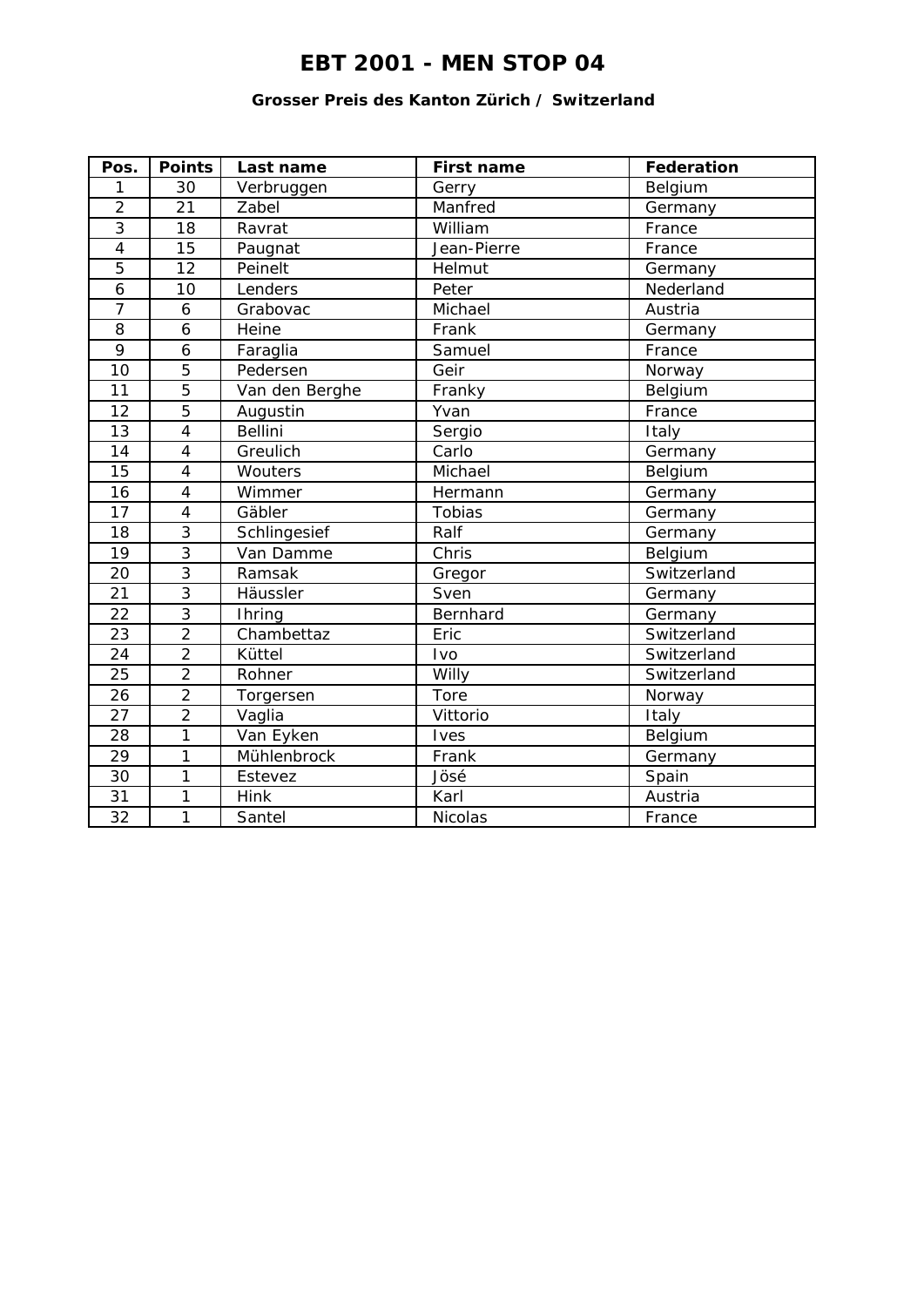## **XI European Championships / Denmark**

| Pos.                     | <b>Points</b>           | Last name       | <b>First name</b> | <b>Federation</b> |
|--------------------------|-------------------------|-----------------|-------------------|-------------------|
| 1                        | 30                      | Öhman           | Anders            | Sweden            |
| $\overline{2}$           | 21                      | Verbruggen      | Gery              | Belgium           |
| $\overline{3}$           | 18                      | Lehtonen        | Kimmo             | Finland           |
| $\overline{\mathcal{L}}$ | 15                      | Luoto           | Mika              | Finland           |
| 5                        | 12                      | Konsteri        | Sami              | Finland           |
| 6                        | 10                      | Backe           | Patrick           | Sweden            |
| $\overline{7}$           | 6                       | Salonen         | Petteri           | Finland           |
| 8                        | 6                       | Gäbler          | <b>Tobias</b>     | Germany           |
| 9                        | 6                       | Zabel           | Manfred           | Germany           |
| 10                       | 5                       | Halme           | Ari               | Finland           |
| 11                       | $\overline{5}$          | Snashall        | Chris             | England           |
| 12                       | $\overline{5}$          | Karetsos        | Dimitrios         | Greece            |
| 13                       | $\overline{\mathbf{4}}$ | Grabowski       | Achim             | Germany           |
| 14                       | $\overline{\mathbf{4}}$ | Gross           | Thomas            | Austria           |
| 15                       | $\overline{4}$          | Bai Andersen    | Michael           | Denmark           |
| 16                       | $\overline{\mathbf{4}}$ | Nørgaard Jensen | Anders            | <b>Denmark</b>    |
| 17                       | $\overline{4}$          | Verboon         | Remco             | Netherlands       |
| 18                       | $\overline{3}$          | Schröder        | Nikolai           | Austria           |
| 19                       | $\overline{3}$          | Damberg         | Johan             | Sweden            |
| 20                       | $\overline{3}$          | Thornton        | <b>Steve</b>      | England           |
| $\overline{21}$          | $\overline{3}$          | Magnusson       | Magnus            | Iceland           |
| 22                       | $\overline{3}$          | Wozny           | Martin            | Denmark           |
| 23                       | $\overline{2}$          | Hermansson      | Anders            | Sweden            |
| $\overline{24}$          | $\overline{2}$          | Estevez         | Jose I            | Spain             |
| $\overline{25}$          | $\overline{2}$          | Allison         | Scott             | England           |
| 26                       | $\overline{2}$          | Ravez           | Pierre            | Belgium           |
| 27                       | $\overline{2}$          | Thienpondt      | <b>Nico</b>       | Netherlands       |
| 28                       | 1                       | Collignon       | Dominique         | Belgium           |
| 29                       | 1                       | <b>Blixt</b>    | Martin            | Sweden            |
| 30                       | $\mathbf{1}$            | Panzenböck      | Manfred           | Austria           |
| 31                       | 1                       | Hansen          | Petter            | Norway            |
| 32                       | 1                       | Faraglia        | Samuel            | France            |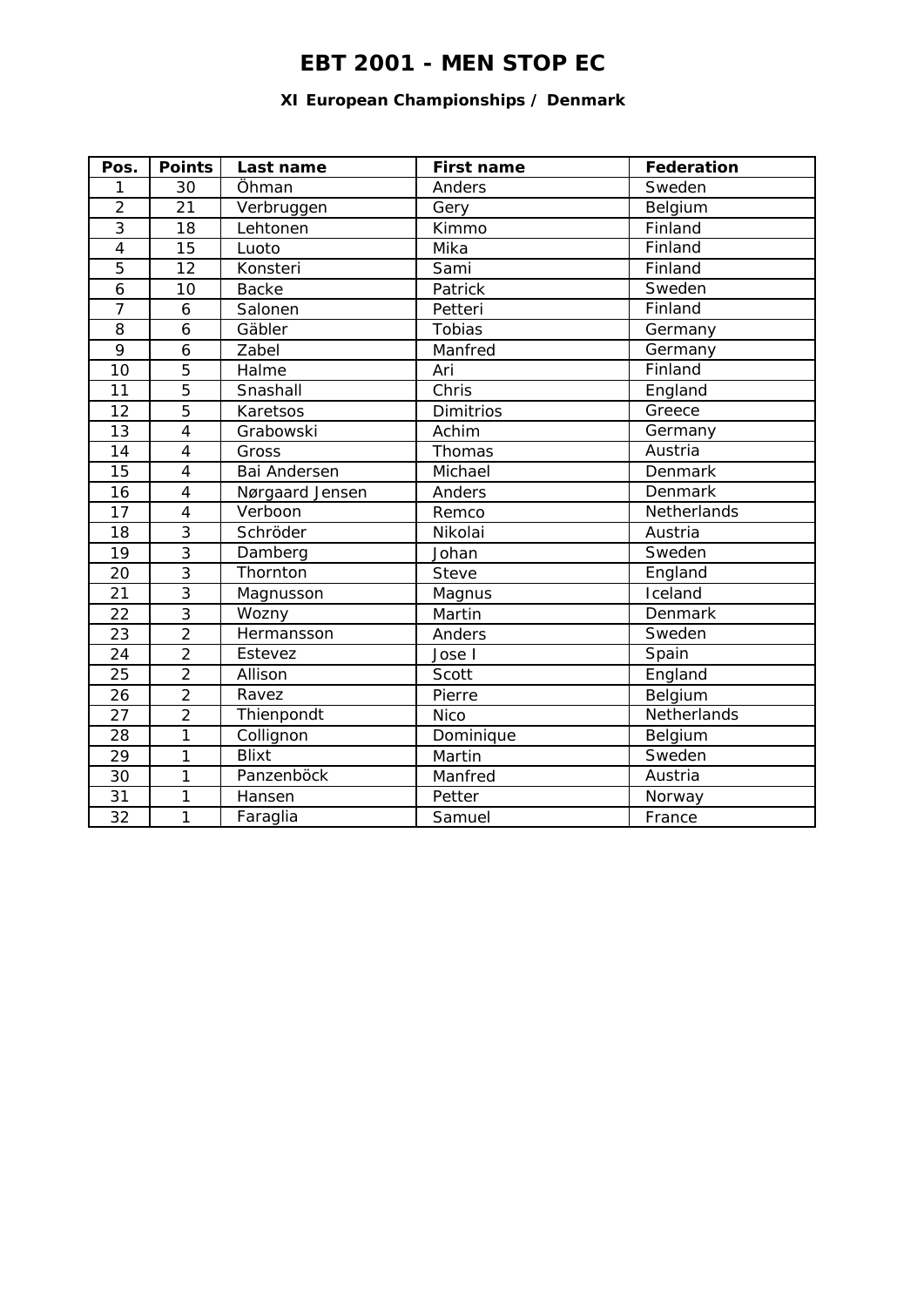## **Vodafone Malta Open Championships / Malta**

| Pos.            | <b>Points</b>           | Last name       | <b>First name</b> | Federation  |
|-----------------|-------------------------|-----------------|-------------------|-------------|
| 1               | 30                      | Öhman           | Anders            | Sweden      |
| $\overline{a}$  | 21                      | Greulich        | Karl-Peter        | Germany     |
| $\overline{3}$  | 18                      | Froggatt        | <b>Nick</b>       | England     |
| 4               | 15                      | Verbruggen      | Gery              | Belgium     |
| 5               | 12                      | Lüers           | Peer              | Germany     |
| 6               | 10                      | Torgersen       | Tore              | Norway      |
| $\overline{7}$  | 6                       | Shtrum          | Yossi             | Israel      |
| 8               | 6                       | Åhlen           | Peter             | Sweden      |
| 9               | 6                       | Conti           | Giovanni          | Italy       |
| 10              | $\overline{5}$          | Eliasson        | Gunnar            | Sweden      |
| 11              | $\overline{5}$          | Roos            | Mikael            | Sweden      |
| 12              | 5                       | Dew             | <b>Cliff</b>      | England     |
| 13              | $\overline{\mathbf{4}}$ | Eliasson        | Karl-Johann       | Sweden      |
| 14              | $\overline{\mathbf{4}}$ | Andersson       | Robert            | Sweden      |
| 15              | $\overline{\mathbf{4}}$ | Hodge           | Keith             | England     |
| 16              | 4                       | Ohlrogge        | Holger            | Germany     |
| 17              | 4                       | Dogan           | Habib             | Turkey      |
| 18              | $\overline{3}$          | Aviram          | <b>Or</b>         | Israel      |
| 19              | $\overline{3}$          | Karlsson        | <b>Tobias</b>     | Sweden      |
| 20              | $\overline{3}$          | Carnall         | <b>Steve</b>      | England     |
| 21              | $\overline{3}$          | Claudius        | Michael           | Germany     |
| 22              | $\overline{3}$          | Sandberg        | Peter             | Sweden      |
| 23              | $\overline{2}$          | Jacobsen        | Henrik            | Sweden      |
| 24              | $\overline{2}$          | Baldacchino     | Leli              | Malta       |
| $\overline{25}$ | $\overline{2}$          | <b>Backe</b>    | Patrick           | Sweden      |
| 26              | $\overline{2}$          | Bostrom         | Christer          | Sweden      |
| 27              | $\overline{2}$          | Celli           | Maurizio          | Italy       |
| 28              | 1                       | Lindegren       | Thomas            | Sweden      |
| 29              | 1                       | van den Bogaard | Ron               | Netherlands |
| 30              | 1                       | Poikela         | Ari               | Sweden      |
| 31              | 1                       | Wilson          | <b>Jeff</b>       | England     |
| 32              | 1                       | Masetti         | Loris             | Italy       |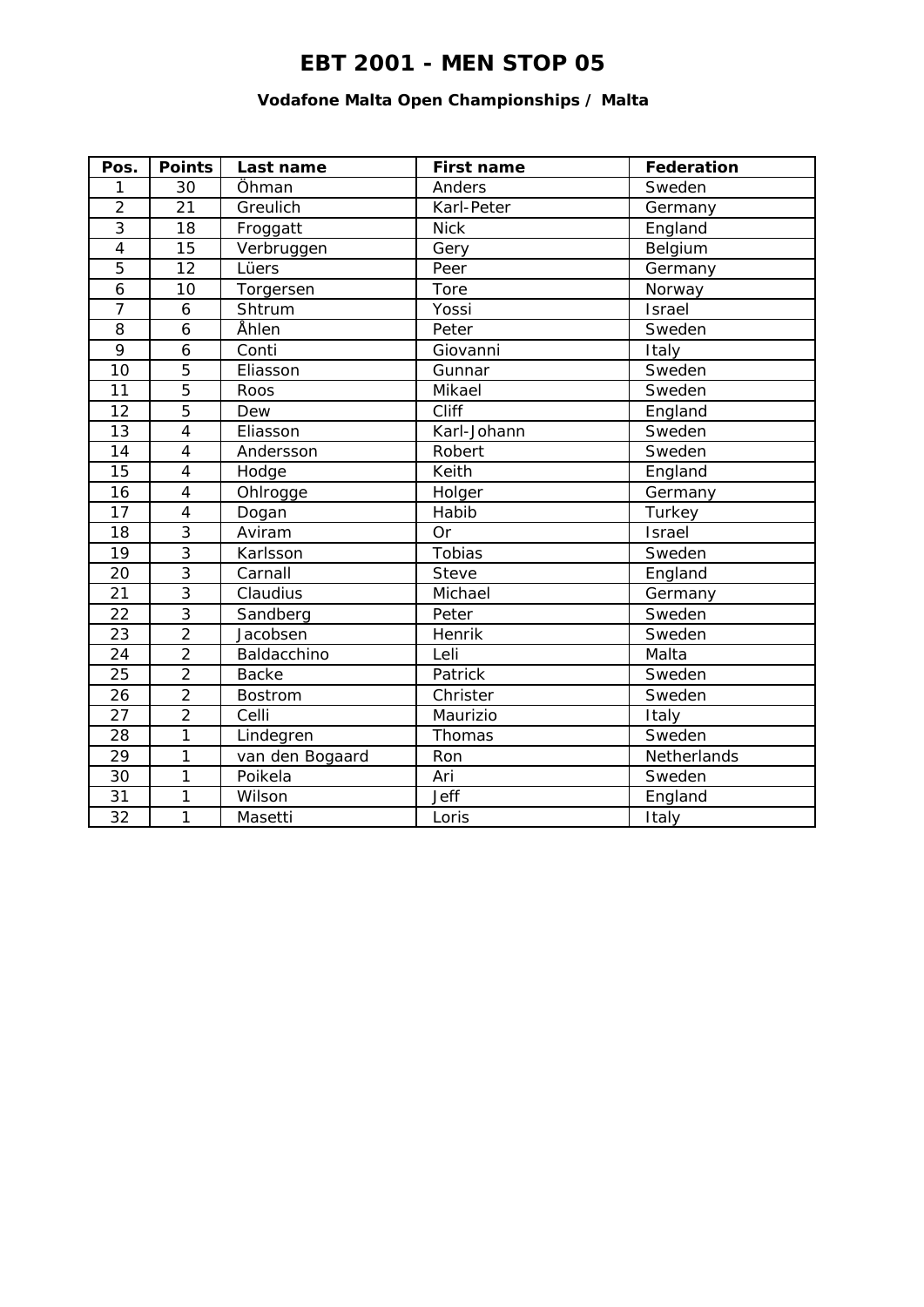#### **23 Trofeu Internacional Ciutat de Barcelona / Catalonia**

| Pos.                     | <b>Points</b>           | Last name        | <b>First name</b> | <b>Federation</b> |
|--------------------------|-------------------------|------------------|-------------------|-------------------|
| 1                        | 30                      | <b>Backe</b>     | Patrick           | Sweden            |
| $\overline{2}$           | 21                      | Estevez          | José Ignacio      | Spain             |
| $\overline{3}$           | 18                      | Torgersen        | Tore              | Norway            |
| $\overline{\mathcal{L}}$ | 15                      | Laine            | Toni              | Finland           |
| 5                        | 12                      | Öhman            | Anders            | Sweden            |
| $\overline{6}$           | 10                      | Montfort         | Lluis             | Spain             |
| $\overline{7}$           | 6                       | Forestier        | Nicolas           | France            |
| 8                        | 6                       | De Munico        | Christophe        | France            |
| 9                        | 6                       | Galletti         | Giovanni          | Italy             |
| 10                       | $\overline{5}$          | Wattiez          | Patrick           | France            |
| 11                       | $\overline{5}$          | Van den Bogaard  | Ronald            | Netherlands       |
| 12                       | $\overline{5}$          | Plantard         |                   | France            |
| 13                       | $\overline{\mathbf{4}}$ | Van Eyken        | Ives              | Belgium           |
| 14                       | $\overline{4}$          | Sacco            | François          | France            |
| 15                       | $\overline{4}$          | Ovide            | Marcial           | Spain             |
| 16                       | $\overline{\mathbf{4}}$ | Vaglia           | Vittorio          | Italy             |
| 17                       | $\overline{4}$          | Verbruggen       | Gery              | Belgium           |
| 18                       | $\overline{3}$          | Grabovac         | Michael           | Austria           |
| 19                       | $\overline{3}$          | Spirit           | Alberto           | Italy             |
| 20                       | $\overline{3}$          | Ravrat           | William           | France            |
| $\overline{21}$          | $\overline{3}$          | Alix             | Yoan              | France            |
| 22                       | $\overline{3}$          | Krull            | Maarten           | Netherlands       |
| 23                       | $\overline{2}$          | Andersson        | Robert            | Sweden            |
| 24                       | $\overline{2}$          | Bouchereau       | Claude            | France            |
| 25                       | $\overline{2}$          | Sassen           | Michael           | Netherlands       |
| 26                       | $\overline{2}$          | Fernandez        | Andres            | Spain             |
| 27                       | $\overline{2}$          | Bauer            | Jurgen            | Germany           |
| 28                       | 1                       | Lankinen         | Juhani            | Finland           |
| 29                       | 1                       | Gross            | Thomas            | Austria           |
| 30                       | 1                       | Sydow            | Ralf              | Germany           |
| 31                       | 1                       | <b>Broekmans</b> | Peter             | Netherlands       |
| 32                       | 1                       | Philippe         | Andre             | France            |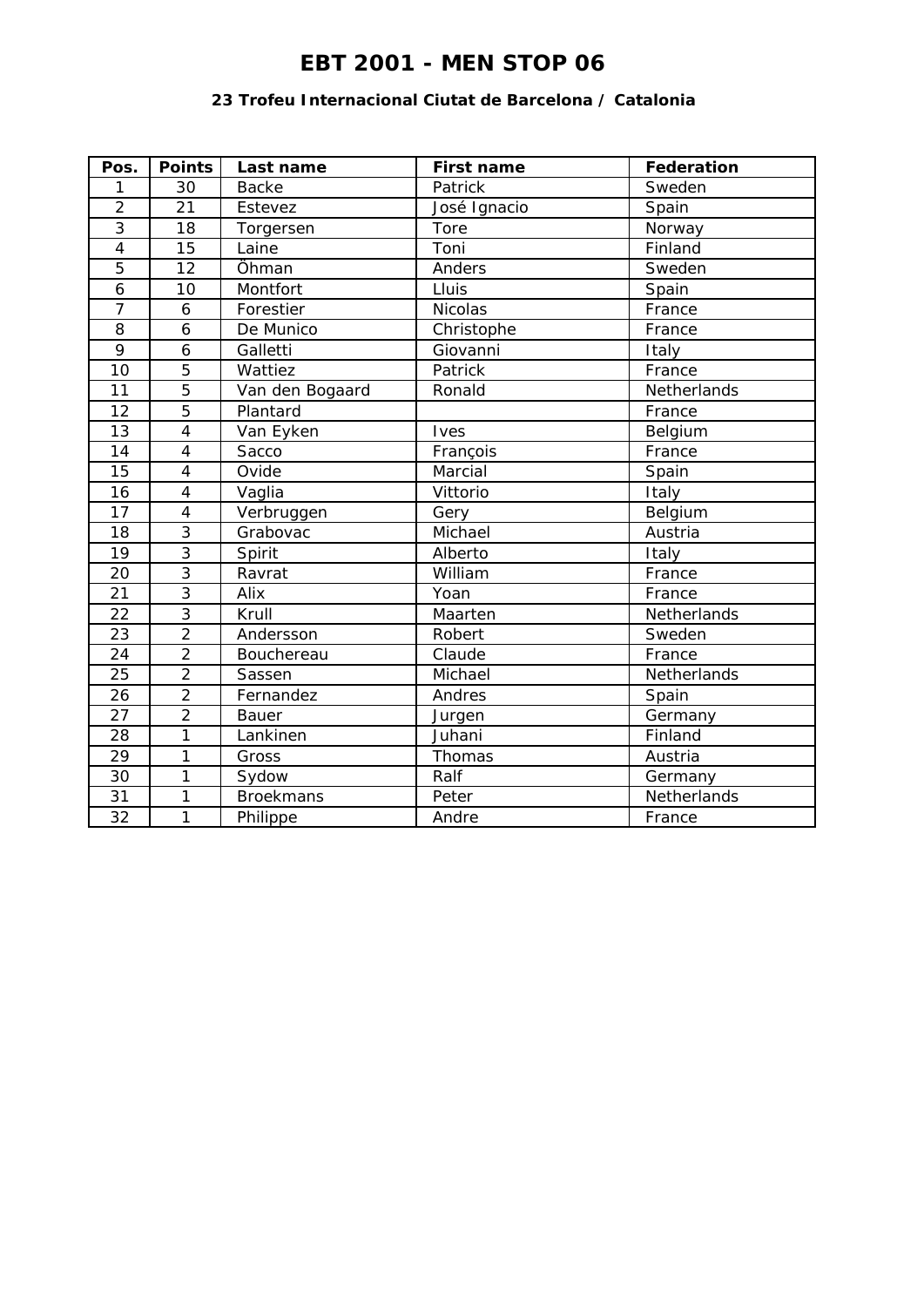#### **Danish Masters / Denmark**

| Pos.                     | <b>Points</b>           | Last name    | First name | Federation |
|--------------------------|-------------------------|--------------|------------|------------|
| 1                        | 30                      | Verbrugge    | Gery       | Belgium    |
| $\overline{2}$           | 21                      | Luoto        | Mika       | Finland    |
| $\overline{3}$           | 18                      | Laine        | Toni       | Finland    |
| $\overline{\mathcal{A}}$ | 15                      | Åhlen        | Peter      | Sweden     |
| 5                        | 12                      | Hermansson   | Anders     | Sweden     |
| 6                        | 10                      | Larsen       | Martin     | Sweden     |
| $\overline{7}$           | 6                       | Taskinen     | Petri      | Sweden     |
| 8                        | 6                       | Blixt        | Martin     | Sweden     |
| 9                        | 6                       | Carlsson     | Göran      | Sweden     |
| 10                       | $\overline{5}$          | Normann      | Christer   | Sweden     |
| 11                       | $\overline{5}$          | Dideriksen   | Thomas     | Denmark    |
| 12                       | $\overline{5}$          | Augustsson   | Stefan     | Sweden     |
| 13                       | $\overline{4}$          | Manonnen     | Petri      | Finland    |
| 14                       | $\overline{4}$          | <b>Backe</b> | Patrick    | Sweden     |
| 15                       | $\overline{\mathbf{4}}$ | Mack         | Tim        | Sweden     |
| 16                       | $\overline{\mathbf{4}}$ | Torgersen    | Tore       | Norway     |
| 17                       | $\overline{\mathbf{4}}$ | Ganebring    | Mats       | Sweden     |
| 18                       | $\overline{3}$          | Johansen     | Thomas     | Denmark    |
| 19                       | $\overline{3}$          | Salonen      | Petteri    | Finland    |
| 20                       | $\overline{3}$          | Andersson    | Robert     | Sweden     |
| 21                       | $\overline{3}$          | Öhman        | Anders     | Sweden     |
| 22                       | $\overline{3}$          | Bai          | Michael    | Denmark    |
| 23                       | $\overline{2}$          | Schweizer    | Michael    | Germany    |
| 24                       | $\overline{2}$          | Agerbo       | Jesper     | Denmark    |
| 25                       | $\overline{2}$          | Österberg    | Anders     | Sweden     |
| 26                       | $\overline{2}$          | Väänänen     | Tomi       | Finland    |
| 27                       | $\overline{2}$          | Øager        | Lars       | Denmark    |
| 28                       | $\mathbf{1}$            | Kiviaho      | Petteri    | Finland    |
| 29                       | 1                       | Gustavsson   | Roger      | Sweden     |
| 30                       | 1                       | Garder       | Erik       | Norway     |
| 31                       | $\mathbf{1}$            | Fransson     | Tony       | Sweden     |
| 32                       | 1                       | Hansen       | Jacob      | Denmark    |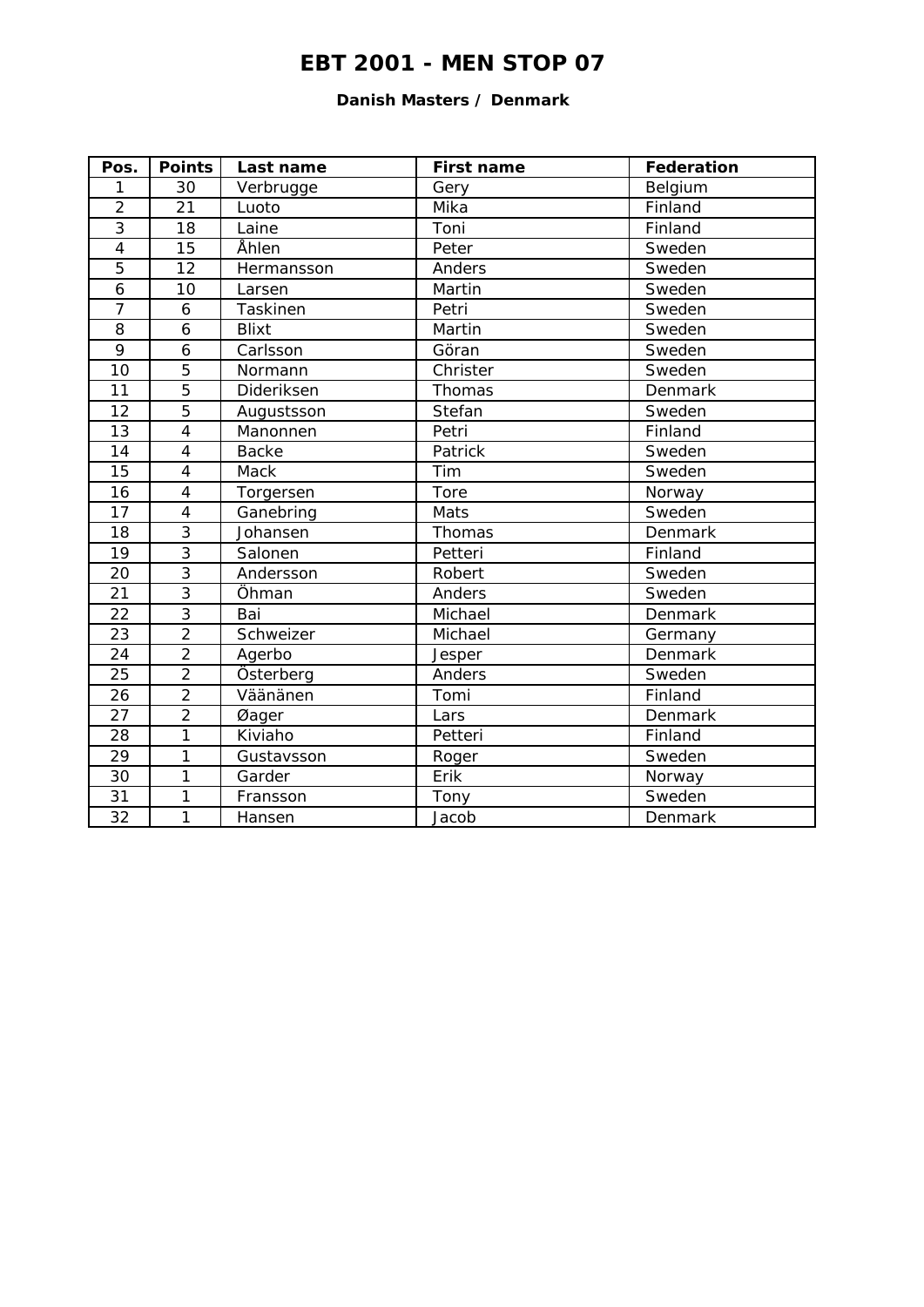## **Dutch Brunswick Open / The Netherlands**

| Pos.                     | <b>Points</b>           | Last name    | First name  | Federation  |
|--------------------------|-------------------------|--------------|-------------|-------------|
| 1                        | 30                      | Torgersen    | Tore        | Norway      |
| $\overline{2}$           | 21                      | Mannonen     | Petri       | Finland     |
| $\overline{3}$           | 18                      | Ahlen        | Peter       | Sweden      |
| $\overline{\mathcal{L}}$ | 15                      | Grabowski    | Achim       | Germany     |
| $\overline{5}$           | 12                      | Eiken van    | Yves        | Belgium     |
| 6                        | 10                      | Bai Andersen | Michael     | Danmark     |
| $\overline{7}$           | 6                       | Nielsen      | Gert        | Danmark     |
| 8                        | 6                       | Snelting     | Martin      | Netherlands |
| 9                        | 6                       | Sassen       | Michael     | Netherlands |
| 10                       | $\overline{5}$          | Mol          | Roel        | Netherlands |
| 11                       | $\overline{5}$          | Berge v.d.   | Franky      | Belgium     |
| 12                       | $\overline{5}$          | Damme van    | Chris       | Belgium     |
| 13                       | $\overline{\mathbf{4}}$ | Groen        | Erwin       | Netherlands |
| 14                       | $\overline{4}$          | Griend       | Marco       | Netherlands |
| $\overline{15}$          | $\overline{4}$          | Ovido        | Marcial     | Spain       |
| $\overline{16}$          | $\overline{4}$          | Luoto        | Mika        | Finland     |
| 17                       | $\overline{4}$          | Aerle v      | Edwin       | Netherlands |
| 18                       | $\overline{3}$          | Baest v.     | Geert Jan   | Netherlands |
| 19                       | $\overline{3}$          | Beverdam     | Bert        | Netherlands |
| 20                       | $\overline{3}$          | <b>Smits</b> | Peter       | Netherlands |
| $\overline{21}$          | $\overline{3}$          | Mortensen    | Villy       | Danmark     |
| 22                       | $\overline{3}$          | Thienpondt   | <b>Nico</b> | Netherlands |
| 23                       | $\overline{2}$          | Sakellariou  | Kostas      | Greece      |
| $\overline{24}$          | $\overline{2}$          | Spoelstra    | Martin      | Netherlands |
| $\overline{25}$          | $\overline{2}$          | Grabovac     | Michael     | Austria     |
| 26                       | $\overline{2}$          | Bijman       | Bas         | Netherlands |
| 27                       | $\overline{2}$          | Bosch v.d.   | Marcel      | Netherlands |
| 28                       | $\mathbf{1}$            | Heine        | Frank       | Germany     |
| 29                       | 1                       | <b>Bais</b>  | Marcel      | Netherlands |
| 30                       | $\mathbf{1}$            | Estevez      | Jose        | Spain       |
| 31                       | 1                       | Selier       | Wesley      | Netherlands |
| 32                       | 1                       | Hendriks     | Louis       | Netherlands |